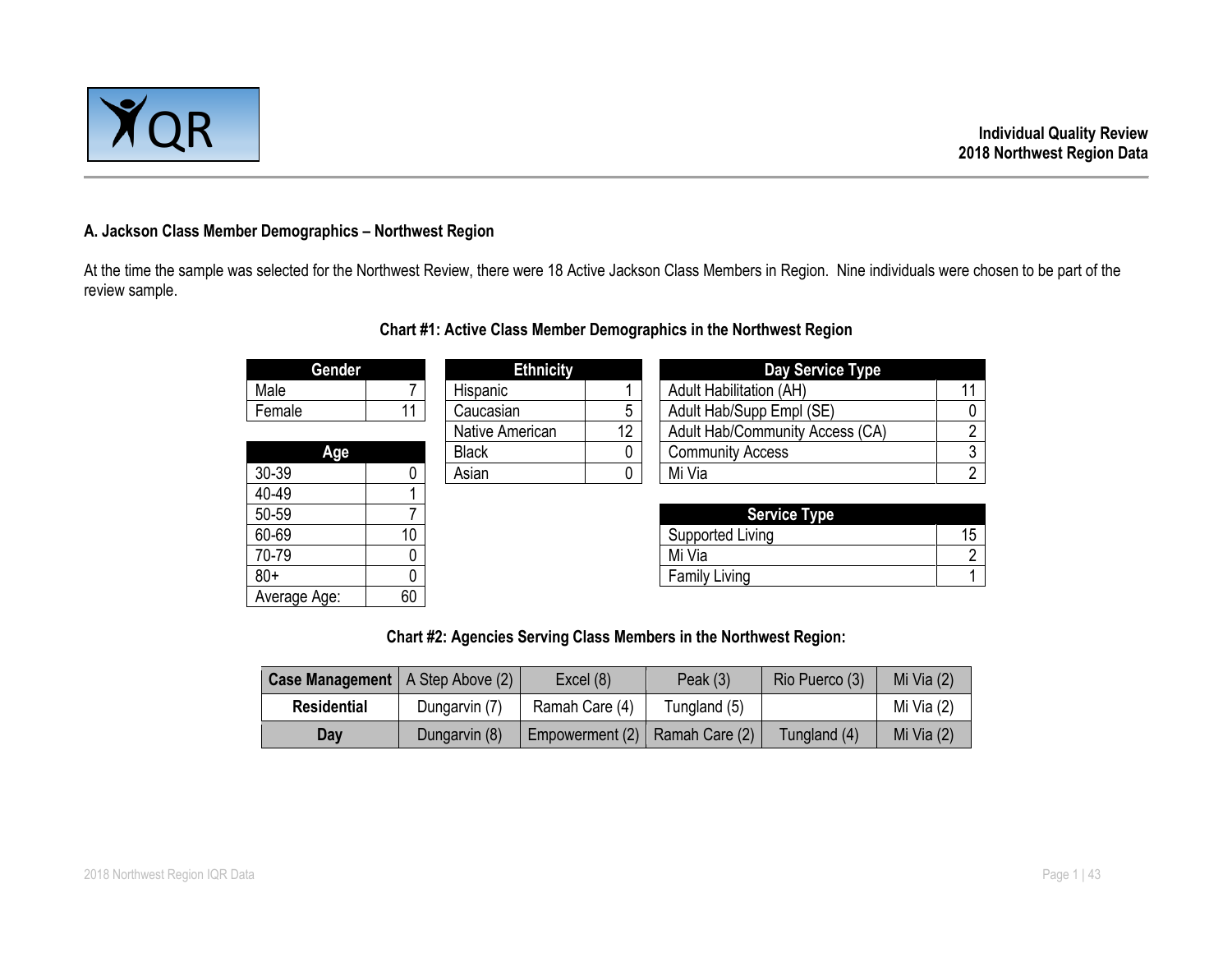## **B. Most Frequently Identified Findings by Category**



The Northwest Region had a total of 129 Findings and Recommendations. The table below shows what categories they fall into.

## **C. Most Frequently Identified Findings by Provider**

IQR Findings include the identification of good and exemplary as well as deficient practice. Findings are developed by the reviewer, reviewed by a Case Judge, the Community Monitor, Regional Office and State DDSD and DHI Staff, the individual and his/her Team before they become final. The expectation is that the identified issue will be resolved not only for the individual but, if applicable, for everyone in that agency, and resolved in a way that is sustainable so that the identified issue remains "fixed".

Of the 129 Findings and Recommendations in the Northwest Region Review, there were 37 Recommendations that were identified as repeated within the last ten years. The category where the repeats are most frequent is in the area of Planning and Services, followed by Health/Assessments.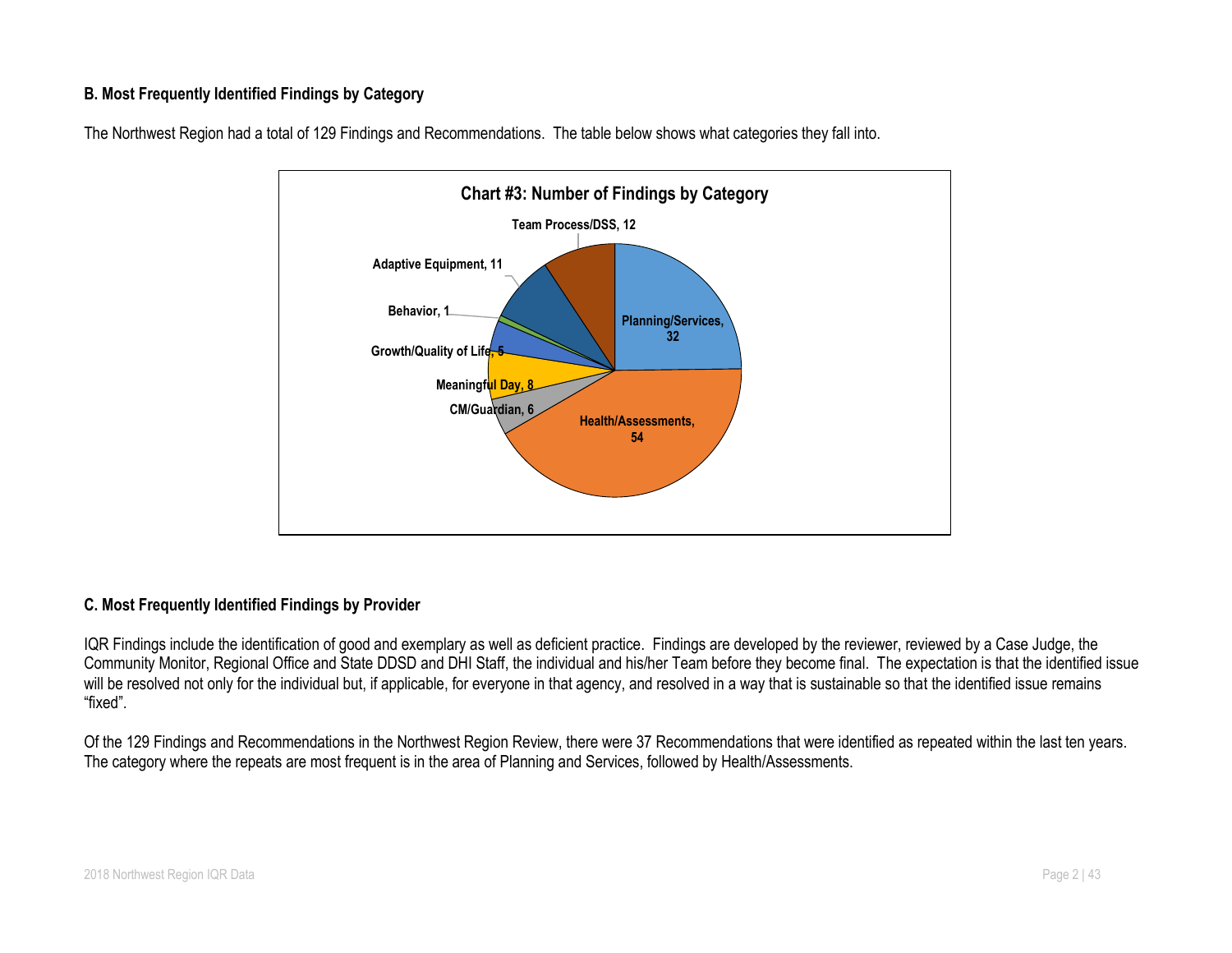| <b>Chart #4: Repeat Findings by Area and Residential Provider</b> |               |            |                |              |              |  |  |
|-------------------------------------------------------------------|---------------|------------|----------------|--------------|--------------|--|--|
| <b>Area</b>                                                       | Dungarvin (4) | Mi Via (1) | Ramah Care (1) | Tungland (3) | <b>Total</b> |  |  |
| Adaptive Equipment / Augmentative Communication                   |               |            |                |              |              |  |  |
| <b>Behavior</b>                                                   |               |            |                |              |              |  |  |
| Case Manager/ Guardian                                            |               |            |                |              |              |  |  |
| Expectations of Growth/Quality of Life                            |               |            |                |              |              |  |  |
| Health/Assessments                                                |               |            |                |              | 10           |  |  |
| Meaningful Day                                                    |               |            |                |              |              |  |  |
| <b>Planning and Services</b>                                      |               |            |                |              | 12           |  |  |
| <b>Team Process/DSS</b>                                           |               |            |                |              |              |  |  |
| TOTAL                                                             |               |            |                |              | 37           |  |  |

| Chart #5: Repeat Findings by Area and Case Management Agency |                  |           |            |                 |                |              |  |
|--------------------------------------------------------------|------------------|-----------|------------|-----------------|----------------|--------------|--|
| <b>Area</b>                                                  | A Step Above (1) | Excel (5) | Mi Via (1) | <b>Peak (1)</b> | Rio Puerco (1) | <b>Total</b> |  |
| Adaptive Equipment / Augmentative Communication              |                  |           |            |                 |                |              |  |
| <b>Behavior</b>                                              |                  |           |            |                 |                |              |  |
| Case Manager/ Guardian                                       |                  |           |            |                 |                |              |  |
| Expectations of Growth/Quality of Life                       |                  |           |            |                 |                |              |  |
| Health/Assessments                                           |                  |           | n          |                 |                | 10           |  |
| Meaningful Day                                               |                  |           |            |                 |                |              |  |
| <b>Planning and Services</b>                                 |                  |           |            | ◠               |                | 12           |  |
| <b>Team Process/DSS</b>                                      |                  |           |            |                 |                |              |  |
| <b>TOTAL</b>                                                 |                  | 24        |            |                 |                | 37           |  |

## **D. Immediate and Special Findings**

There were nine (9) Class Members reviewed in the Northwest Region as part of the 2018 IQR. Four individuals (44% of the total sample) were found to have Special findings. (None were found to have Immediate Needs.) There were a total of four Special findings. Details of the issues of these findings are available in the table below.

Class Members identified as **"***needing special attention***"** are individuals for whom issues have been identified that, if not addressed, are likely to become an urgent health and safety concern.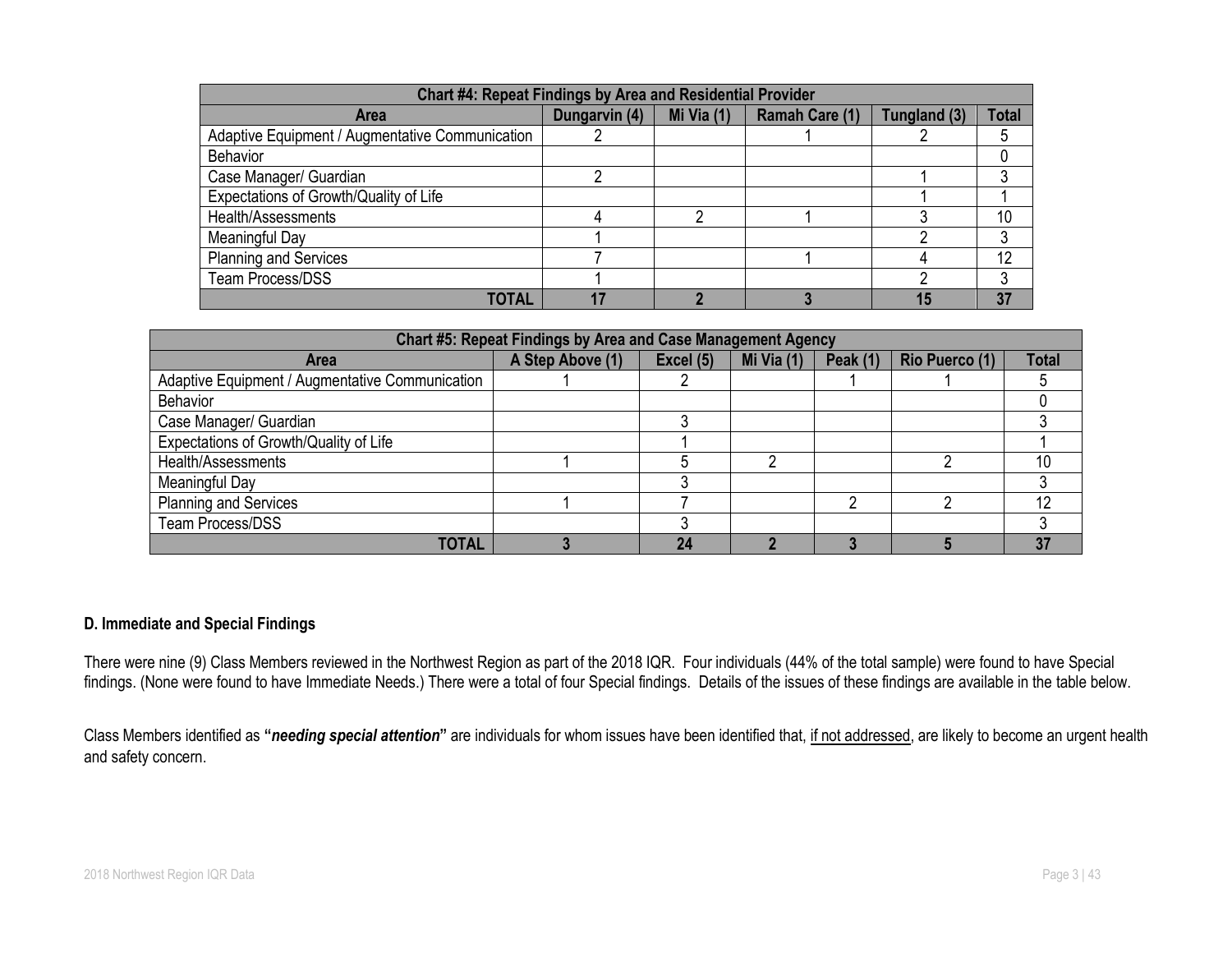## **DETAILS REGARDING THE SPECIFIC FINDINGS HAVE BEEN REMOVED FOR POSTING ON THE COMMUNITY MONITOR WEBSITE**

| Reg               | <b>CM</b>                                    | <b>Res</b>    | Day         | <b>Immd</b> | <b>Spec</b> | IR |  |  |
|-------------------|----------------------------------------------|---------------|-------------|-------------|-------------|----|--|--|
|                   | <b>Symptoms/Issues not being followed up</b> |               |             |             |             |    |  |  |
| <b>NW</b>         | A Step<br>Above                              | Ramah<br>Care | Empowerment |             | X           |    |  |  |
|                   |                                              |               |             |             |             |    |  |  |
| <b>DNR Issues</b> |                                              |               |             |             |             |    |  |  |
| <b>NW</b>         | Excel                                        | Tungland      | Tungland    |             | Χ           |    |  |  |
|                   |                                              |               |             |             |             |    |  |  |
|                   | <b>HCP/MERPs/eChat discrepancies</b>         |               |             |             |             |    |  |  |
| <b>NW</b>         | A Step                                       | Ramah         | Empowerment |             | Χ           |    |  |  |
|                   | Above                                        | Care          |             |             |             |    |  |  |
|                   |                                              |               |             |             |             |    |  |  |
| <b>Other</b>      |                                              |               |             |             |             |    |  |  |
| <b>NW</b>         | Peak                                         | Dungarvin     | Dungarvin   |             | X           |    |  |  |
|                   |                                              |               |             |             |             |    |  |  |

### **E. Health, Assessments and Overall Wellness**

There is a series of scored questions in the IQR protocol that specifically relate to the medical attention received by the class members. The charts which follow detail the findings based on related questions which are summarized first.

Question #55: Are all of the individual's needed medical treatments timely received? Question #56: Does the individual receive routine/scheduled medical treatment? Question #57: Does the individual receive medication as prescribed?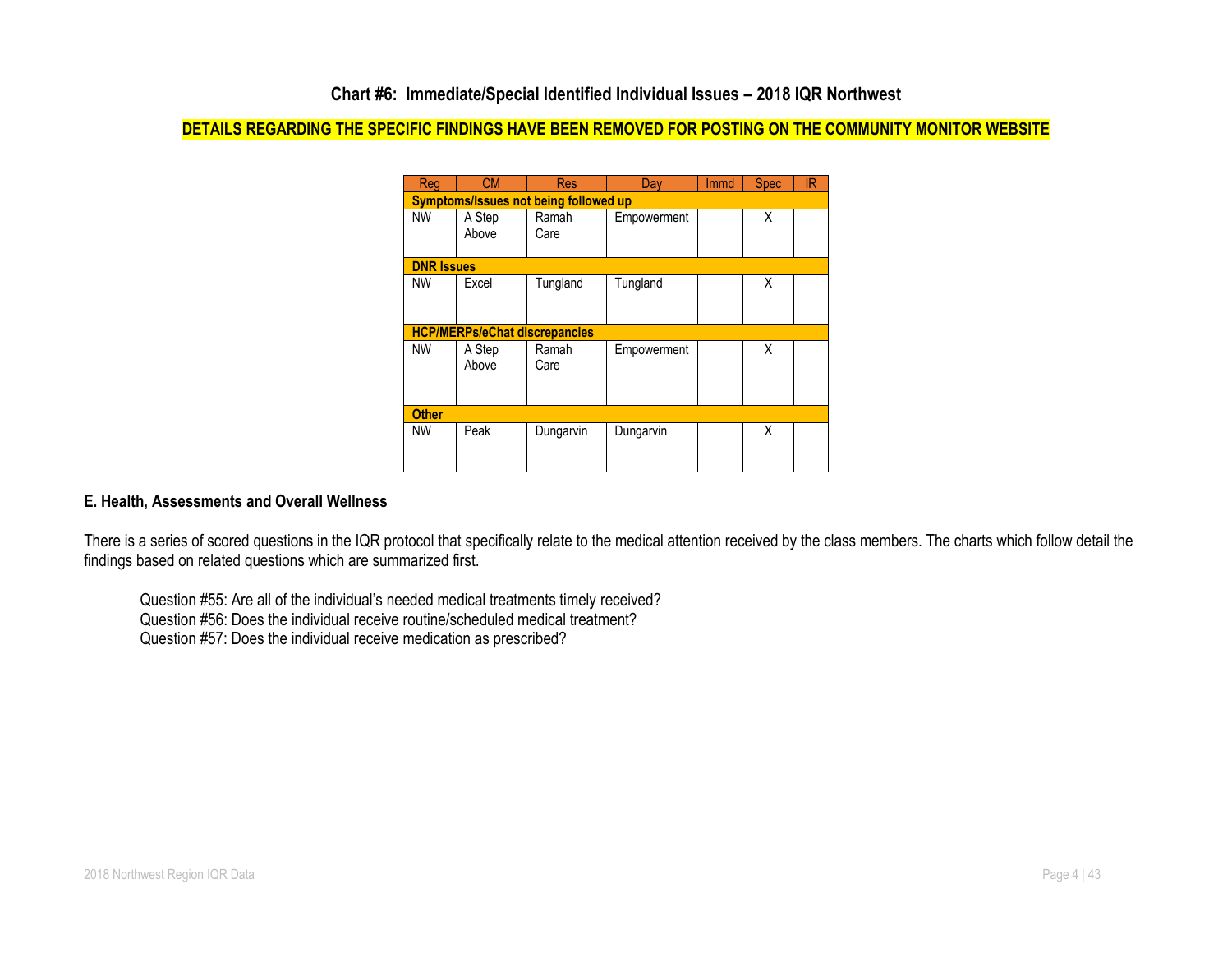Ensuring individuals have the medical treatment they require includes scheduling and obtaining needed assessments, and using the information from those assessments to influence treatment and inform future planning. The IQR also evaluates the assessments needed by the individual and obtained by the teams as summarized below.



Question #63: Did the team consider what assessment the person needs and would be relevant to the Team's planning efforts?

Question #64: Has the individual received all age and gender appropriate health screenings, in accordance with national best practice and/or as recommended by his/her PCP or other health care professionals?

Question #65: Did the team arrange for and obtain the needed, relevant assessments?

Question #66: Are the assessments adequate for planning?

Question #67: Were the recommendation from assessments used in planning?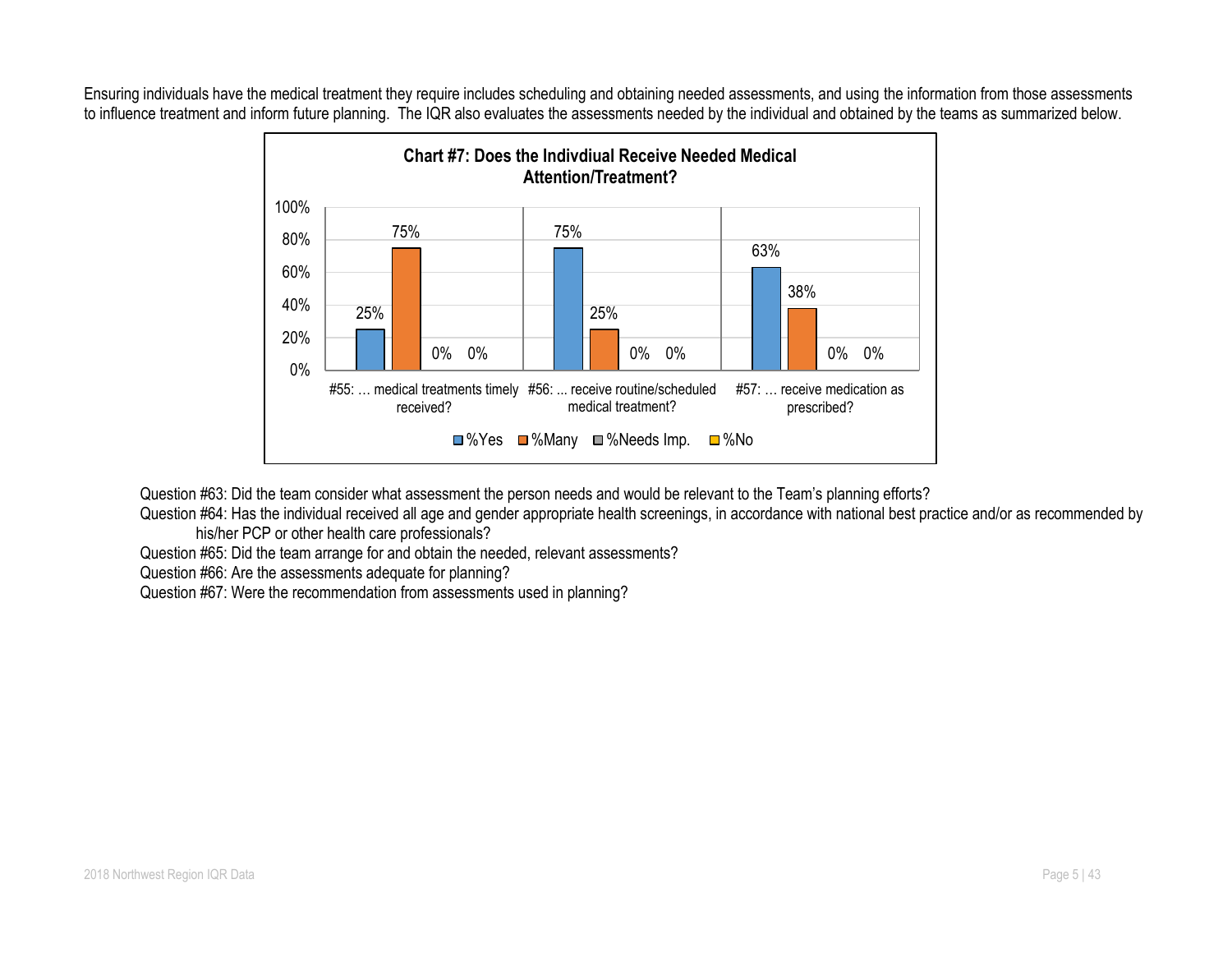

Beyond the protocol questions, a letter of Findings and Recommendations is issued for each class member. This letter is developed by the reviewer, reviewed by the Case Judge, Community Monitor, Regional and State DDSD and DHI staff, the individual and his/her team prior to becoming final. The table below summarizes some of the issues which were identified. It is important to note that the indications are number of issues found; not the number of findings. For example, if one individual was found to have a Medication Administration Record (MAR) which called for the administration of a medication for which a doctors order was not found AND was also found to have been given a medication twice a day when the doctor's order called for one time a day, that might be ONE finding regarding medication but TWO different issues.

| Residential Agency (# in sample):                 |               |            |                |              |              |  |  |
|---------------------------------------------------|---------------|------------|----------------|--------------|--------------|--|--|
| <b>Area</b>                                       | Dungarvin (4) | Mi Via (1) | Ramah Care (1) | Tungland (3) | <b>Total</b> |  |  |
| AIMS/TD Screen needed                             |               |            |                |              |              |  |  |
| Audiology/ABR: Not Current/Missing/Inaccurate     |               |            |                |              |              |  |  |
| Nutrition: Not Current/Missing/Inaccurate         |               |            |                |              |              |  |  |
| Bone Density/Dexa: Not Current/Missing/Inaccurate |               |            |                |              |              |  |  |
| Hep B vaccine not done                            |               |            |                |              |              |  |  |
| HepC vaccine not done (healthfinder.gov)          |               |            |                |              |              |  |  |
| Shingles vaccine not done (healthfinder.gov)      |               |            |                |              |              |  |  |
| Pneumonia vaccine not done (healthfinder.gov)     |               |            |                |              |              |  |  |
| Colon cancer screen not done (healthfinder.gov)   |               |            |                |              |              |  |  |
| TDap not completed as recommended                 |               |            |                |              |              |  |  |
| (healthfinder)                                    |               |            |                |              |              |  |  |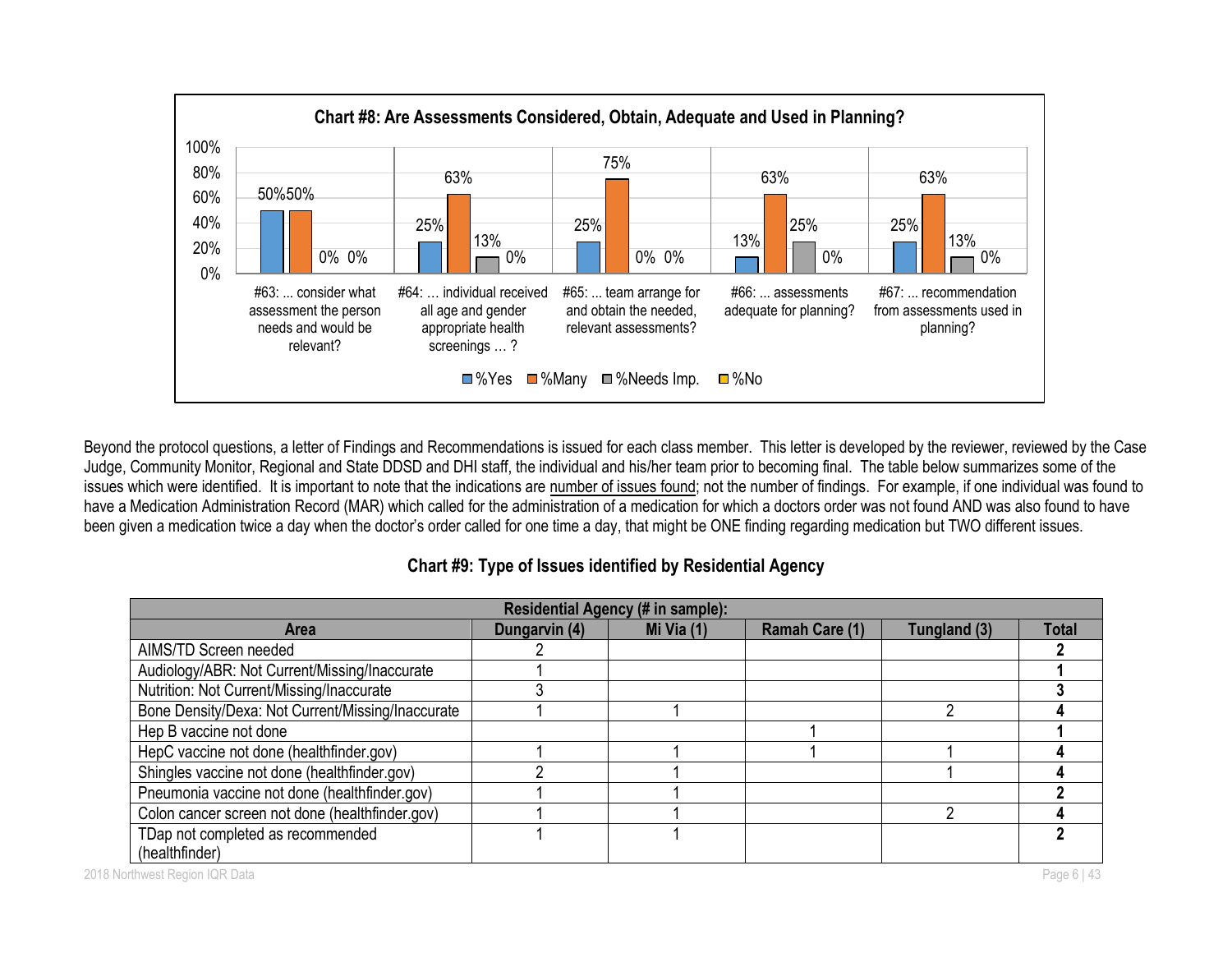| Residential Agency (# in sample):                 |               |            |                |              |       |  |  |
|---------------------------------------------------|---------------|------------|----------------|--------------|-------|--|--|
| <b>Area</b>                                       | Dungarvin (4) | Mi Via (1) | Ramah Care (1) | Tungland (3) | Total |  |  |
| HIV Testing not completed (healthfinder.gov)      |               |            |                |              |       |  |  |
| Flu vaccine not done (healthfinder.gov)           |               |            |                |              |       |  |  |
| Statin discussion needed                          |               |            |                |              |       |  |  |
| Labs missing (PSA, pre-Physical, pre-Neuro appt.) |               |            |                |              |       |  |  |
| Pap smear/well woman exam                         |               |            |                |              |       |  |  |
| PCP follow up not complete                        |               |            |                |              |       |  |  |
| Follow up with specialist not complete            |               |            |                |              |       |  |  |
| MAR/Medication/Dr. Order do not match             |               |            |                |              |       |  |  |
| Med delivery instructions unclear                 |               |            |                |              |       |  |  |
| Medication on MAR not found in home               |               |            |                |              |       |  |  |
| MERPs/HCPs Not found/not specific/incorrect       | 14            |            |                |              | 26    |  |  |
| eChat incorrect/incomplete                        |               |            | 3              |              | 14    |  |  |
| CARMP inaccurate/incomplete/not current           |               |            |                |              |       |  |  |
| Inconsistency between HCP/CARMP/MERP/eChat        |               |            |                |              |       |  |  |
| <b>Totals</b>                                     | 43            |            | 14             | 23           | 88    |  |  |

For health care coordination, oversight and monitoring, I/DD services rely heavily on nurses, primary care physicians and referrals to needed specialists. Nurses and the supports they can provide are essential for the protection and healthy living of class members. Relevant scored protocol questions related directly to nursing include:

Question #54: Was the eChat updated timely?

Question #58: Does my nurse provide oversight of health issues (i.e. weight records, vitals, lab reports, PRN medication use, seizure records) in order to ensure accuracy, identify and respond to new issues?

Question #59: Are nursing services provided as needed by the individual?

Question #60: Is the CARMP accurate?

Question #61: Is the CARMP consistently implemented as intended?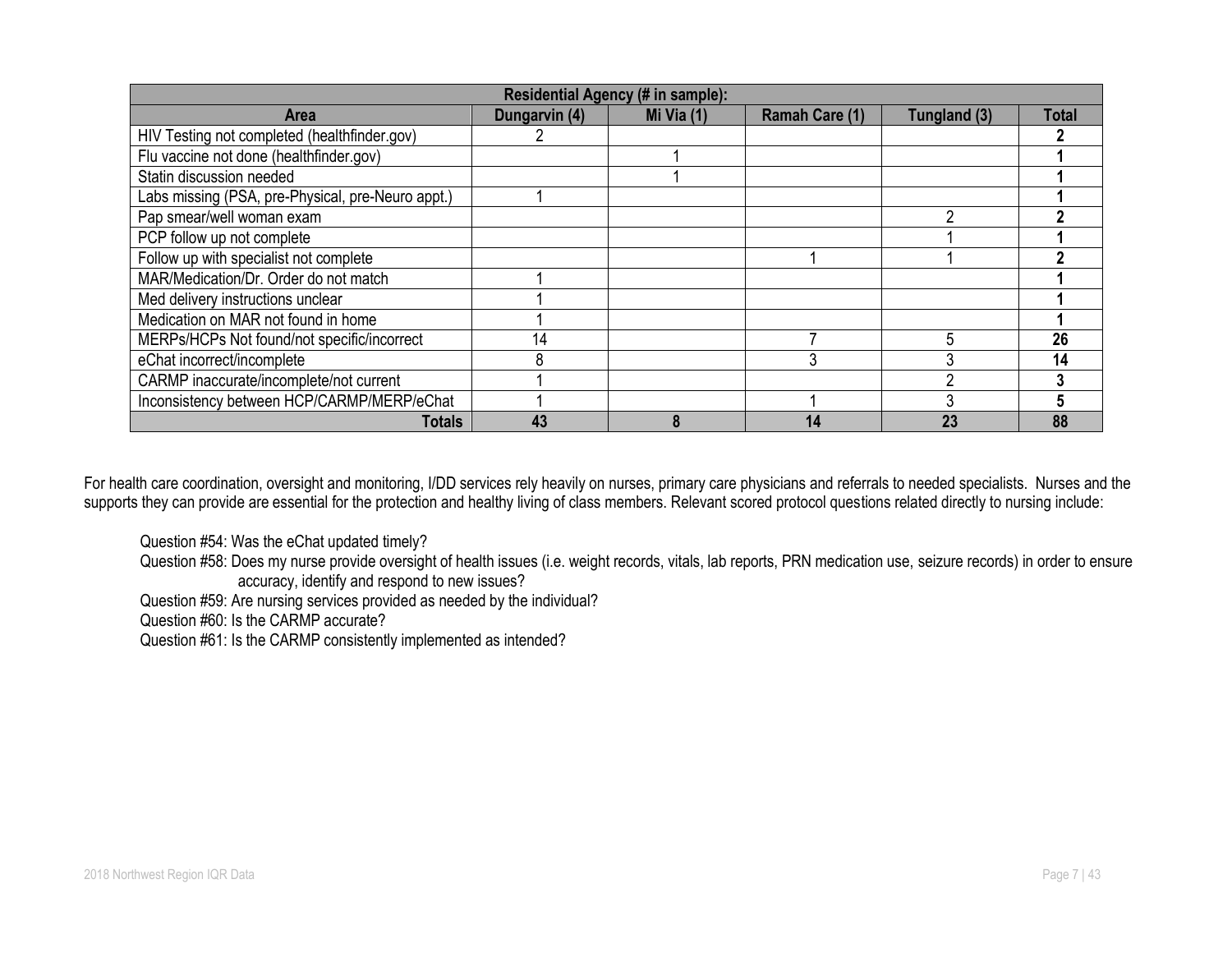

Oversight provided by nurses is a critical safeguard for Jackson Class Members, direct support professionals and their supervisors. The table below provides specific details, by Residential provider, of nursing related issues identified during the 2018 IQR. Again, this represents the number of issues found; not the number of findings.

# **Chart #11: Type of Nursing Related Issues Identified by Residential Provider**

| Residential Agency (# in sample):                |               |              |                |              |              |  |  |
|--------------------------------------------------|---------------|--------------|----------------|--------------|--------------|--|--|
| <b>Area</b>                                      | Dungarvin (4) | Mi Via $(1)$ | Ramah Care (1) | Tungland (3) | <b>Total</b> |  |  |
| Nursing Quarterly report not timely completed    |               |              |                |              |              |  |  |
| Nursing not providing info to team/PCP as needed |               |              |                |              |              |  |  |
| Nursing documentation not accurate               |               |              |                |              |              |  |  |
| Nurse report(s) not accurate/missing information |               |              |                |              |              |  |  |
| Nurse not Monitoring as required                 |               |              |                |              |              |  |  |
| <b>Totals</b>                                    |               |              |                |              |              |  |  |

In addition to the issues and questions noted above, the individual's nurse is responsible, with the assistance of the rest of the Team, to assure that the documents presented and created for planning, such as the ISP, are accurate and thorough and contain the needed plans and information required. The protocol questions related to ensuring this is done include: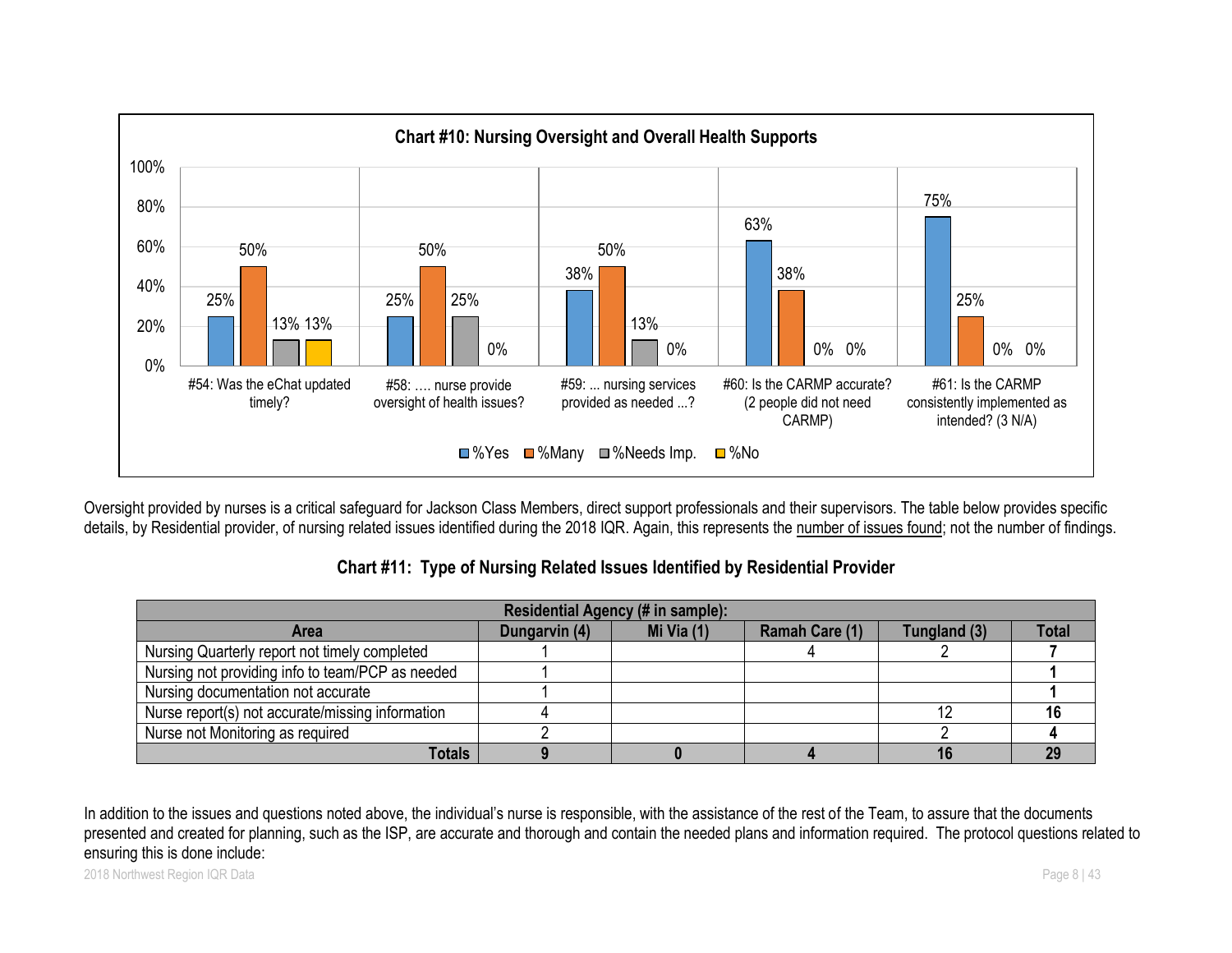Question #87: If needed, does the ISP contain a specific MERP? Question #88: Does the ISP contain information regarding primary health (medical) care? Question #88a: Does the ISP face sheet contain contact information listed in the ISP? Question #88b: Is the Health Care Coordinator's name and contact information listed in the ISP?



There are many components to ensuring the health and safety of individuals with I/DD. These components vary and are unique to each individual. While the scored protocol questions cannot encompass each and every issue, it does allow for a general score that measures the adequacy of response to the individual's overall health needs. That question is **#62: Are the person's health supports/needs being adequately addressed?**

As noted in the chart below, for the 8 people scored in the Northwest review, no individual had their health supports/needs adequately addressed. There were six people who had many of their needs addressed (75%), and two are receiving supports that need improvement (25%).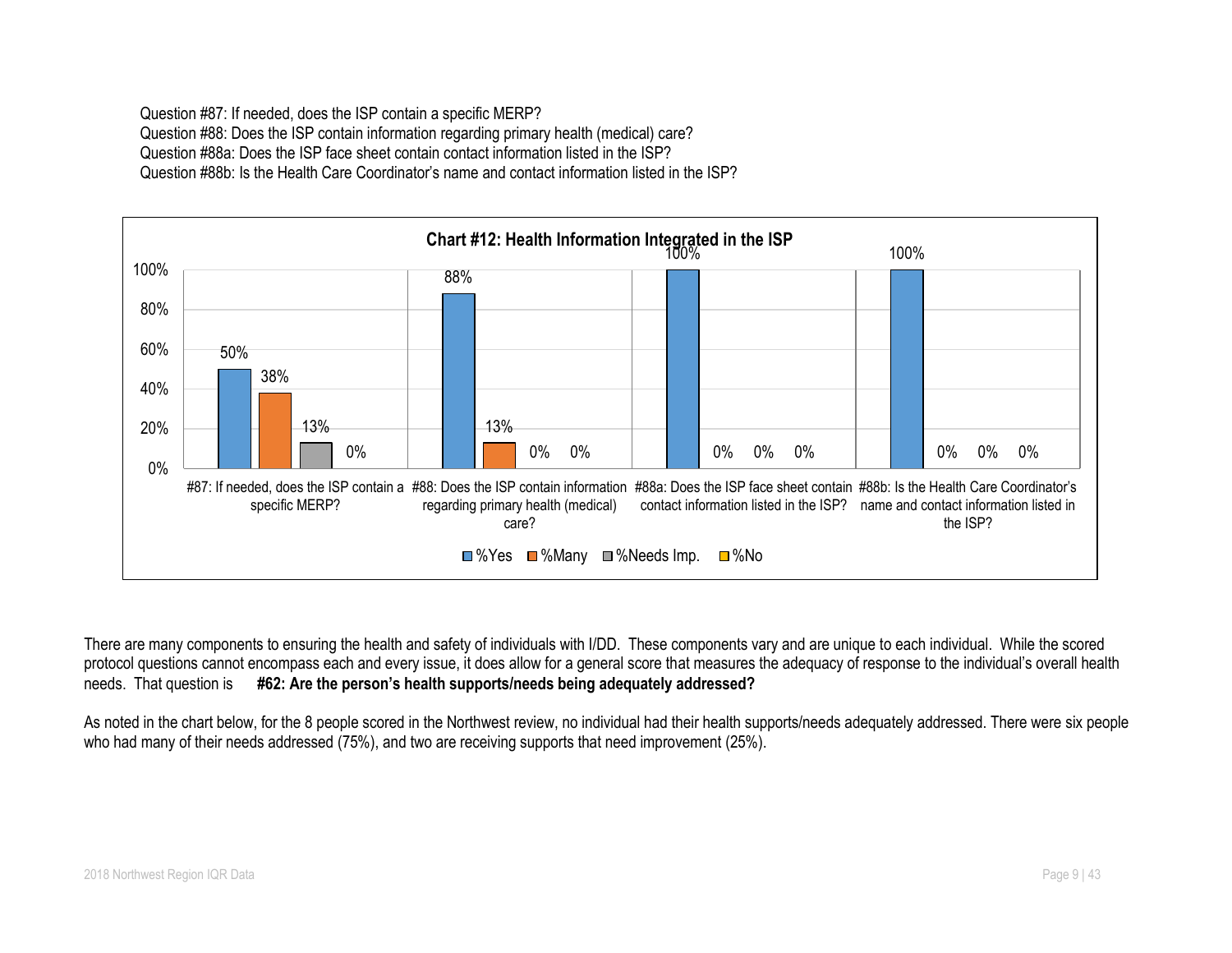

As noted, beyond the scored protocol questions, the Findings Letters issued for each class member in a review provides person-specific detail about the issues which impact the answer to protocol question #62. This includes the adequacy and incorporation of needed care plans (CARMP, MERP, HCPs) into the Team's planning process, and other areas to ensure the health and safety of the individual being reviewed. Again, it is important to note that the indications are number of issues found; not the number of findings in the Findings letters. For example, if one individual had a finding that noted four different inconsistencies in that person's MERP, that would be counted as a "4", for the number of issues, not just a "1" for the individual to whom the findings apply.

| Residential Agency (# in sample):                  |               |              |                       |              |              |  |
|----------------------------------------------------|---------------|--------------|-----------------------|--------------|--------------|--|
| <b>Area</b>                                        | Dungarvin (4) | Mi Via $(1)$ | <b>Ramah Care (1)</b> | Tungland (3) | <b>Total</b> |  |
| <b>PT Evaluation Needed</b>                        |               |              |                       |              |              |  |
| PT Evaluation does not identify baseline/progress  |               |              |                       |              |              |  |
| PT services not consistent                         |               |              |                       |              |              |  |
| PT Report (Annual/Semi) inaccurate/inadequate      |               |              |                       |              |              |  |
| <b>OT Evaluation Needed</b>                        |               |              |                       |              |              |  |
| OT Evaluation does not identify baseline/progress  |               |              |                       | 3            |              |  |
| OT services not consistent                         |               |              |                       |              |              |  |
| OT recommendations not addressed                   |               |              |                       |              |              |  |
| OT did not provide staff with ROM instructions     |               |              |                       |              |              |  |
| OT WDSI not specific                               |               |              |                       |              |              |  |
| SLP Report (Annual/Semi) inaccurate/inadequate     |               |              |                       |              |              |  |
| SLP Evaluation does not identify baseline/progress |               |              |                       |              |              |  |

## **Chart #14: Issues Found Which Affect the Adequacy of Health Care Provision, by Provider**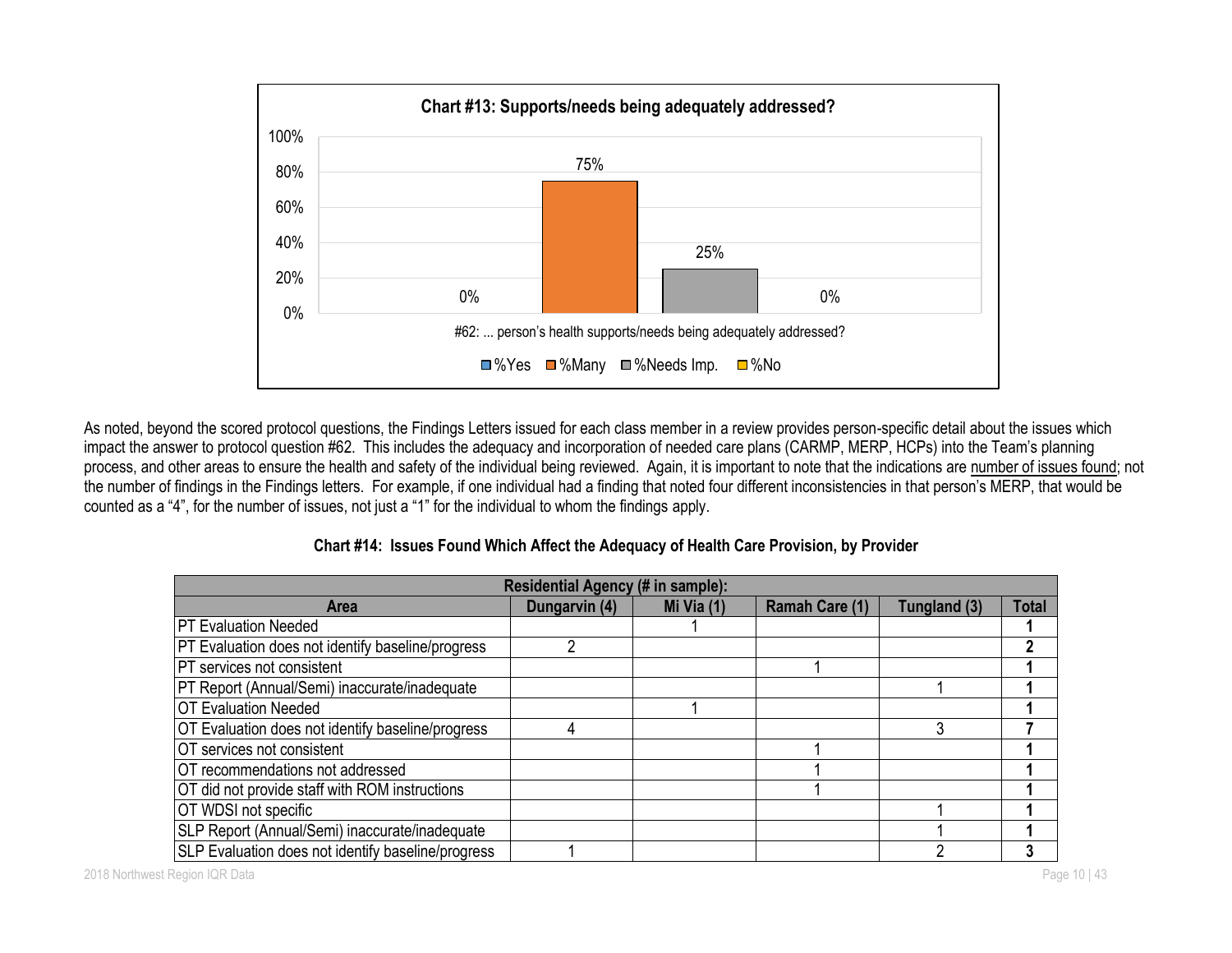| Residential Agency (# in sample):                 |               |            |                |              |              |  |  |
|---------------------------------------------------|---------------|------------|----------------|--------------|--------------|--|--|
| <b>Area</b>                                       | Dungarvin (4) | Mi Via (1) | Ramah Care (1) | Tungland (3) | <b>Total</b> |  |  |
| <b>SLP</b> services not consistent                |               |            |                |              |              |  |  |
| Behavior Eval does not identify baseline/progress |               |            |                |              |              |  |  |
| Behavior Report inaccurate/inadequate             |               |            |                |              |              |  |  |
| Total # of Issues                                 |               |            |                |              |              |  |  |

## **F. Adequacy of Planning, Adequacy of Services, Individual Service Plan**

Before a plan can be implemented, it must first be created. The ISPs that provide details regarding the individuals' visions and outcomes are supposed to be developed by an Interdisciplinary Team that includes the Individual and those who know and provide supports to that person. This includes the Case Manager, Guardian, the Direct Support Staff, Therapists, Nurse, and any additional persons who are needed to ensure the implementation of the Plan. The 2018 IQR protocol specifically probes many of the aspects of the planning process, including detail of who participates in plan creation. The chart below details the answers to related questions in the 2018 review.

Question #70: Was the ISP developed by an appropriately constituted IDT?

Question #71: For any team members not physically present at the IDT meeting, is there evidence of their participation in the development of the ISP?

Question #35: Did the [day/employment] direct service staff have input into the person's ISP?

Question #43: Did the [residential] staff have input into the person's ISP?

Question #100: Was the person provided the assistance and support needed to participate meaningfully in the planning process?

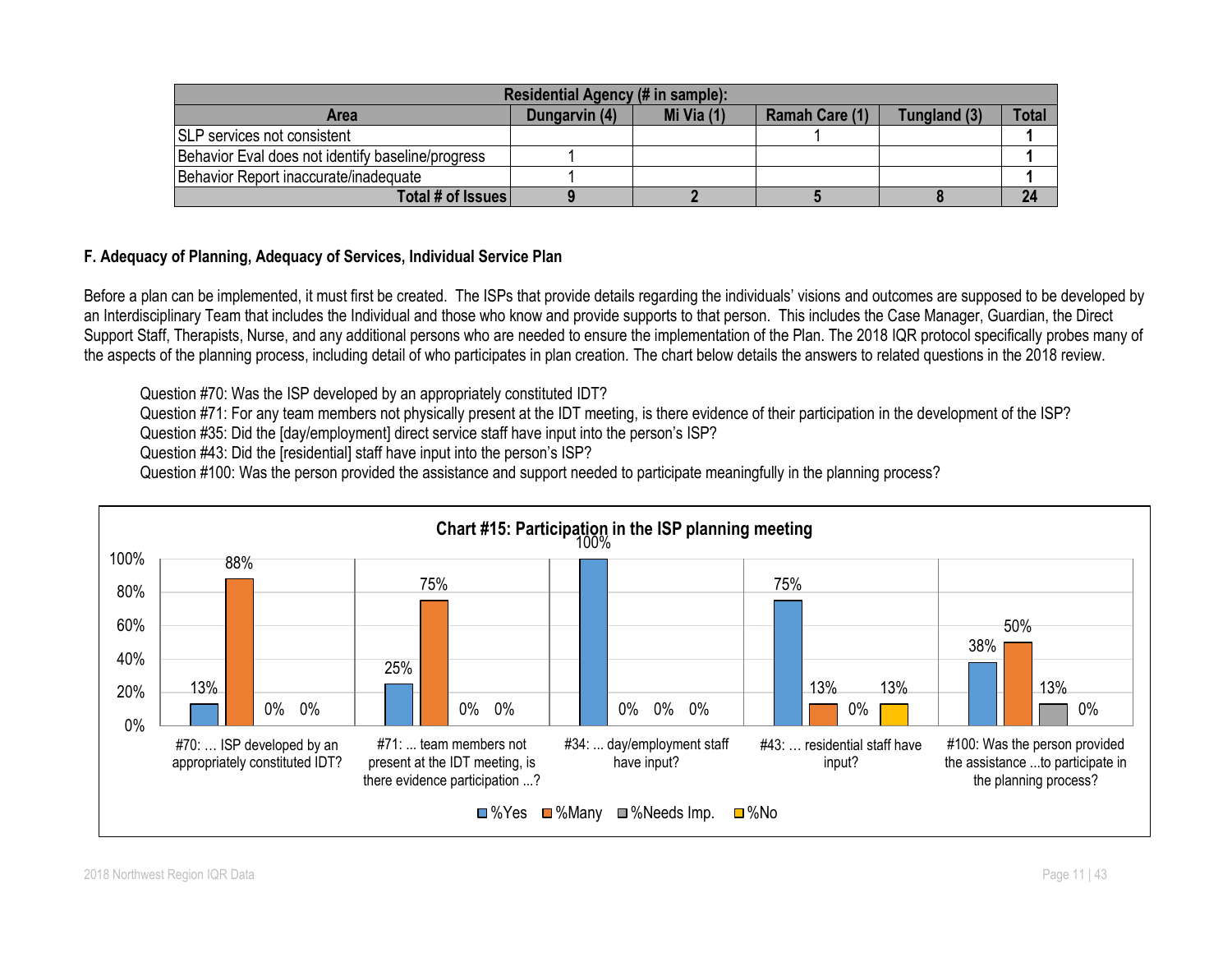|          | Residential Agency (# in sample): |                |               |  |  |  |  |
|----------|-----------------------------------|----------------|---------------|--|--|--|--|
| Question | Dungarvin (4)                     | Ramah Care (1) | Tungland (3)  |  |  |  |  |
| Q#70     | 0% Yes                            | 100% Yes (1)   | 0% Yes        |  |  |  |  |
|          | 100% Many (4)                     |                | 100% Many (3) |  |  |  |  |
| Q#71     | 25% Yes (1)                       | 100% Yes (1)   | 0% Yes        |  |  |  |  |
|          | 75% Many (3)                      |                | 100% Many (3) |  |  |  |  |
| Q# 34    | 100% Yes (4)                      | 100% Yes (1)   | 100% Yes (3)  |  |  |  |  |
| Q#43     | 75% Yes (3)                       | 100% Yes (1)   | 67% Yes (2)   |  |  |  |  |
|          | 25% Many (1)                      |                | 33% No (1)    |  |  |  |  |
| Q# 100   | 25% Yes (1)                       | 0% Yes         | 67% Yes (2)   |  |  |  |  |
|          | 50% Many (2)                      | 100% Many (1)  | 33% Many (1)  |  |  |  |  |
|          | 25% Needs Imp (1)                 |                |               |  |  |  |  |

# **Chart #16: ISP Development Participation, by Provider**

**Chart #17: ISP Development Participation, by Case Management Agency**

|          | Case Management Agency (# in sample): |               |                 |                    |
|----------|---------------------------------------|---------------|-----------------|--------------------|
| Question | A Step Above (1)                      | Excel (5)     | <b>Peak (1)</b> | Rio Puerco (1)     |
| Q#70     | 100% Yes (1)                          | 0% Yes        | 0% Yes          | 0% Yes             |
|          |                                       | 100% Many (5) | 100% Many (1)   | 100% Many (1)      |
| Q#71     | 100% Yes (1)                          | 0% Yes        | 100% Yes (1)    | 0% Yes             |
|          |                                       | 100% Many (5) |                 | 100% Many (1)      |
| Q# 34    | 100% Yes (1)                          | 100% Yes (5)  | 100% Yes (1)    | 100% Yes (1)       |
| Q#43     | 100% Yes (1)                          | 60% Yes (3)   | 100% Yes (1)    | 100% Yes (1)       |
|          |                                       | 20% Many (1)  |                 |                    |
|          |                                       | 20% No (1)    |                 |                    |
| Q# 100   | 0% Yes                                | 40% Yes (2)   | 100% Yes (1)    | 0% Yes             |
|          | 100% Many (1)                         | 60% Many (3)  |                 | 100% Needs Imp (1) |

One foundational component of an individual's ISP is the Long Term Vision, which summarizes what the individual wants to accomplish in the near future (3 to 5 years) in each life area. To that end, Outcomes are to be developed by the Team in a way that results in an accomplishable path to the visions. The 2018 IQR protocol specifically probes the content of identified visions as well as the content and clarity of related outcomes. The chart below details the findings related to identified questions for class members ISPs in the 2018 review.

Question #73: Overall, does the long term vision show expectations for growth and skill building?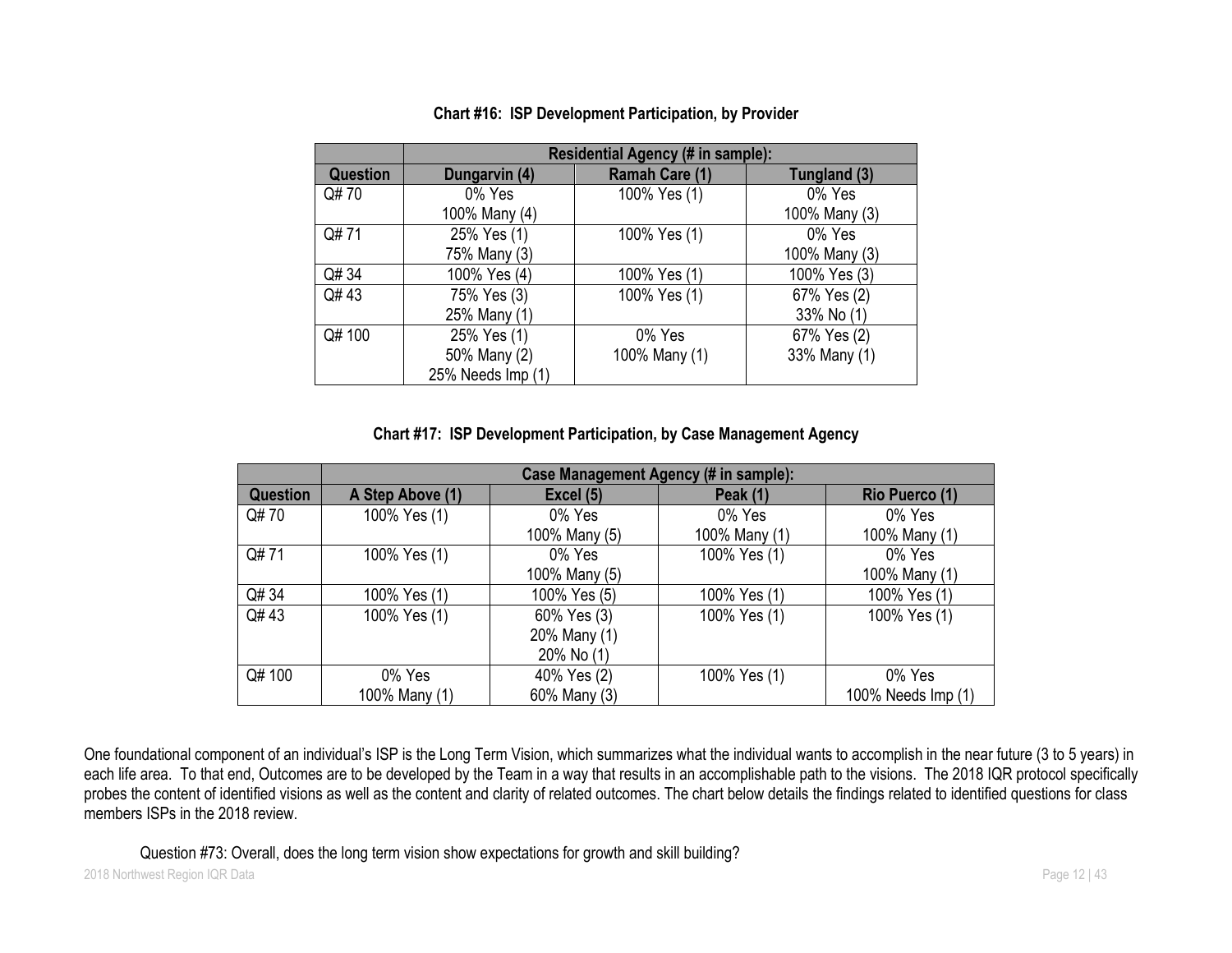Question #169: Does the person have an ISP that contains a complete Vision Section that is based on a long term view?

Question #74: Overall, does the ISP give adequate guidance to achieving the person's long term vision?

Question #82: Overall, are the ISP outcomes related to achieving the person's long term vision?

Question #83: Overall, do the ISP outcomes address the person's major needs?

Question #81: Overall, do the outcomes in the ISP include criteria by which the team can determine when the outcomes have been achieved?



### **Chart #19: Vision and Outcome Scores, by Residential Agency**

|                 | Residential Agency (# in sample): |                    |                   |  |
|-----------------|-----------------------------------|--------------------|-------------------|--|
| <b>Question</b> | Dungarvin (4)                     | Ramah Care (1)     | Tungland (3)      |  |
| Q#73            | 100% Yes (4)                      | 100% Yes (1)       | 100% Yes (3)      |  |
| Q#169           | 100% Yes (4)                      | 100% Yes (1)       | 100% Yes (3)      |  |
| Q#74            | 75% Yes (3)                       | 100% Yes (1)       | 100% Yes (3)      |  |
|                 | 25% Many (1)                      |                    |                   |  |
| Q#82            | 100% Yes (4)                      | 0% Yes             | 100% Yes (3)      |  |
|                 |                                   | 100% Many (1)      |                   |  |
| Q#83            | 100% Yes (4)                      | 0% Yes             | 100% Yes (3)      |  |
|                 |                                   | 100% Many (1)      |                   |  |
| Q#81            | 25% Yes (1)                       | 0% Yes             | 33% Yes (1)       |  |
|                 | 50% Many (2)                      | 100% Needs Imp (1) | 67% Needs Imp (2) |  |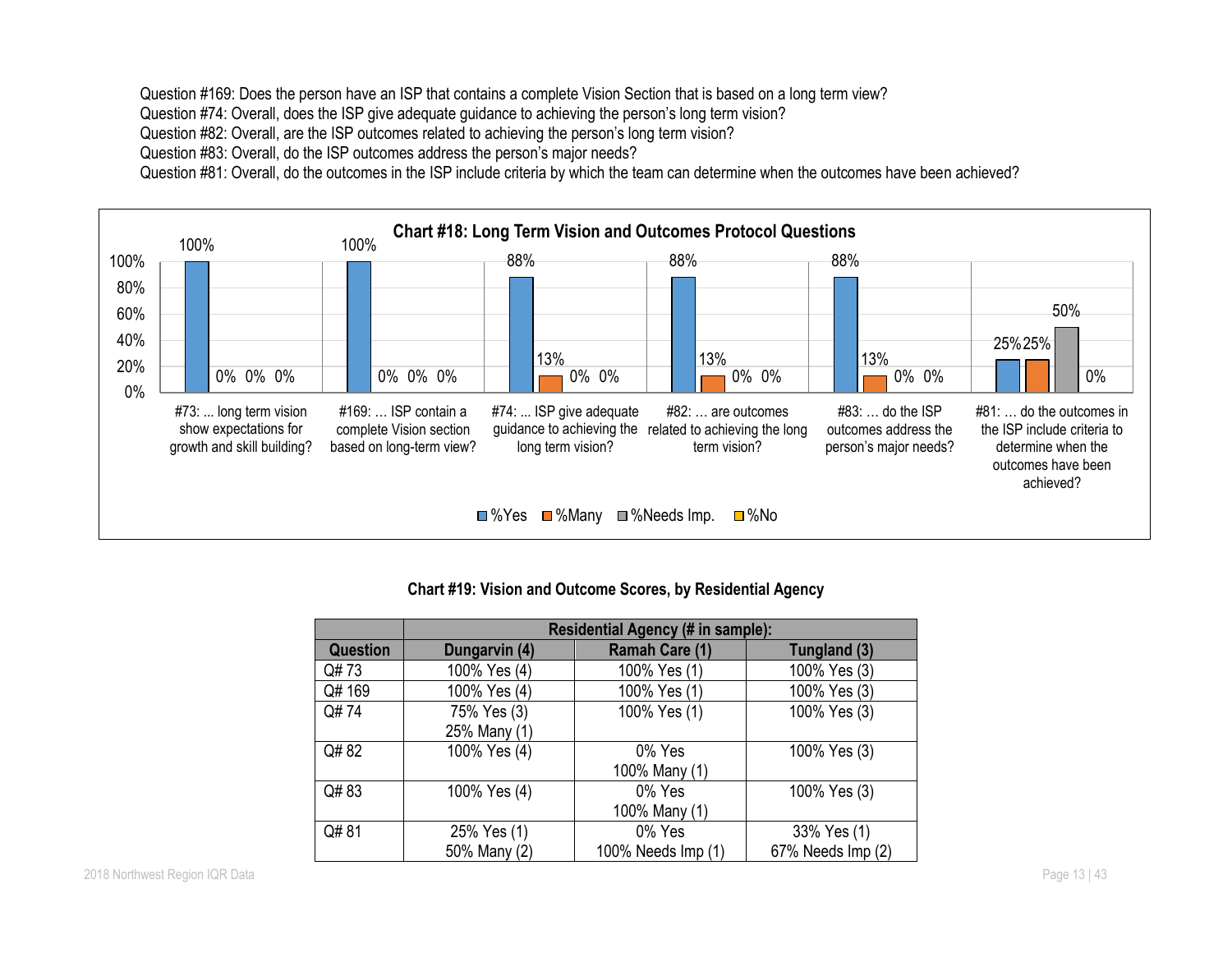|                 | Residential Agency (# in sample):               |  |  |  |
|-----------------|-------------------------------------------------|--|--|--|
| <b>Question</b> | Ramah Care (1)<br>Tungland (3)<br>Dungarvin (4) |  |  |  |
|                 | 25% Needs Imp (1)                               |  |  |  |

#### **Chart #20: Vision and Outcome Scores by Case Management Agency**

|                 | Case Management Agency (# in sample): |                   |                    |                       |  |
|-----------------|---------------------------------------|-------------------|--------------------|-----------------------|--|
| <b>Question</b> | A Step Above (1)                      | Excel (5)         | <b>Peak (1)</b>    | <b>Rio Puerco (1)</b> |  |
| Q#73            | 100% Yes (1)                          | 100% Yes (5)      | 100% Yes (1)       | 100% Yes (1)          |  |
| Q# 169          | 100% Yes (1)                          | 100% Yes (5)      | 100% Yes (1)       | 100% Yes (1)          |  |
| Q#74            | 100% Yes (1)                          | 100% Yes (5)      | 100% Yes (1)       | 0% Yes                |  |
|                 |                                       |                   |                    | 100% Many (1)         |  |
| Q#82            | 0% Yes                                | 100% Yes (5)      | 100% Yes (1)       | 100% Yes (1)          |  |
|                 | 100% Many (1)                         |                   |                    |                       |  |
| Q#83            | 0% Yes                                | 100% Yes (5)      | 100% Yes (1)       | 100% Yes (1)          |  |
|                 | 100% Many (1)                         |                   |                    |                       |  |
| Q#81            | 0% Yes                                | 20% Yes (1)       | 0% Yes             | 100% Yes (1)          |  |
|                 | 100% Needs Imp (1)                    | 40% Many (2)      | 100% Needs Imp (1) |                       |  |
|                 |                                       | 40% Needs Imp (2) |                    |                       |  |

Additional components of an individual's ISP include Action Steps, which should be written in measurable terms, in sequential order which logically leads to the achievement of the related outcome. The data gathered during the implementation of the Action Steps should also be written in measurable terms, so team members can review them and determine if measurable progress toward the outcome is being made. The chart below details the findings related to specific questions which probe the action steps and data collection for class members ISPs in the 2018 review.

Question #75: Is measureable data kept which verifies the consistent implementation of each of the action steps?

Question #76: Does the data kept identify what the person does so a determination can be made regarding the progress/lack of progress?

Question #77: Is each action step in the ISP implemented at a frequency that enables the person to learn new skills?

Question #78: If the person is not successful in achieving action steps, has the team tried to determine why, and change their approach as needed?

Question #79: If the person achieves action steps, does the team move to the next in a progress of steps or develops a new one?

Question #80: Has the person made measureable progress on action steps during the past year?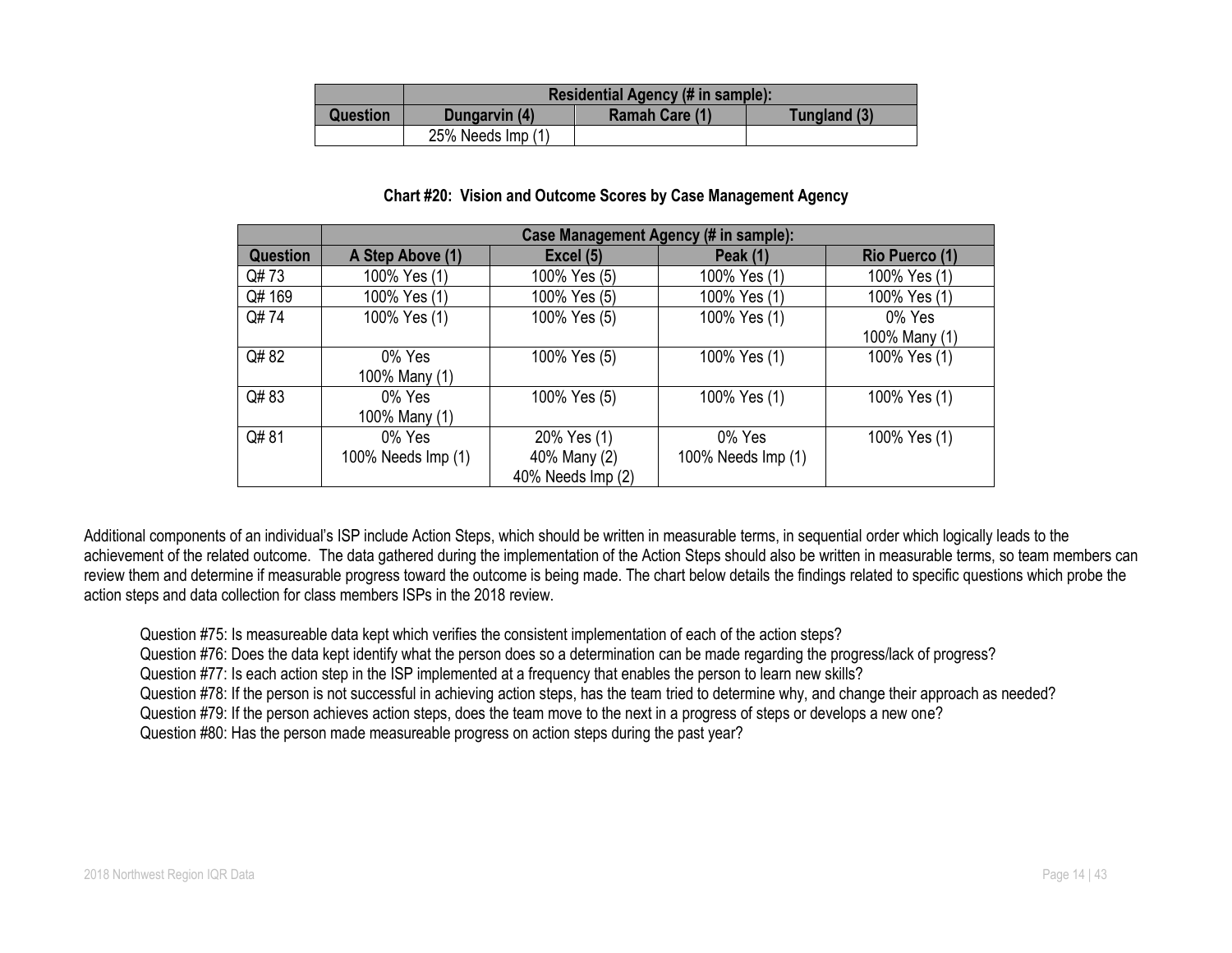

**Chart #22: Data and Related ISP Action Step Scores by Residential Agency**

|          | Residential Agency (# in sample): |                    |                   |  |
|----------|-----------------------------------|--------------------|-------------------|--|
| Question | Dungarvin (4)                     | Ramah Care (1)     | Tungland (3)      |  |
| Q# 75    | 25% Yes (1)                       | 0% Yes             | 0% Yes            |  |
|          | 75% Needs Imp (3)                 | 100% Needs Imp (1) | 100% Many (3)     |  |
| Q#76     | $0\%$ Yes                         | $0\%$ Yes          | 33% Yes (1)       |  |
|          | 25% Needs Imp (1)                 | 100% Many (1)      | 33% Needs Imp (1) |  |
|          | 75% No (3)                        |                    | 33% No (1)        |  |
| Q# 77    | 25% Yes (1)                       | 0% Yes             | 33% Yes (1)       |  |
|          | 50% Many (2)                      | 100% Many (1)      | 33% Many (1)      |  |
|          | 25% Needs Imp (1)                 |                    | 33% Needs Imp (1) |  |
| Q#78     | 67% Yes (2)                       | 0% Yes             | 67% Yes (2)       |  |
|          | 33% Many (1)                      | 100% No (1)        | 33% Needs Imp (1) |  |
|          | (1 N/A)                           |                    |                   |  |
| Q#79     | 50% Yes (3)                       | 100% Yes (1)       | 0% Yes            |  |
|          | 50% Many (2)                      |                    | 100% No (1)       |  |
|          |                                   |                    | (2 N/A)           |  |
| Q#80     | 25% Yes (1)                       | 0% Yes             | 0% Yes            |  |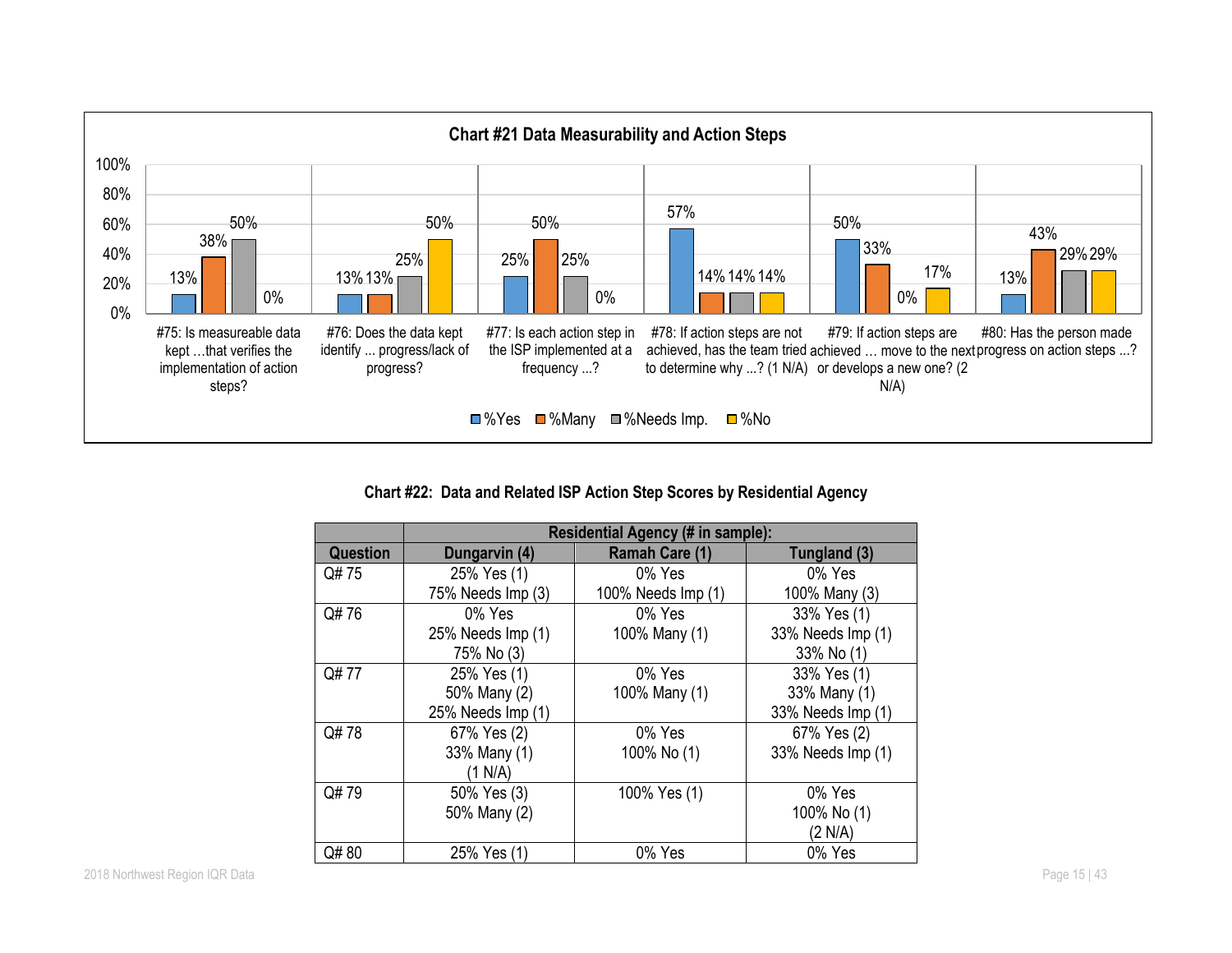|          | Residential Agency (# in sample): |                |                   |  |
|----------|-----------------------------------|----------------|-------------------|--|
| Question | Dungarvin (4)                     | Ramah Care (1) | Tungland (3)      |  |
|          | 25% Many (1)                      | 100% Many (1)  | 33% Many (1)      |  |
|          | 25% Needs Imp (1)                 |                | 33% Needs Imp (1) |  |
|          | 25% No (1)                        |                | 33% No (1)        |  |

#### **Chart #23: Data and Related Action Step Scores by Case Management Agency**

|                 | Case Management Agency (# in sample): |                   |                    |                    |  |
|-----------------|---------------------------------------|-------------------|--------------------|--------------------|--|
| <b>Question</b> | A Step Above (1)                      | Excel (5)         | <b>Peak (1)</b>    | Rio Puerco (1)     |  |
| Q# 75           | 0% Yes                                | 0% Yes            | 100% Yes (1)       | 0% Yes             |  |
|                 | 100% Needs Imp (1)                    | 60% Many (3)      |                    | 100% Needs Imp (1) |  |
|                 |                                       | 40% Needs Imp (2) |                    |                    |  |
| Q#76            | 0% Yes                                | 20% Yes (1)       | 0% Yes             | 0% Yes             |  |
|                 | 100% Many (1)                         | 20% Needs Imp (1) | 100% Needs Imp (1) | 100% No (1)        |  |
|                 |                                       | 60% No (3)        |                    |                    |  |
| Q#77            | 0% Yes                                | 20% Yes (1)       | 100% Yes (1)       | 0% Yes             |  |
|                 | 100% Many (1)                         | 40% Many (2)      |                    | 100% Many (1)      |  |
|                 |                                       | 40% Needs Imp (2) |                    |                    |  |
| Q#78            | 0% Yes                                | 75% Yes (3)       | 100% Yes (1)       | 0% Yes             |  |
|                 | 100% No (1)                           | 25% Needs Imp (1) |                    | 100% Many (1)      |  |
|                 |                                       | (1 N/A)           |                    |                    |  |
| Q#79            | 100% Yes (1)                          | 33% Yes (1)       | 100% Yes (1)       | 0% Yes             |  |
|                 |                                       | 33% Many (1)      |                    | 100% Many (1)      |  |
|                 |                                       | 33% No (1)        |                    |                    |  |
|                 |                                       | (2 N/A)           |                    |                    |  |
| Q#80            | 0% Yes                                | 20% Yes (1)       | 0% Yes             | 0% Yes             |  |
|                 | 100% Many (1)                         | 20% Many (1)      | 100% Needs Imp (1) | 100% Many (1)      |  |
|                 |                                       | 20% No (1)        |                    |                    |  |
|                 |                                       | 40% No (2)        |                    |                    |  |

In addition to the components listed above, the Teaching and Support Strategies (T&SS) are also an integral part of the ISP. T&SS should be developed by the residential and/or day provider responsible for implementing the T&SS. Input from others such as therapists should be included as needed. WDSIs are developed by therapists as a complement to the T&SS. All T&SS and WDSIs should provide guidance for those direct support professionals who support the person in achieving his/her Vision/Outcomes. The following protocol questions in the 2018 IQR relate to the T&SS and implementation of the ISP.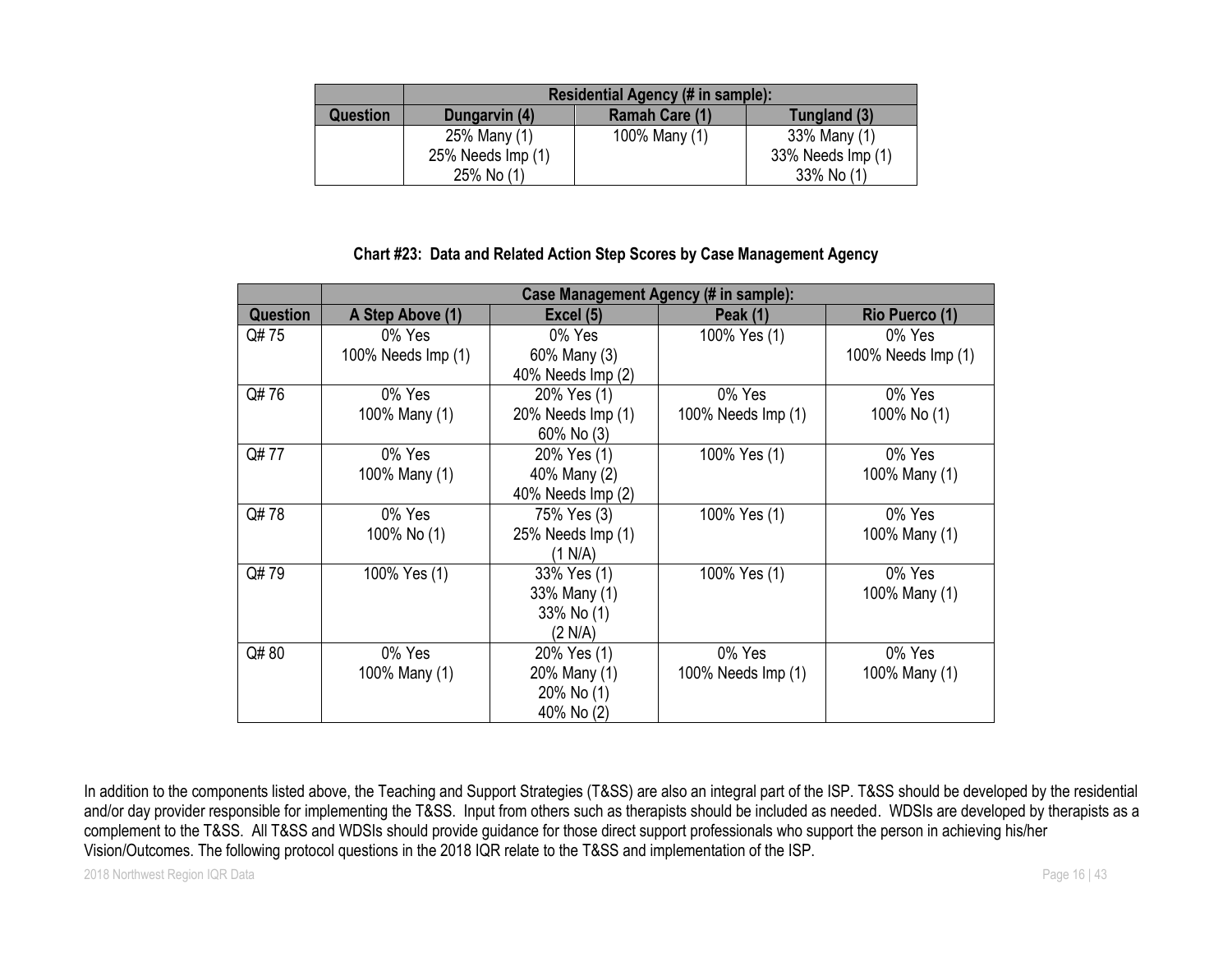Question #84: Overall, are the T&SS sufficient to ensure consistent implementation of the services planned?

Question #85: Overall, are the recommendations and/or objectives/strategies of ancillary provider integrated into the ISP?

Question #97: Overall, do the progress notes or other documentation in the record reflect the status of the outcomes and services of the key life areas stated in the ISP?

Question #96: Overall, were the direct service staff able to describe their responsibilities in providing daily care/supports to the person?

Question #95: Overall, was the direct service staff trained on the implementation of this person's ISP?

Question #93/94a: Is the ISP being implemented?



**Chart #25: T&SS and ISP Implementation Scores by Residential Agency**

|                 | Residential Agency (# in sample): |                |                   |  |
|-----------------|-----------------------------------|----------------|-------------------|--|
| <b>Question</b> | Dungarvin (4)                     | Ramah Care (1) | Tungland (3)      |  |
| #84             | 25% Yes (1)                       | 0% Yes         | 33% Yes (1)       |  |
|                 | 25% Many (1)                      | 100% Many (1)  | 33% Many (1)      |  |
|                 | 50% Needs Imp (2)                 |                | 33% Needs Imp (1) |  |
| #85             | 25% Yes (1)                       | 0% Yes         | 33% Yes (1)       |  |
|                 | 25% Many (1)                      | 100% Many (1)  | 67% Needs Imp (2) |  |
|                 | 25% Needs Imp (1)                 |                |                   |  |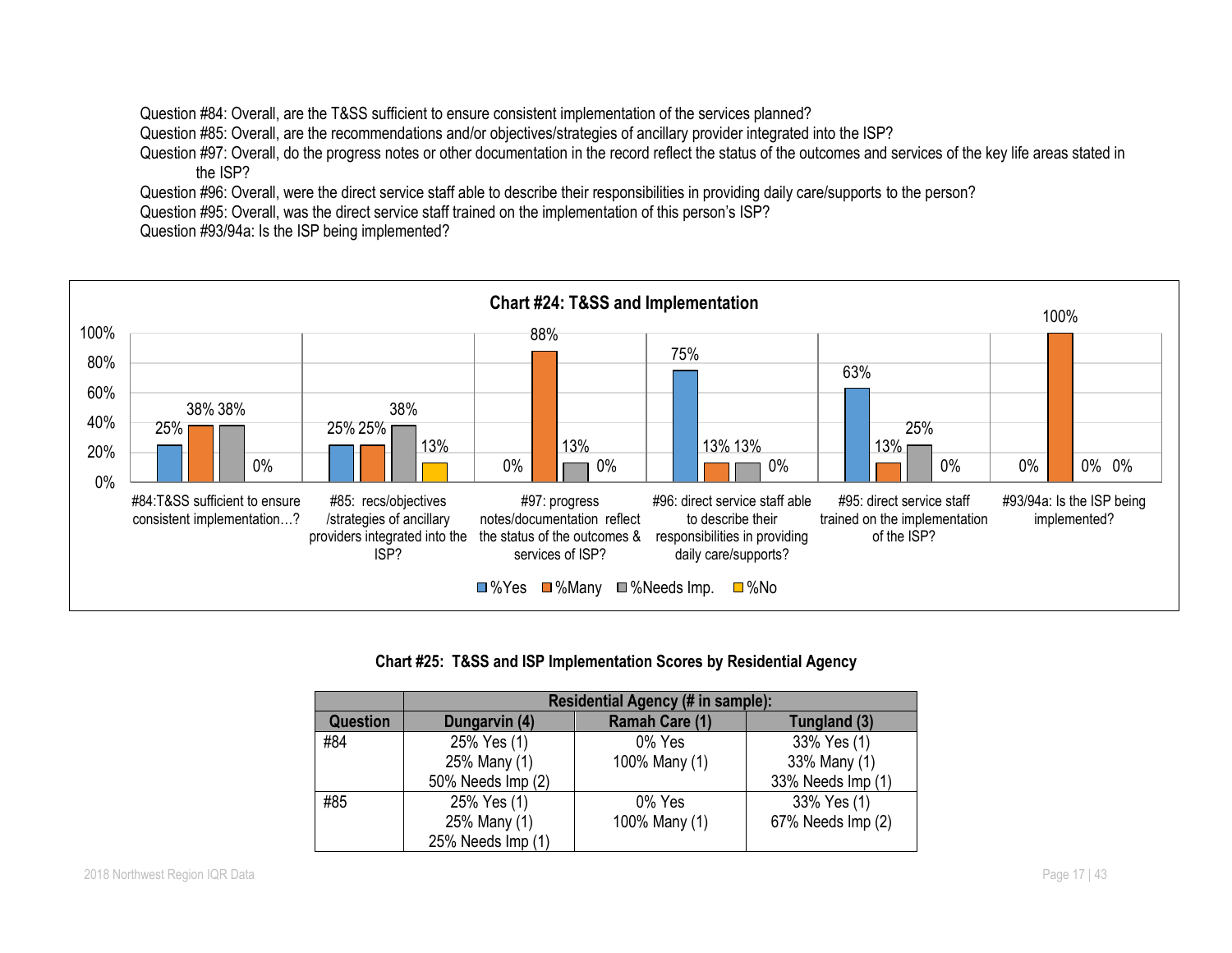|                 | Residential Agency (# in sample): |                |                   |  |
|-----------------|-----------------------------------|----------------|-------------------|--|
| <b>Question</b> | Dungarvin (4)                     | Ramah Care (1) | Tungland (3)      |  |
|                 | 25% No (1)                        |                |                   |  |
| #97             | 0% Yes                            | 0% Yes         | 0% Yes            |  |
|                 | 75% Many (4)                      | 100% Many (1)  | 100% Many (3)     |  |
|                 | 25% Needs Imp (1)                 |                |                   |  |
| #96             | 100% Yes (4)                      | 100% Yes (1)   | 33% Yes (1)       |  |
|                 |                                   |                | 33% Many (1)      |  |
|                 |                                   |                | 33% Needs Imp (1) |  |
| #95             | 75% Yes (3)                       | 100% Yes (1)   | 33% Yes (1)       |  |
|                 | 25% Many (1)                      |                | 67% Needs Imp (2) |  |
| #94a            | 0% Yes                            | 0% Yes         | 0% Yes            |  |
|                 | 100% Many (4)                     | 100% Many (1)  | 100% Many (3)     |  |

**Chart #26: T&SS and ISP Implementation Scores by Case Management Agency**

|                 | Case Management Agency (# in sample): |                   |                    |                       |
|-----------------|---------------------------------------|-------------------|--------------------|-----------------------|
| <b>Question</b> | A Step Above (1)                      | Excel (5)         | <b>Peak (1)</b>    | <b>Rio Puerco (1)</b> |
| #84             | 0% Yes                                | 20% Yes (1)       | 0% Yes             | 100% Yes (1)          |
|                 | 100% Many (1)                         | 40% Many (2)      | 100% Needs Imp (1) |                       |
|                 |                                       | 40% Needs Imp (2) |                    |                       |
| #85             | 0% Yes                                | 20% Yes (1)       | 0% Yes             | 100% Yes (1)          |
|                 | 100% Many (1)                         | 20% Many (1)      | 100% No (1)        |                       |
|                 |                                       | 60% Needs Imp (3) |                    |                       |
| #97             | 0% Yes                                | 0% Yes            | 0% Yes             | 0% Yes                |
|                 | 100% Many (1)                         | 80% Many (4)      | 100% Many (1)      | 100% Many (1)         |
|                 |                                       | 20% Needs Imp (1) |                    |                       |
| #96             | 100% Yes (1)                          | 60% Yes (3)       | 100% Yes (1)       | 100% Yes (1)          |
|                 |                                       | 20% Many (1)      |                    |                       |
|                 |                                       | 20% Needs Imp (1) |                    |                       |
| #95             | 100% Yes (1)                          | 40% Yes (2)       | 100% Yes (1)       | 100% Yes (1)          |
|                 |                                       | 20% Many (1)      |                    |                       |
|                 |                                       | 40% Needs Imp (2) |                    |                       |
| #94a            | 0% Yes                                | 0% Yes            | 0% Yes             | 0% Yes                |
|                 | 100% Many (1)                         | 100% Many (5)     | 100% Many (1)      | 100% Many (1)         |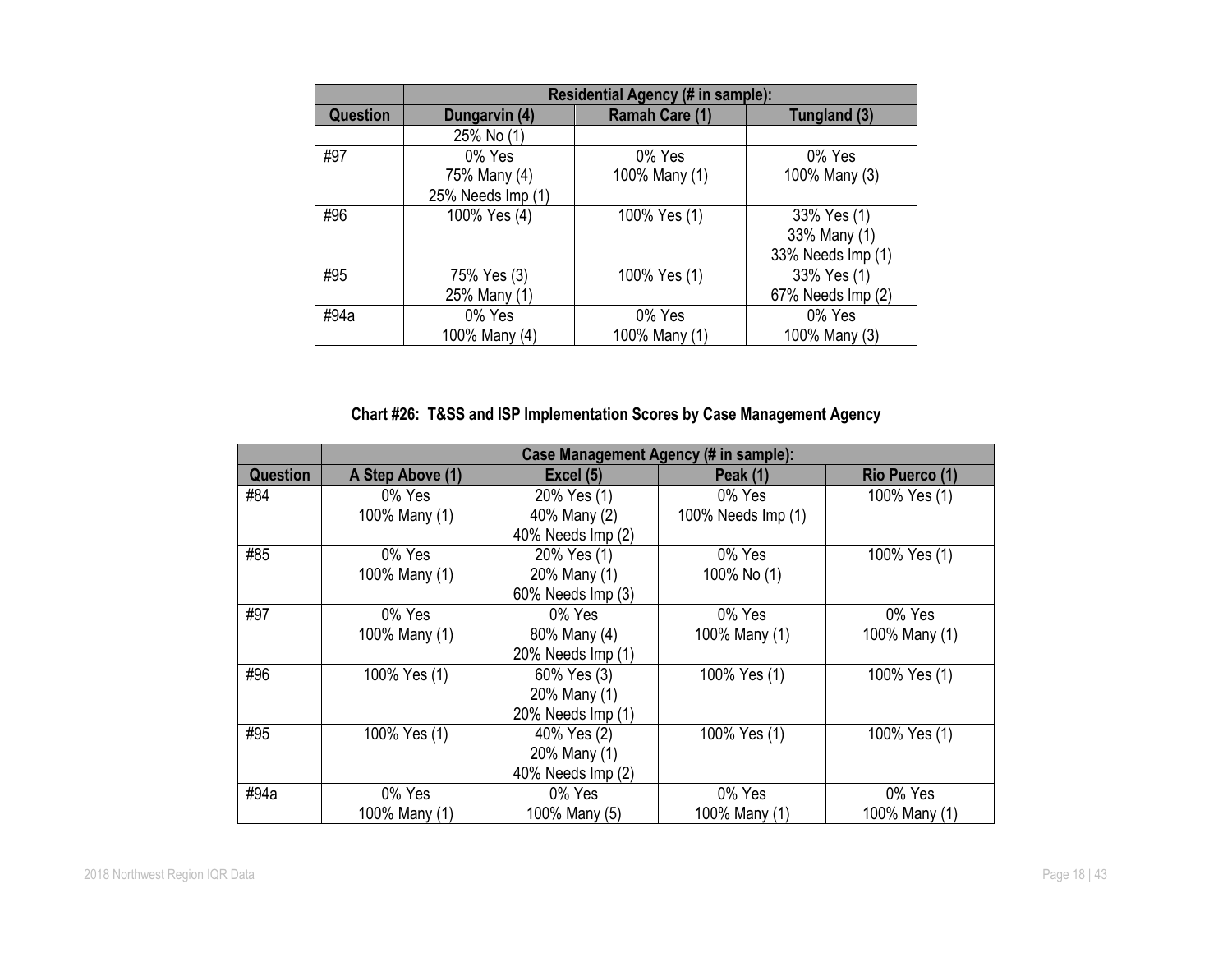As evidenced above, the different components of each person's ISP are evaluated. Based on that analysis, an overview of the adequacy of ISP content as well as implementation and effectiveness of the ISP can be determined. There are multiple questions in the 2018 IQR protocol that probe these items, and the level of intensity of services that individuals in the review receive.

Question #72: Does my ISP contain current and accurate information?

Question #133: Has the IDT process been adequate for assessing, planning, implementing and monitoring of services for this person?

Question #92/173: Overall, is the ISP adequate to meet the person's needs?

Question #170: Does the person receive services and supports recommended in the ISP?

Question #94b: Are current services adequate to meet the person's needs?

Question #174: Is the total program of the level of intensity adequate to meet this person's needs?



## **Chart #28: ISP Content and Adequacy Scores, by Residential Agency**

|          | Residential Agency (# in sample): |                |              |  |
|----------|-----------------------------------|----------------|--------------|--|
| Question | Dungarvin (4)                     | Ramah Care (1) | Tungland (3) |  |
| #72      | 25% Yes (1)                       | 0% Yes         | 33% Yes (1)  |  |
|          | 75% Many (3)                      | 100% Many (1)  | 67% Many (2) |  |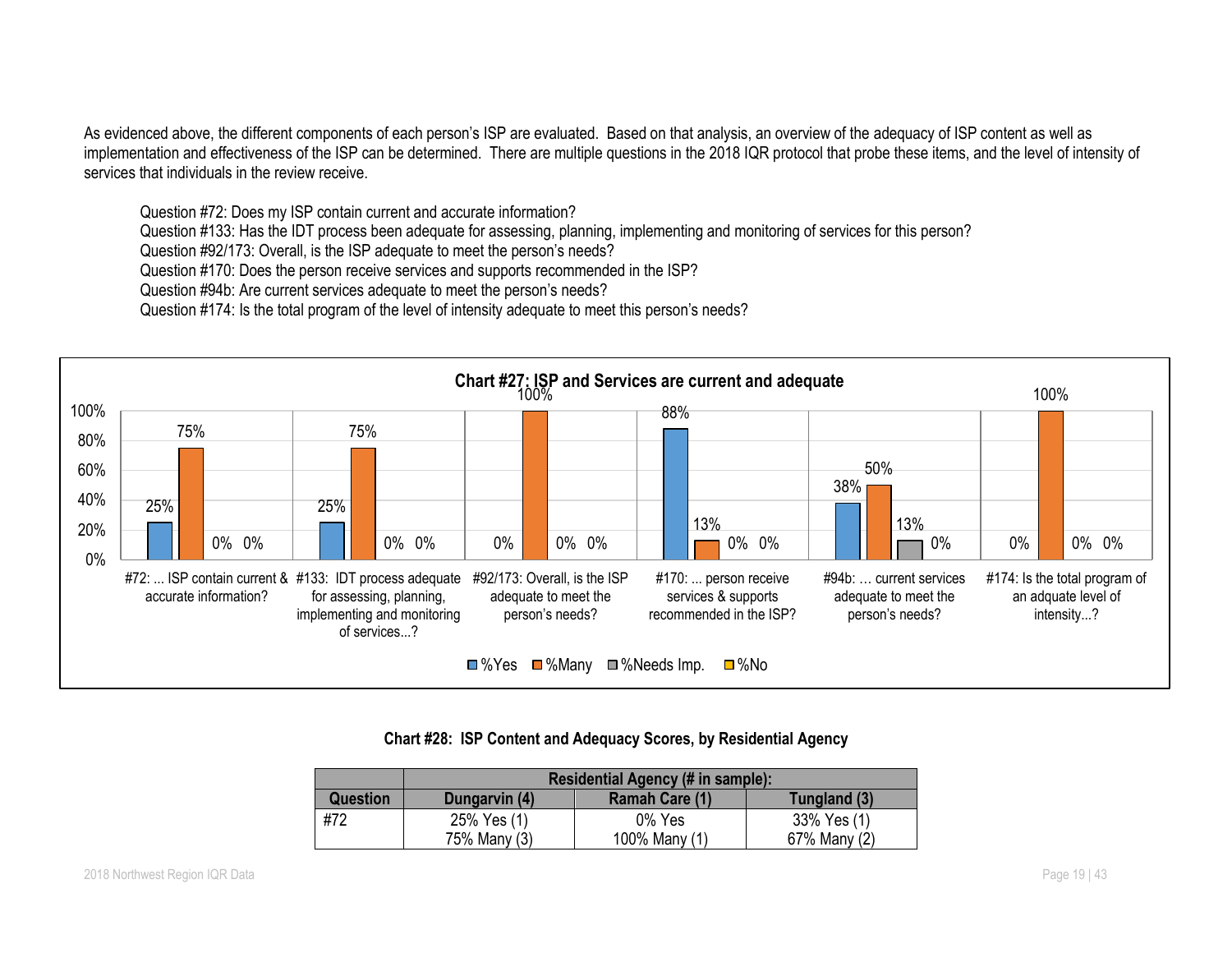|                 | Residential Agency (# in sample): |                |                   |  |
|-----------------|-----------------------------------|----------------|-------------------|--|
| <b>Question</b> | Dungarvin (4)                     | Ramah Care (1) | Tungland (3)      |  |
| #133            | 25% Yes (1)                       | 0% Yes         | 33% Yes (1)       |  |
|                 | 75% Many (3)                      | 100% Many (1)  | 67% Many (2)      |  |
| #92/173         | 0% Yes                            | 0% Yes         | 0% Yes            |  |
|                 | 100% Many (4)                     | 100% Many (1)  | 100% Many (3)     |  |
| #170            | 100% Yes (4)                      | 0% Yes         | 100% Yes          |  |
|                 |                                   | 100% Many (1)  |                   |  |
| #94b            | 50% Yes (2)                       | 0% Yes         | 33% Yes (1)       |  |
|                 | 50% Many (2)                      | 100% Many (1)  | 33% Many (1)      |  |
|                 |                                   |                | 33% Needs Imp (1) |  |
| #174            | 0% Yes                            | 0% Yes         | 0% Yes            |  |
|                 | 100% Many (4)                     | 100% Many (1)  | 100% Many (3)     |  |

## **Chart #29: ISP Content and Adequacy Scores, by Case Management Agency**

|                 | Case Management Agency (# in sample): |                   |                 |                |  |
|-----------------|---------------------------------------|-------------------|-----------------|----------------|--|
| <b>Question</b> | A Step Above (1)                      | Excel (5)         | <b>Peak (1)</b> | Rio Puerco (1) |  |
| #72             | 0% Yes                                | 20% Yes (1)       | 0% Yes          | 100% Yes (1)   |  |
|                 | 100% Many (1)                         | 80% Many (4)      | 100% Many (1)   |                |  |
| #133            | 0% Yes                                | 20% Yes (1)       | 100% Yes (1)    | 0% Yes         |  |
|                 | 100% Many (1)                         | 80% Many (4)      |                 | 100% Many (1)  |  |
| #92/173         | 0% Yes                                | 0% Yes            | 0% Yes          | 0% Yes         |  |
|                 | 100% Many (1)                         | 100% Many (5)     | 100% Many (1)   | 100% Many (1)  |  |
| #170            | 0% Yes                                | 100% Yes (5)      | 100% Yes (1)    | 100% Yes (1)   |  |
|                 | 100% Many (1)                         |                   |                 |                |  |
| #94b            | 0% Yes                                | 40% Yes (2)       | 100% Yes (1)    | 0% Yes         |  |
|                 | 100% Many (1)                         | 40% Many (2)      |                 | 100% Many (1)  |  |
|                 |                                       | 20% Needs Imp (1) |                 |                |  |
| #174            | 0% Yes                                | 0% Yes            | 0% Yes          | 0% Yes         |  |
|                 | 100% Many (1)                         | 100% Many (5)     | 100% Many (1)   | 100% Many (1)  |  |

## **G. Case Management**

Case Management services are intended to be person-centered and are key to enabling people to pursue their desired life outcomes while gaining independence and access to needed services and supports. The region, overall, scored well on some of the case management questions. The charts below detail the related findings.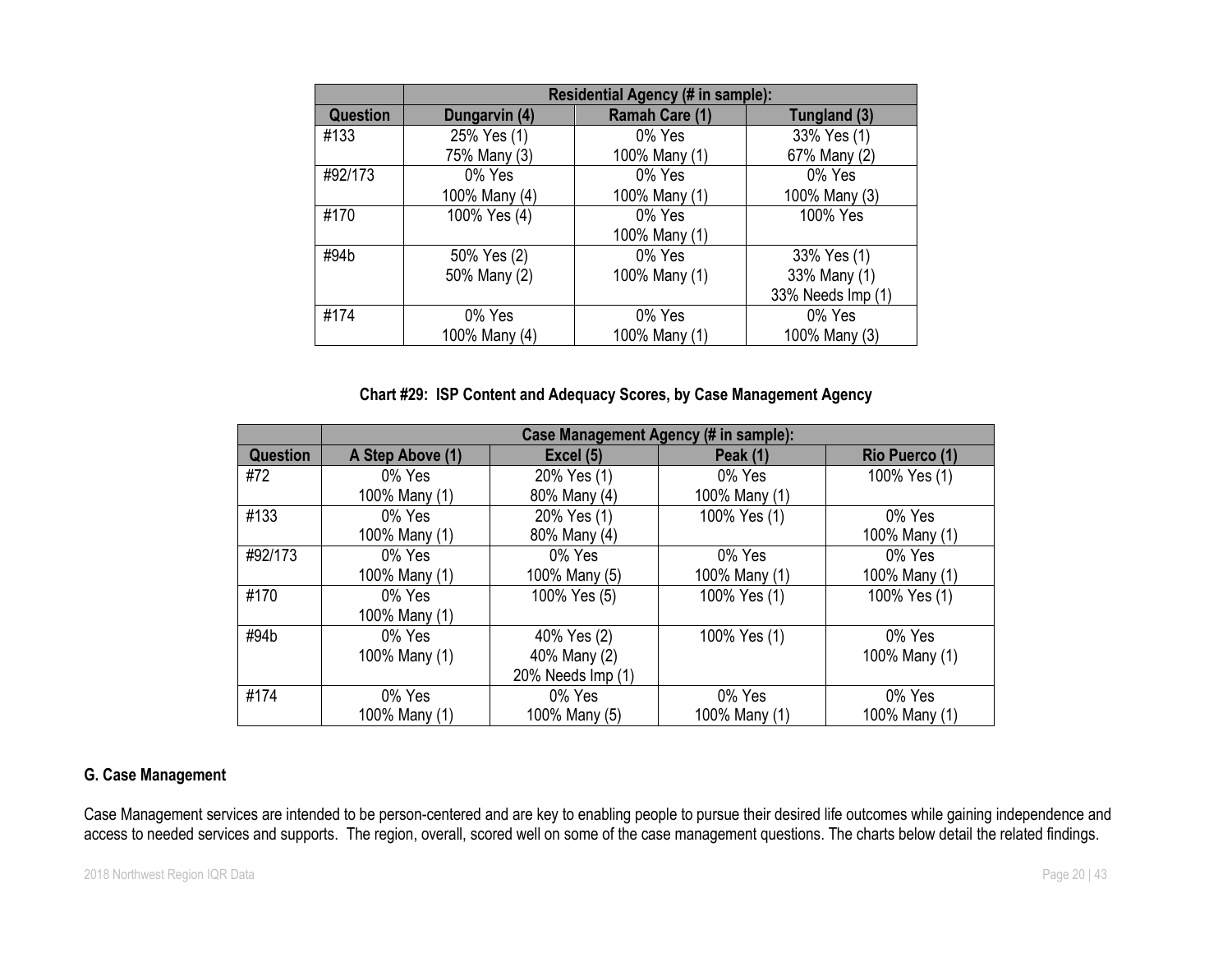Question #24: Does the case manager "know" the person?

Question #25: Does the case manager understand his/her role/job?

Question #26: Did the case manager receive training on the topics needed to assist him/her in meeting the needs of this person?

Question #27: Is the case manager available to the person?

Question #28: Was the case manager able to describe the person's health related needs?



## **Chart #31: Case Management Scores, by Case Management Agency**

|                 | Case Management Agency (# in sample): |              |                 |                       |  |  |
|-----------------|---------------------------------------|--------------|-----------------|-----------------------|--|--|
| <b>Question</b> | A Step Above (1)                      | Excel (5)    | <b>Peak (1)</b> | <b>Rio Puerco (1)</b> |  |  |
| Q# 24           | 100% Yes (1)                          | 100% Yes (5) | 100% Yes (1)    | 100% Yes (1)          |  |  |
| Q# 25           | 100% Yes (1)                          | 40% Yes (2)  | 100% Yes (1)    | 100% Yes (1)          |  |  |
|                 |                                       | 60% Many (3) |                 |                       |  |  |
| Q# 26           | 100% Yes (1)                          | 80% Yes (4)  | 100% Yes (1)    | 100% Yes (1)          |  |  |
|                 |                                       | 20% Many (1) |                 |                       |  |  |
| Q# 27           | 100% Yes (1)                          | 100% Yes (5) | 100% Yes (1)    | 100% Yes (1)          |  |  |
| Q# 28           | 0% Yes                                | 80% Yes (4)  | 100% Yes (1)    | 100% Yes (1)          |  |  |
|                 | 100% Many (1)                         | 20% Many (1) |                 |                       |  |  |

Question #29: Does the case manager have an appropriate expectation of growth for this person?

Question #30: Does the case management record contain documentation that the case manager is monitoring and tracking the delivery of services as outlined in the ISP?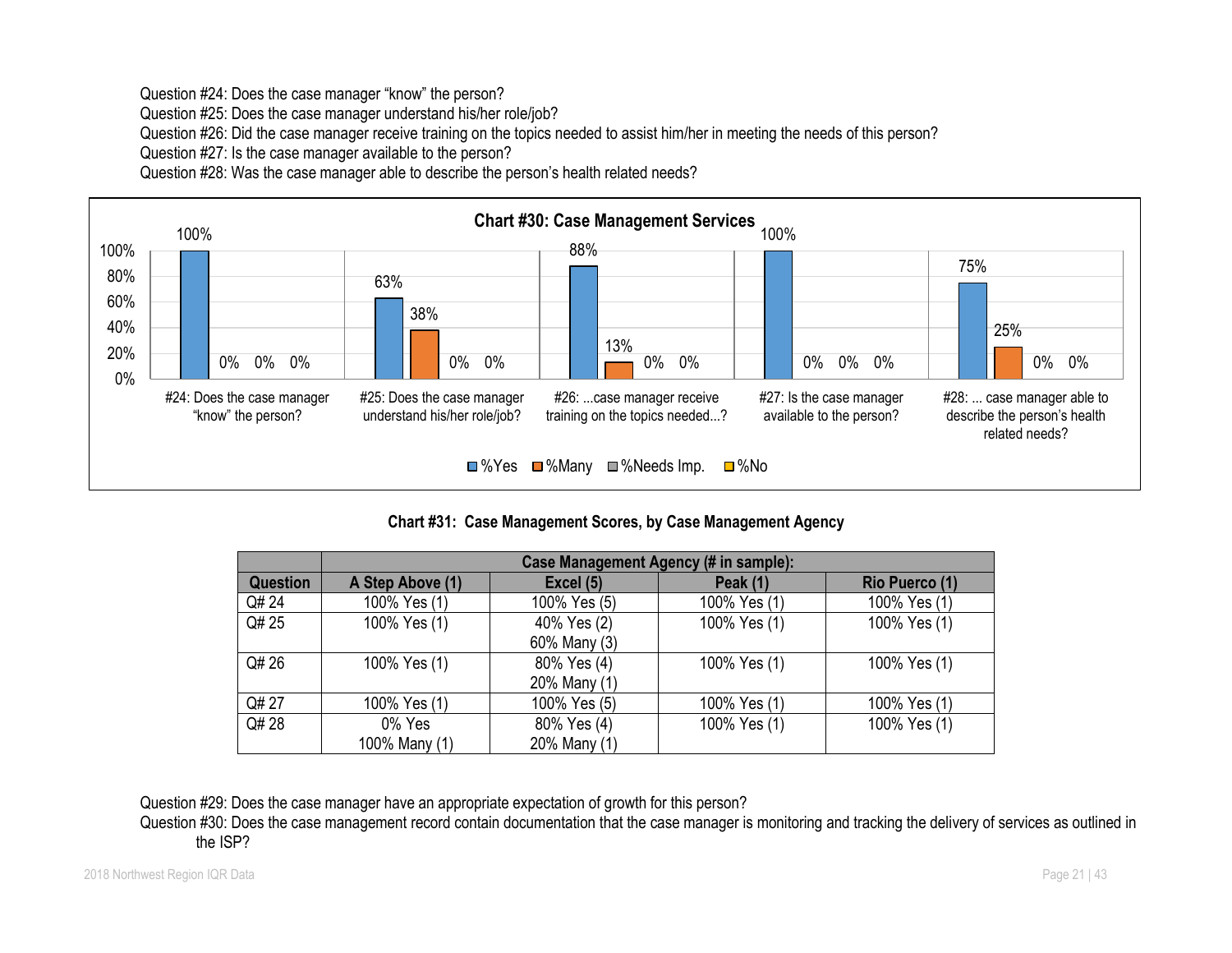Question #31: Does the case manager provide case management services at the level needed by this person? Question #32: Does the case manager receive the type of level of support needed to do his/her job?



## **Chart #33: Case Management Scores, by Case Management Agency**

|                 | Case Management Agency (# in sample): |                   |                 |                |  |
|-----------------|---------------------------------------|-------------------|-----------------|----------------|--|
| <b>Question</b> | A Step Above (1)                      | Excel (5)         | <b>Peak (1)</b> | Rio Puerco (1) |  |
| Q# 29           | 100% Yes (1)                          | 100% Yes (5)      | 100% Yes (1)    | 100% Yes (1)   |  |
| Q# 30           | 0% Yes                                | 60% Yes (3)       | 100% Yes (1)    | 100% Yes (1)   |  |
|                 | 100% Needs Imp (1)                    | 20% Many (1)      |                 |                |  |
|                 |                                       | 20% Needs Imp (1) |                 |                |  |
| Q# 31           | 0% Yes                                | 60% Yes (3)       | 100% Yes (1)    | 100% Yes (1)   |  |
|                 | 100% Many (1)                         | 40% Many (2)      |                 |                |  |
| Q# 32           | 0% Yes                                | 60% Yes (3)       | 100% Yes (1)    | 100% Yes (1)   |  |
|                 | 100% Needs Imp (1)                    | 40% Many (2)      |                 |                |  |

## **H. Supported Employment**

Access to competitive integrated employment enables an individual to engage in community life, increase personal resources, improve self-sufficiency and contribute back to the community. The 2018 Waiver Standards emphasize that, "employment should be the first consideration. If someone does not choose employment, the decision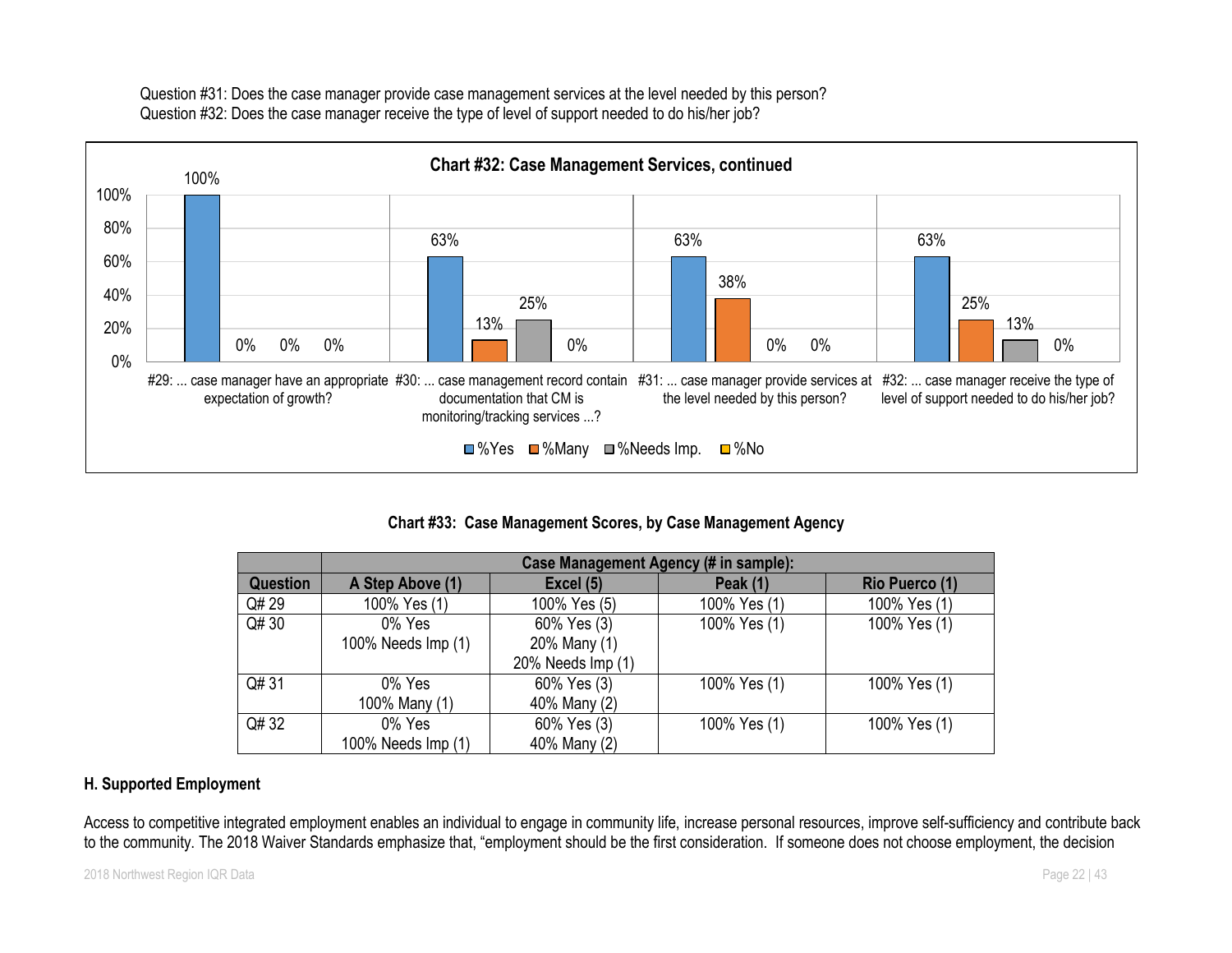should be based on informed choice". Making an informed choice about employment is an individualized process. All people have unique histories and backgrounds, which means that some people may have limited experiences and will require more information to make a decision about employment while others may have a rich and varied employment history and can make an informed choice based on that history.

There are multiple components that make up the process of ensuring Informed Choice. These are probed as part of the Individual Quality Review, and detailed in the tables below. The questions in this section have been updated for 2018 IQR Protocol and reflect questions negotiated with the Parties. Provided in the charts below is the information regarding the participation of the Jackson Class Members in the Northwest 2018 IQR in Supported Employment related areas.

#### **1. Components of Informed Choice: Assessment**

Question #134. Does (Name) have a current Person Centered Assessment? Question #135. Did this assessment address vocational interests, abilities and needs? Question #136. Did the individual participate personally in the Person Centered Assessment? Question #137. Did the Guardian participate in the Person Centered Assessment? Question #138. Is the individual engaged in the Informed Choice Project?



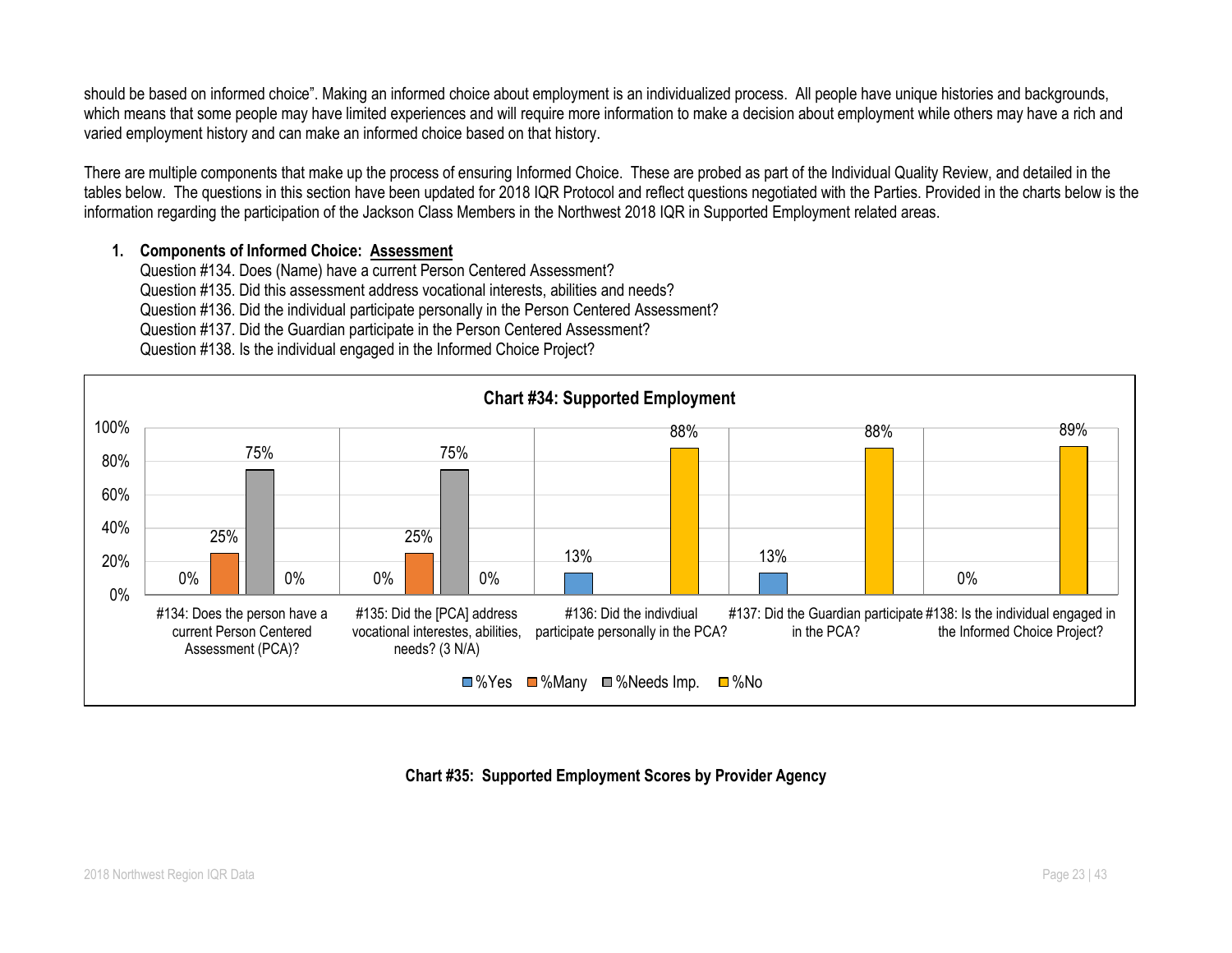|                 | Residential Agency (# in sample): |                    |                    |  |  |  |
|-----------------|-----------------------------------|--------------------|--------------------|--|--|--|
| <b>Question</b> | Dungarvin (4)                     | Ramah Care (1)     | Tungland (3)       |  |  |  |
| #134            | 0% Yes                            | 0% Yes             | 0% Yes             |  |  |  |
|                 | 25% Many (1)                      | 100% Needs Imp (1) | 33% Many (1)       |  |  |  |
|                 | 75% Needs Imp (3)                 |                    | 67% Needs Imp (2)  |  |  |  |
| #135            | 0% Yes                            |                    | 0% Yes             |  |  |  |
|                 | 50% Many (1)                      |                    | 100% Needs Imp (2) |  |  |  |
|                 | 50% Needs Imp (1)                 | (1 N/A)            | (1 N/A)            |  |  |  |
|                 | (2 N/A)                           |                    |                    |  |  |  |
| #136            | 0% Yes                            | 0% Yes             | 33% Yes (1)        |  |  |  |
|                 | 100% No (4)                       | 100% No (1)        | 67% No (2)         |  |  |  |
| #137            | 0% Yes                            | 0% Yes             | 33% Yes (1)        |  |  |  |
|                 | 100% No (4)                       | 100% No (1)        | 67% No (2)         |  |  |  |
| #138            | 0% Yes                            | 0% Yes             | 0% Yes             |  |  |  |
|                 | 100% No (4)                       | 100% No (1)        | 100% No (3)        |  |  |  |

**Chart #36: Supported Employment Scores by Case Management Agency**

|                 | Case Management Agency (# in sample): |                    |                    |                       |  |
|-----------------|---------------------------------------|--------------------|--------------------|-----------------------|--|
| <b>Question</b> | A Step Above (1)                      | Excel (5)          | <b>Peak (1)</b>    | <b>Rio Puerco (1)</b> |  |
| #134            | 0% Yes                                | 0% Yes             | 0% Yes             | 0% Yes                |  |
|                 | 100% Needs Imp (1)                    | 40% Many (2)       | 100% Needs Imp (1) | 100% Needs Imp (1)    |  |
|                 |                                       | 60% Needs Imp (3)  |                    |                       |  |
| #135            |                                       | 0% Yes             | 0% Yes             | 0% Yes                |  |
|                 | (1 N/A)                               | 100% Needs Imp (2) | 100% Needs Imp (1) | 100% Many (1)         |  |
|                 |                                       | (3 N/A)            |                    |                       |  |
| #136            | 0% Yes                                | 20% Yes (1)        | 0% Yes             | 0% Yes                |  |
|                 | 100% No (1)                           | 80% No (4)         | 100% No (1)        | 100% No (1)           |  |
| #137            | 0% Yes                                | 20% Yes (1)        | 0% Yes             | 0% Yes                |  |
|                 | 100% No (1)                           | 80% No (4)         | 100% No (1)        | 100% No (1)           |  |
| #138            | 0% Yes                                | 0% Yes             | 0% Yes             | 0% Yes                |  |
|                 | 100% No (1)                           | 100% No (4)        | 100% No (1)        | 100% No (1)           |  |

## 2. **Components of Informed Choice: Information and Experience**

2018 Northwest Region IQR Data Page 24 | 43 Question #139. Has the individual been offered the opportunity to participate in work or job exploration including volunteer work and/or trial work opportunities?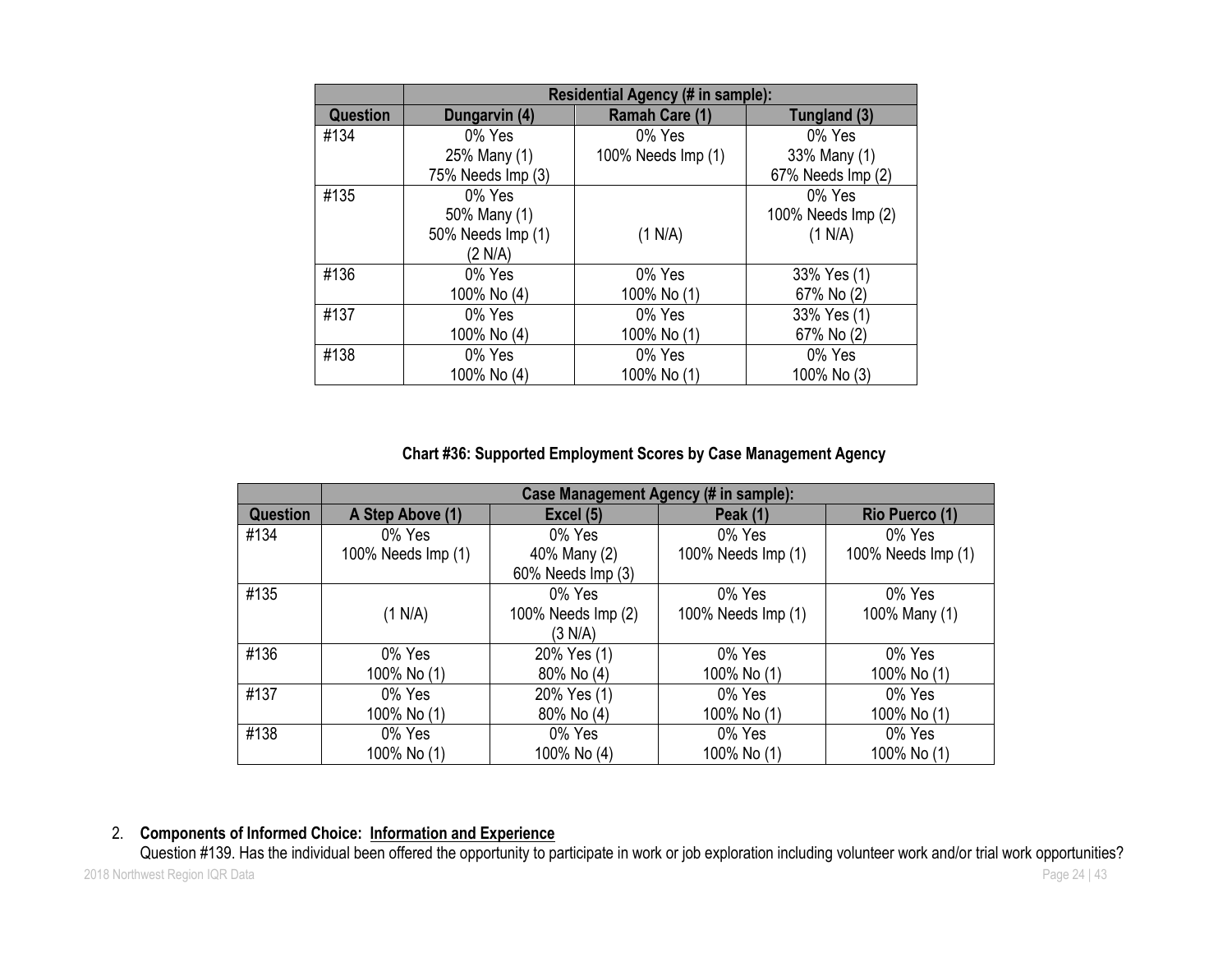Question #140. If #139 is Yes, are these new experiences clearly documented in the ISP Work, Education and/or Volunteer History section? Question #141. If #139 is No, is the individual trying new discovery experiences in the community to determine interests, abilities, skills and needs? Question #142. Has the Guardian had the opportunity to gain information on how the individual responded during job exploration activities such as volunteering and/or trial work experiences?

Question #143. Has the individual received information regarding the range of employment options available to him/her?

Question #144. Has the Guardian received information regarding the range of employment options available for the individual?



#### **Chart #38: Supported Employment Scores by Provider Agency**

|                 | Residential Agency (# in sample): |                |               |  |  |
|-----------------|-----------------------------------|----------------|---------------|--|--|
| <b>Question</b> | Dungarvin (4)                     | Ramah Care (1) | Tungland (3)  |  |  |
| #139            | 67% Yes (2)                       |                | 50% Yes (1)   |  |  |
|                 | 33% No (1)                        | (1 N/A)        | 50% No (1)    |  |  |
|                 | (1 N/A)                           |                | (1 N/A)       |  |  |
| #140            | 0% Yes                            |                | 0% Yes        |  |  |
|                 | 100% Many (2)                     | (1 N/A)        | 100% Many (1) |  |  |
|                 | (2 N/A)                           |                | (1 N/A)       |  |  |
| #141            | 0% Yes                            |                | 0% Yes        |  |  |
|                 | 100% No (1)                       | (1 N/A)        | 100% No (1)   |  |  |
|                 | (3 N/A)                           |                | (2 N/A)       |  |  |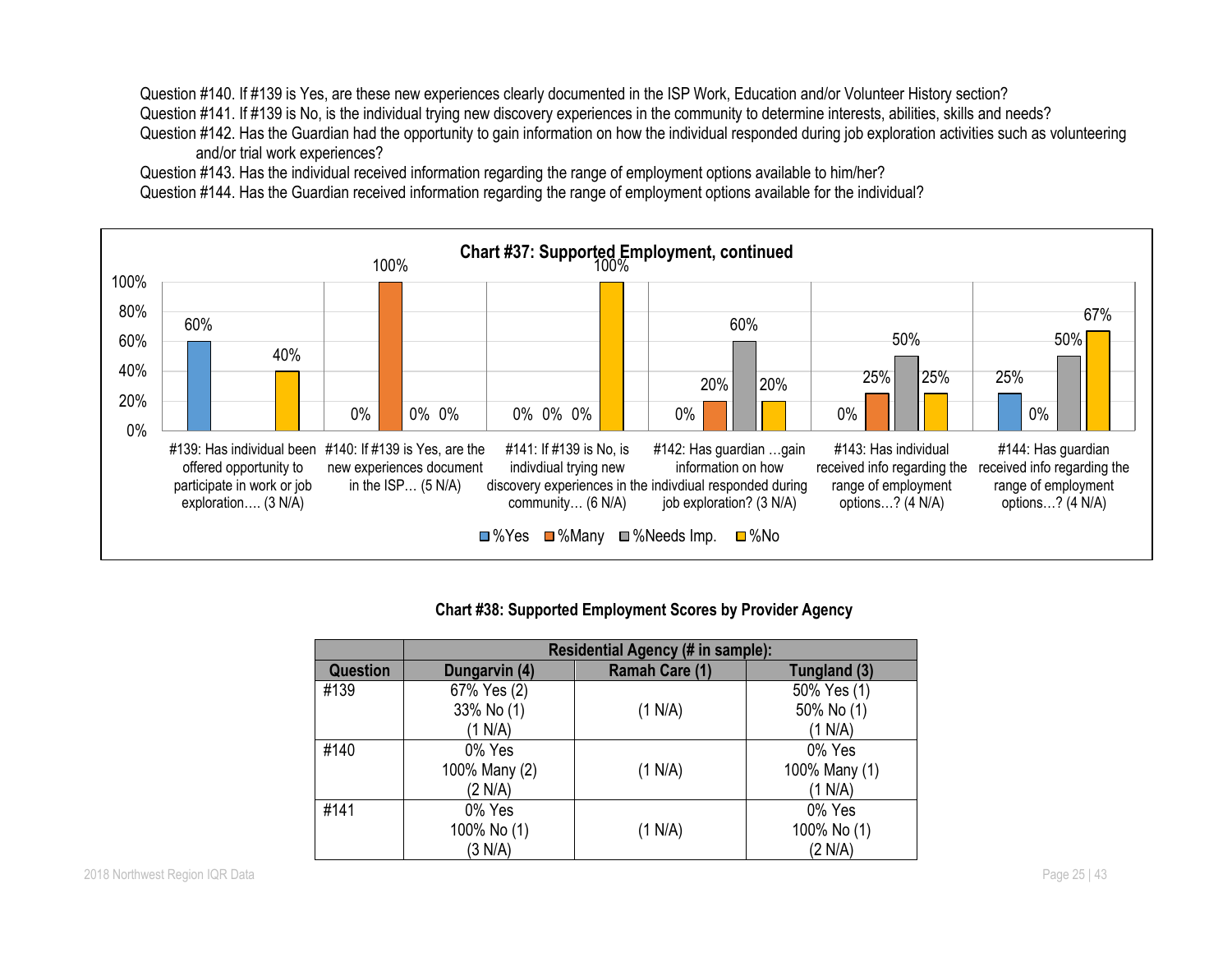|          | Residential Agency (# in sample): |                |                   |  |  |
|----------|-----------------------------------|----------------|-------------------|--|--|
| Question | Dungarvin (4)                     | Ramah Care (1) | Tungland (3)      |  |  |
| #142     | 0% Yes                            |                | 0% Yes            |  |  |
|          | 33% Many (1)                      | (1 N/A)        | 50% Needs Imp (1) |  |  |
|          | 67% Needs Imp (2)                 |                | 50% No (1)        |  |  |
|          | (1 N/A)                           |                | (1 N/A)           |  |  |
| #143     | 0% Yes                            |                | 0% Yes            |  |  |
|          | 50% Many (1)                      | (1 N/A)        | 50% Needs Imp (1) |  |  |
|          | 50% Needs Imp (1)                 |                | 50% No (1)        |  |  |
|          | (2 N/A)                           |                | (1 N/A)           |  |  |
| #144     | 0% Yes                            |                | 50% Yes (1)       |  |  |
|          | 100% Needs Imp (2)                | (1 N/A)        | 50% No (1)        |  |  |
|          | (2 N/A)                           |                | (1 N/A)           |  |  |

# **Chart #39: Supported Employment Scores by Case Management Agency**

|                 | Case Management Agency (# in sample): |                   |                    |                    |  |
|-----------------|---------------------------------------|-------------------|--------------------|--------------------|--|
| <b>Question</b> | A Step Above (1)                      | Excel (5)         | <b>Peak (1)</b>    | Rio Puerco (1)     |  |
| #139            |                                       | 67% Yes (2)       | 0% Yes             | 100% Yes (1)       |  |
|                 | (1 N/A)                               | 33% No (1)        | 100% No (1)        |                    |  |
|                 |                                       | (2 N/A)           |                    |                    |  |
| #140            |                                       | 0% Yes            |                    | 0% Yes             |  |
|                 | (1 N/A)                               | 100% Many (2)     | (1 N/A)            | 100% Many (1)      |  |
|                 |                                       | (3 N/A)           |                    |                    |  |
| #141            |                                       | 0% Yes            | 0% Yes             |                    |  |
|                 | (1 N/A)                               | 100% No (1)       | 100% No (1)        | (1 N/A)            |  |
|                 |                                       | (4 N/A)           |                    |                    |  |
| #142            |                                       | 0% Yes            | 0% Yes             | 0% Yes             |  |
|                 | (1 N/A)                               | 33% Many (1)      | 100% Needs Imp (1) | 100% Needs Imp (1) |  |
|                 |                                       | 33% Needs Imp (1) |                    |                    |  |
|                 |                                       | 33% No (1)        |                    |                    |  |
|                 |                                       | (2 N/A)           |                    |                    |  |
| #143            |                                       | 0% Yes            | 0% Yes             | 0% Yes             |  |
|                 | (1 N/A)                               | 50% Needs Imp (1) | 100% Needs Imp (1) | 100% Many (1)      |  |
|                 |                                       | 50% No (1)        |                    |                    |  |
|                 |                                       | (3 N/A)           |                    |                    |  |
| #144            |                                       | 50% Yes (1)       | 0% Yes             | 0% Yes             |  |
|                 | (1 N/A)                               | 50% No (1)        | 100% Needs Imp (1) | 100% Needs Imp (1) |  |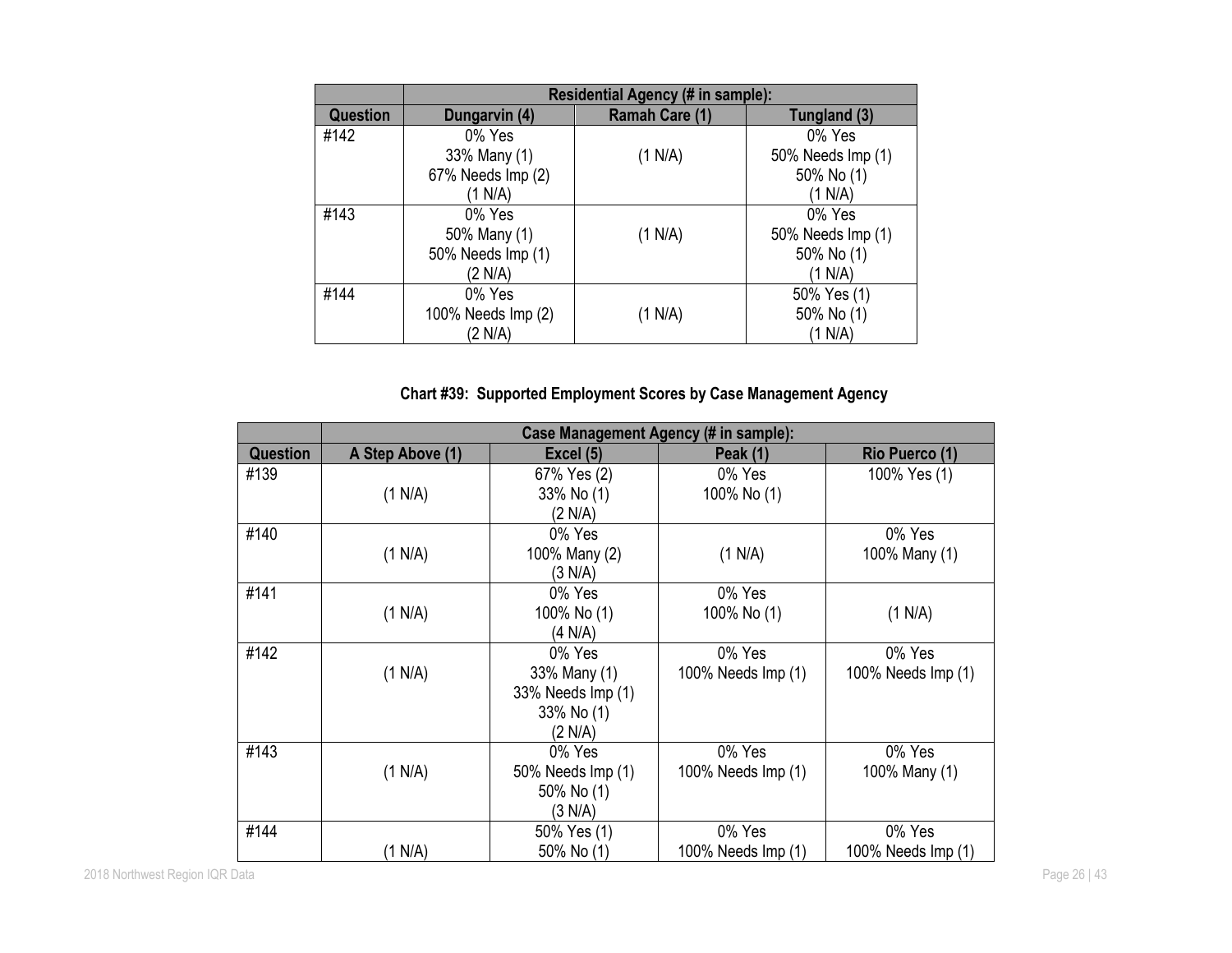|          | Case Management Agency (# in sample): |           |          |                |
|----------|---------------------------------------|-----------|----------|----------------|
| Question | A Step Above (1)                      | Excel (5) | Peak (1) | Rio Puerco (1) |
|          |                                       | (3 N/A)   |          |                |

#### 3. **Components of Informed Choice**: **Identification of Employment Barriers/Issues.**

- Question #145. If there are barriers to employment, has the Team, including the individual, addressed how to overcome those barriers to employment and integrating clinical info, AT, & therapies as necessary...?
- Question #146. If there are barriers to employment, has the Team addressed with the Guardian how to overcome those barriers to employment and integrating clinical info, AT, & therapies as necessary...?

Question #147. Has the individual participated in work or volunteer activities during the past year?

Question #148. Has the individual identified what type of work or volunteer activities he/she would like to do?

Question #149. Does the Guardian support him/her working?



#### **Chart #41: Supported Employment Scores by Provider Agency**

|          | Residential Agency (# in sample): |                |              |  |  |
|----------|-----------------------------------|----------------|--------------|--|--|
| Question | Dungarvin (4)                     | Ramah Care (1) | Tungland (3) |  |  |
| #145     | 0% Yes                            |                | 50% Yes (1)  |  |  |
|          | 50% Many (1)                      | (1 N/A)        | 50% No (1)   |  |  |
|          | 50% Needs Imp (1)                 |                | (1 N/A)      |  |  |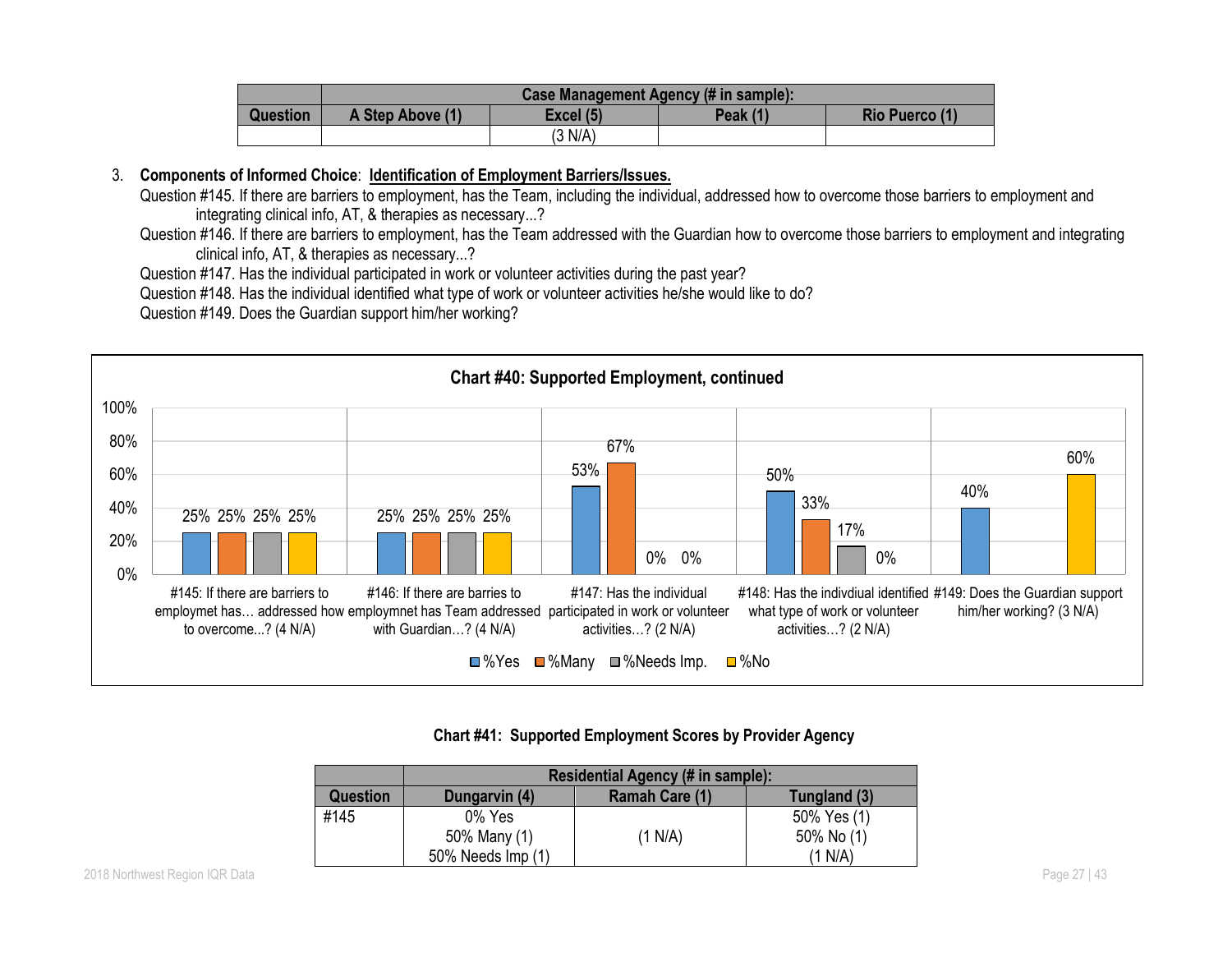|                 | Residential Agency (# in sample): |                |                   |  |  |
|-----------------|-----------------------------------|----------------|-------------------|--|--|
| <b>Question</b> | Dungarvin (4)                     | Ramah Care (1) | Tungland (3)      |  |  |
|                 | (2 N/A)                           |                |                   |  |  |
| #146            | 0% Yes                            |                | 50% Yes (1)       |  |  |
|                 | 50% Many (1)                      | (1 N/A)        | 50% No (1)        |  |  |
|                 | 50% Needs Imp (1)                 |                | (1 N/A)           |  |  |
|                 | (2 N/A)                           |                |                   |  |  |
| #147            | 33% Yes (1)                       |                | 33% Yes (1)       |  |  |
|                 | 67% Many (2)                      | (1 N/A)        | 67% Many (2)      |  |  |
|                 | (1 N/A)                           |                |                   |  |  |
| #148            | 100% Yes (3)                      |                | 0% Yes            |  |  |
|                 | (1 N/A)                           | (1 N/A)        | 67% Many (2)      |  |  |
|                 |                                   |                | 33% Needs Imp (1) |  |  |
| #149            | 33% Yes (1)                       |                | 50% Yes (1)       |  |  |
|                 | 67% No (2)                        | (1 N/A)        | 50% No (1)        |  |  |
|                 | (1 N/A)                           |                | (1 N/A)           |  |  |

**Chart #42: Supported Employment Scores by Case Management Agency**

|                 | Case Management Agency (# in sample): |                   |                    |                |  |
|-----------------|---------------------------------------|-------------------|--------------------|----------------|--|
| <b>Question</b> | A Step Above (1)                      | Excel (5)         | <b>Peak (1)</b>    | Rio Puerco (1) |  |
| #145            |                                       | 50% Yes (1)       | 0% Yes             | 0% Yes         |  |
|                 | (1 N/A)                               | 50% No (1)        | 100% Needs Imp (1) | 100% Many (1)  |  |
|                 |                                       | (3 N/A)           |                    |                |  |
| #146            |                                       | 50% Yes (1)       | 0% Yes             | 0% Yes         |  |
|                 | (1 N/A)                               | 50% No (1)        | 100% Needs Imp (1) | 100% Many (1)  |  |
|                 |                                       | (3 N/A)           |                    |                |  |
| #147            |                                       | 50% Yes (2)       | 0% Yes             | 0% Yes         |  |
|                 | (1 N/A)                               | 50% Many (2)      | 100% Many (1)      | 100% Many (1)  |  |
|                 |                                       | (1 N/A)           |                    |                |  |
| #148            |                                       | 25% Yes (1)       | 0% Yes             |                |  |
|                 | (1 N/A)                               | 50% Many (2)      | 100% No (1)        |                |  |
|                 |                                       | 25% Needs Imp (1) |                    |                |  |
|                 |                                       | (1 N/A)           |                    |                |  |
| #149            |                                       | 33% Yes (1)       | 100% Yes (1)       | 100% Yes (1)   |  |
|                 | (1 N/A)                               | 67% No (2)        |                    |                |  |
|                 |                                       | (2 N/A)           |                    |                |  |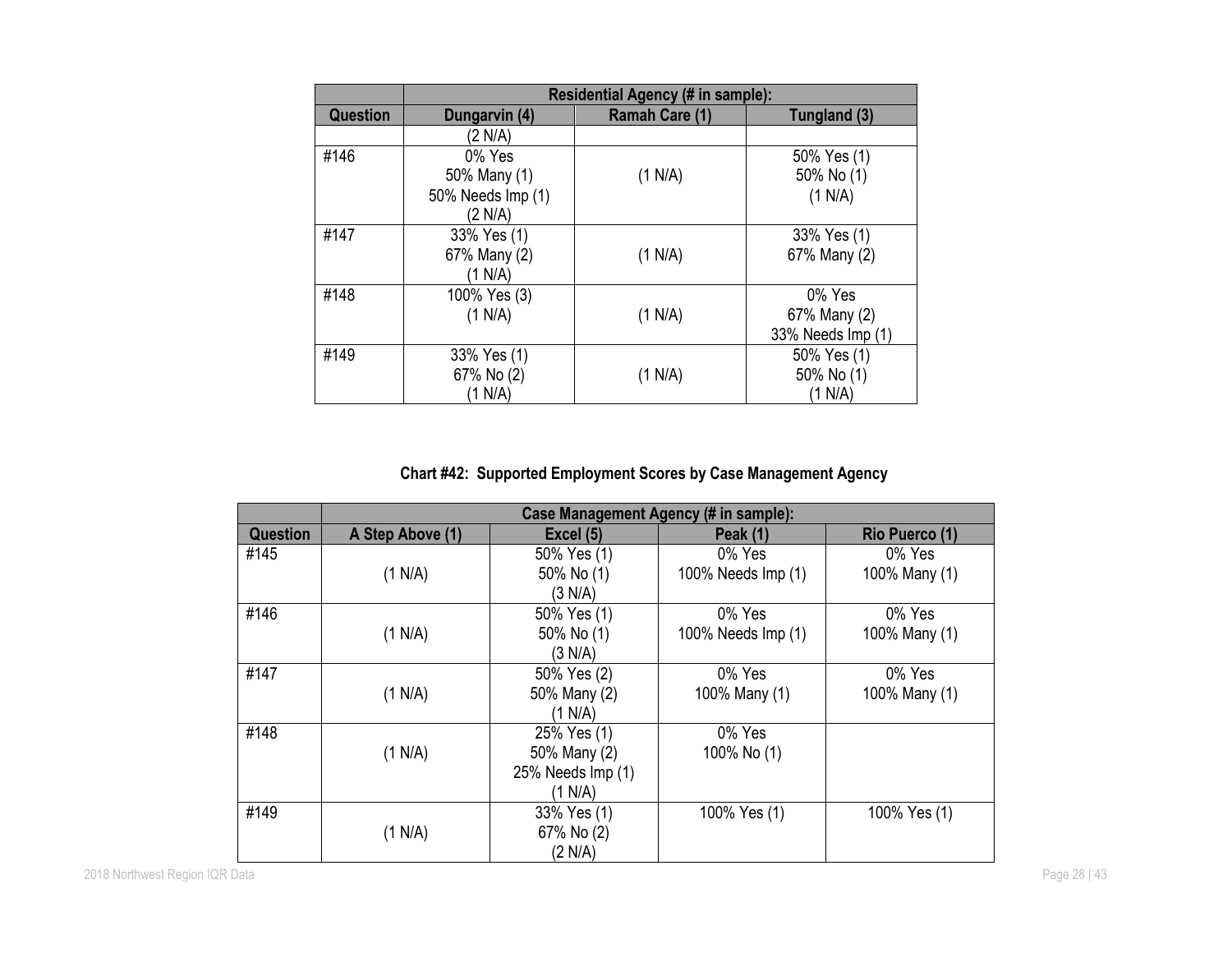## **4. JCMs Involved in Supported Employment**

Question #150. Is (Name) is involved in the DVR Outreach Project? Question #151. Is the individual engaged in Supported Employment? Question #152. Is the individual working in accordance with the following? Question #153. Does the person have a Career Development Plan?



## **Chart #44: Supported Employment Scores by Provider Agency**

|                 |                   | Residential Agency (# in sample): |              |
|-----------------|-------------------|-----------------------------------|--------------|
| <b>Question</b> | Dungarvin (4)     | Ramah Care (1)                    | Tungland (3) |
| #150            | 25% Yes (1)       | 0% Yes                            | 0% Yes       |
|                 | 75% No (3)        | 100% No (1)                       | 100% No (3)  |
| #151            | 0% Yes            |                                   | 0% Yes       |
|                 | 100% No (2)       | (1 N/A)                           | 100% No (2)  |
|                 | (2 N/A)           |                                   | (1 N/A)      |
| #152            | 0% Yes            |                                   | 0% Yes       |
|                 | 50% Needs Imp (1) | (1 N/A)                           | 50% Many (1) |
|                 | 50% No (1)        |                                   | 50% No (1)   |
|                 | (2 N/A)           |                                   | (1 N/A)      |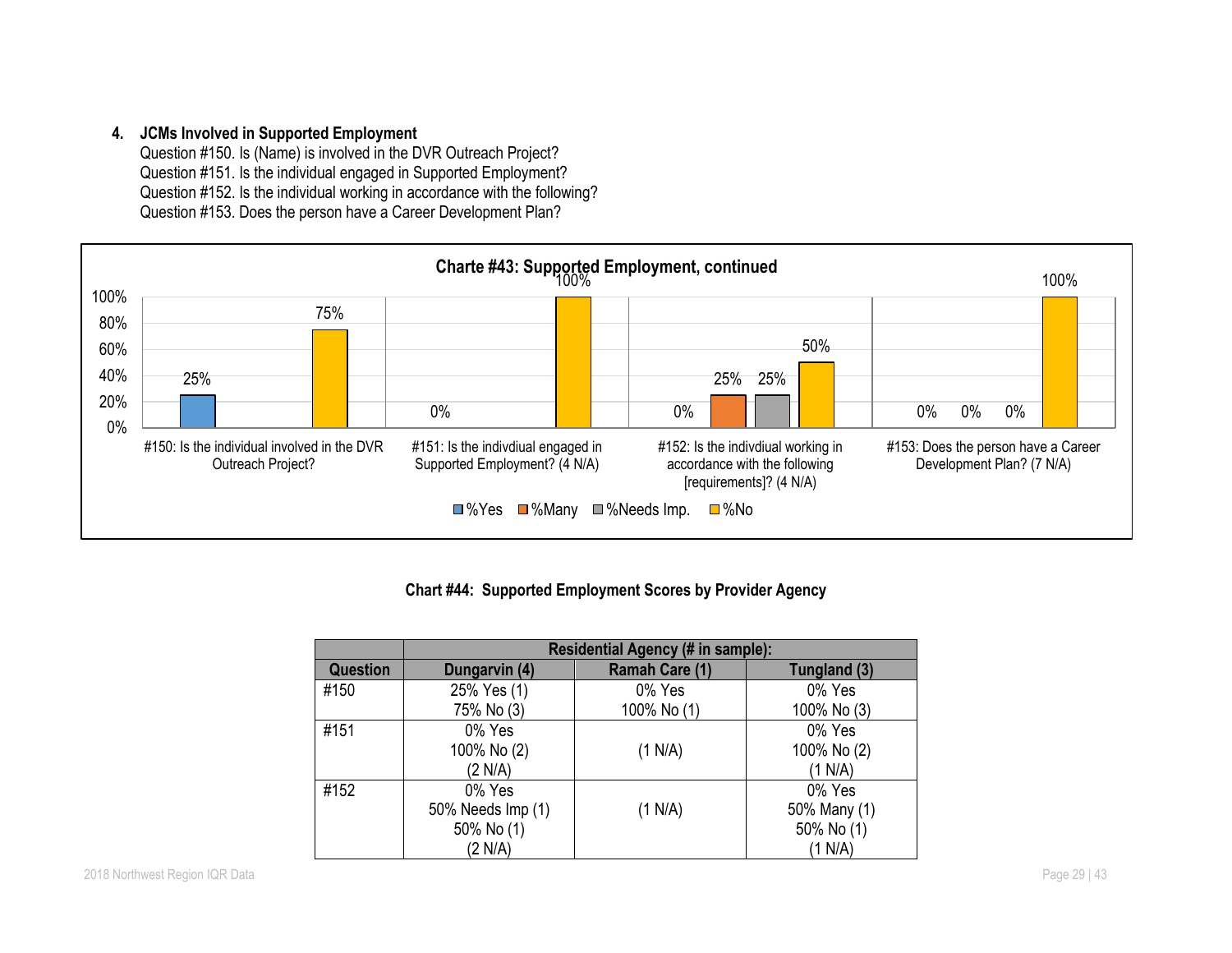|          |               | Residential Agency (# in sample): |              |
|----------|---------------|-----------------------------------|--------------|
| Question | Dungarvin (4) | <b>Ramah Care (1)</b>             | Tungland (3) |
| #153     |               |                                   | 0% Yes       |
|          | (4 N/A)       | (1 N/A)                           | 100% No (1)  |
|          |               |                                   | (2 N/A)      |

# **Chart #45: Supported Employment Scores by Case Management Agency**

|                 | Case Management Agency (# in sample): |              |                 |                |
|-----------------|---------------------------------------|--------------|-----------------|----------------|
| <b>Question</b> | A Step Above (1)                      | Excel (5)    | <b>Peak (1)</b> | Rio Puerco (1) |
| #150            | 0% Yes                                | 0% Yes       | 0% Yes          | 100% Yes (2)   |
|                 | 100% No (1)                           | 100% No (5)  | 100% No (1)     |                |
| #151            |                                       | 0% Yes       | 0% Yes          | 0% Yes         |
|                 | (1 N/A)                               | 100% No (2)  | 100% No (1)     | 100% No (1)    |
|                 |                                       | (3 N/A)      |                 |                |
| #152            |                                       | 0% Yes       |                 |                |
|                 | (1 N/A)                               | 50% Many (1) | (1 N/A)         | (1 N/A)        |
|                 |                                       | 50% No (1)   |                 |                |
|                 |                                       | (3 N/A)      |                 |                |
| #153            |                                       | 0% Yes       |                 |                |
|                 | (1 N/A)                               | 100% No (1)  | (1 N/A)         | (1 N/A)        |
|                 |                                       | (4 N/A)      |                 |                |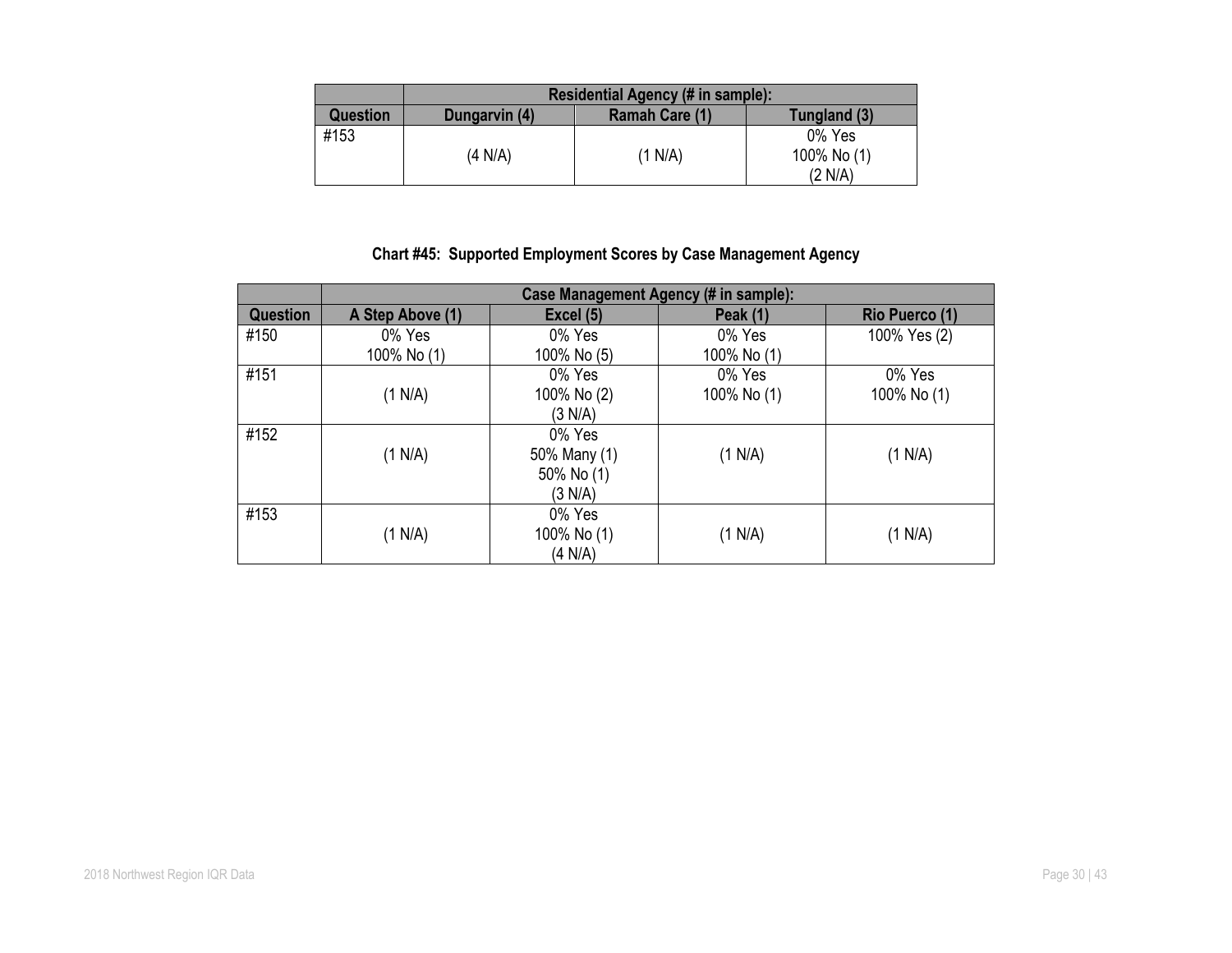# **I. IQR Scored Protocol Questions**

Below are all of the questions in the protocol and the scores of the Northwest Region Review. The questions that are **highlighted below** are also included in the data above.

| Question                                                                                                                                                                          | 2018<br>(sample=10)                              |
|-----------------------------------------------------------------------------------------------------------------------------------------------------------------------------------|--------------------------------------------------|
| <b>CASE MANAGEMENT</b>                                                                                                                                                            |                                                  |
| 24. Does the case manager "know" the person?<br>CPRQ26; '17IQR#8c                                                                                                                 | 100% Yes (8)                                     |
| 25. Does the case manager understand his/her role/job?<br>CPRQ27 '17IQR#16                                                                                                        | 63% Yes (5)<br>38% Many (3)                      |
| 26. Did the case manager receive training on the topics needed to assist him/her in meeting the needs of this person? CPRQ28                                                      | 88% Yes (7)<br>13% Many (1)                      |
| 27. Is the case manager available to the person? CPRQ29; '17IQR#16a                                                                                                               | 100% Yes (8)                                     |
| 28. Was the case manager able to describe the person's health related needs? CPRQ30                                                                                               | 75% Yes (6)<br>25% Many (2)                      |
| 29. Does the case manager have an appropriate expectation of growth for this person? CPRQ31                                                                                       | 100% Yes (8)                                     |
| 30. Does the case management record contain documentation that the case manager is monitoring and tracking the delivery of services<br>as outlined in the ISP? CPRQ32; '17IQR#16b | 63% Yes (5)<br>13% Many (1)<br>25% Needs Imp (2) |
| 31. Does the case manager provide case management services at the level needed by this person? CPRQ33; '17IQR#16c                                                                 | 63% Yes (5)<br>38% Many (3)                      |
| 32. Does the case manager receive the type and level of support needed to do his/her job? CPRQ34                                                                                  | 63% Yes (5)<br>25% Many (2)<br>13% Needs Imp (1) |
| <b>EMPLOYMENT AND DAY</b>                                                                                                                                                         |                                                  |
| 33. Does the direct services staff "know" the person?<br>CPRQ35; '17IQR#8a                                                                                                        | 100% Yes (8)                                     |
| 34. Does the direct service staff have input into the person's ISP? CPRQ36                                                                                                        | 100% Yes (8)                                     |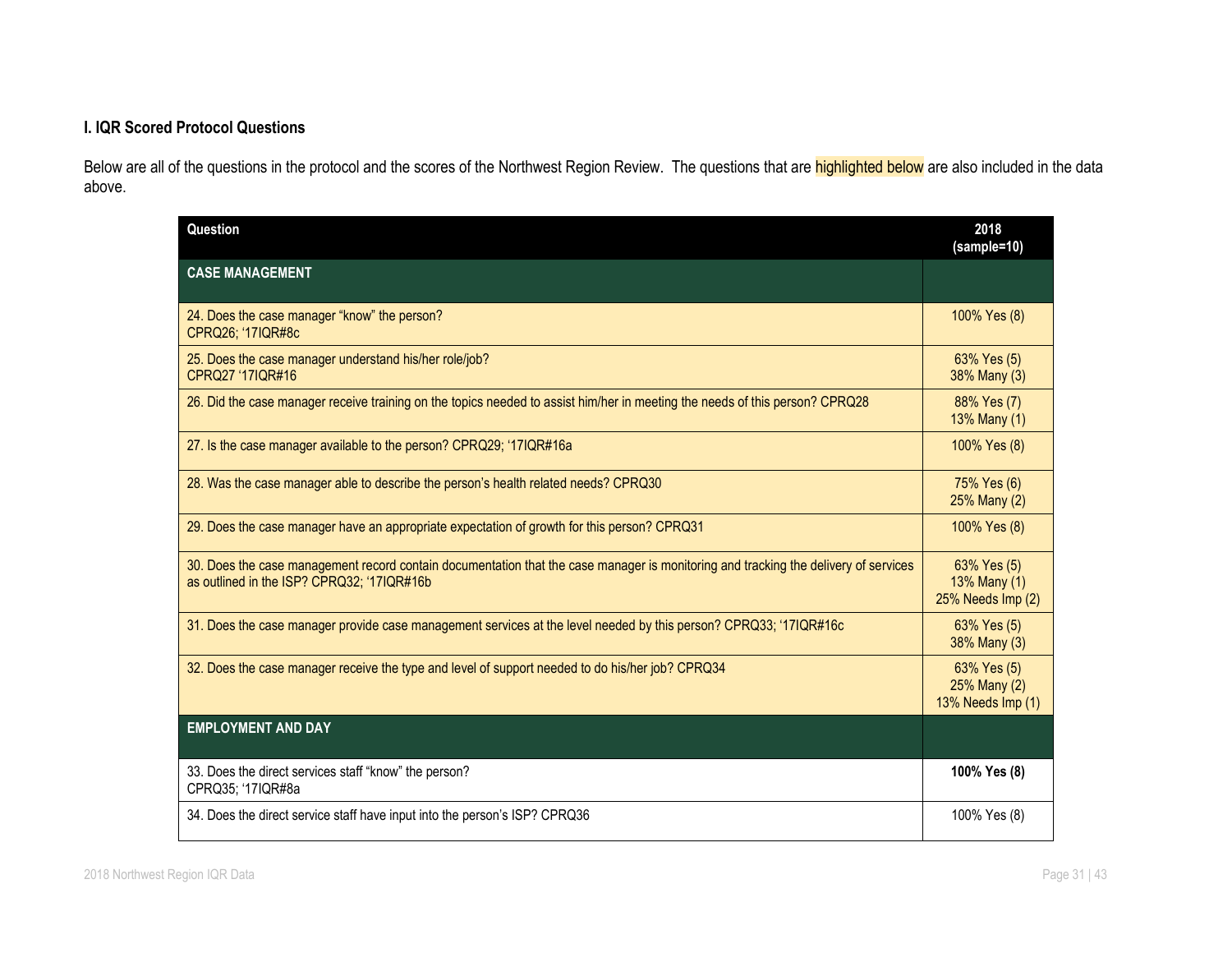| Question                                                                                                                                                       | 2018<br>(sample=10)                                            |
|----------------------------------------------------------------------------------------------------------------------------------------------------------------|----------------------------------------------------------------|
| 35. Did the direct service staff receive training on implementing this person's ISP? CPRQ37                                                                    | 75% Yes (6)<br>13% Many (1)<br>13% Needs Imp (1)               |
| 36. Was the direct service staff able to describe this person's health-related needs? CPRQ38                                                                   | 50% Yes (4)<br>50% Many (4)                                    |
| 37. Was the direct service staff able to describe his/her responsibilities in providing daily care/supports to the person? CPRQ39                              | 75% Yes (6)<br>13% Many (1)<br>13% Needs Imp (1)               |
| 37a. Was the direct service staff able to provide specific information regarding the person's daily activities? CPRQ39a                                        | 75% Yes (6)<br>25% Many (2)                                    |
| 37b. Can the direct service staff describe his/her responsibilities in implementing this person's ISP, including outcomes, action plans,<br>and WDSIs? CPRQ39b | 75% Yes (6)<br>25% Needs Imp (2)                               |
| 38. Did the direct service staff have training in the ISP process? CPRQ40                                                                                      | 50% Yes (4)<br>13% Many (1)<br>25% Needs Imp (2)<br>13% No (1) |
| 39. Did the direct service staff have training on the provider's complaint process and how to report abuse, neglect and exploitation?<br>CPRQ41                | 100% Yes (8)                                                   |
| 40. Does the direct service staff have an appropriate expectation of growth for this person? CPRQ42                                                            | 100% Yes (8)                                                   |
| 41. Does the person's day/work environment generally clean, free of safety hazards and conducive to the work/activity intended?<br>CPRQ43                      | 100% Yes (8)                                                   |
| <b>RESIDENTIAL</b>                                                                                                                                             |                                                                |
| 42. Does the residential direct services staff "know" the person? CPRQ44; '17IQR#8b                                                                            | 100% Yes (8)                                                   |
| 43. Does the direct service staff have input into the person's ISP? CPRQ45                                                                                     | 75% Yes (6)<br>13% Many (1)<br>$13%$ No $(1)$                  |
| 44. Did the direct service staff receive training on implementing this person's ISP? CPRQ46                                                                    | 63% Yes (5)<br>25% Many (2)<br>13% Needs Imp (1)               |
| 45. Is the residence safe for individuals (void of hazards)? CPRQ47                                                                                            | 88% Yes (7)<br>13% Many (1)                                    |
| 46. Was the residential direct service staff able to describe this person's health-related needs? CPRQ48                                                       | 50% Yes (4)                                                    |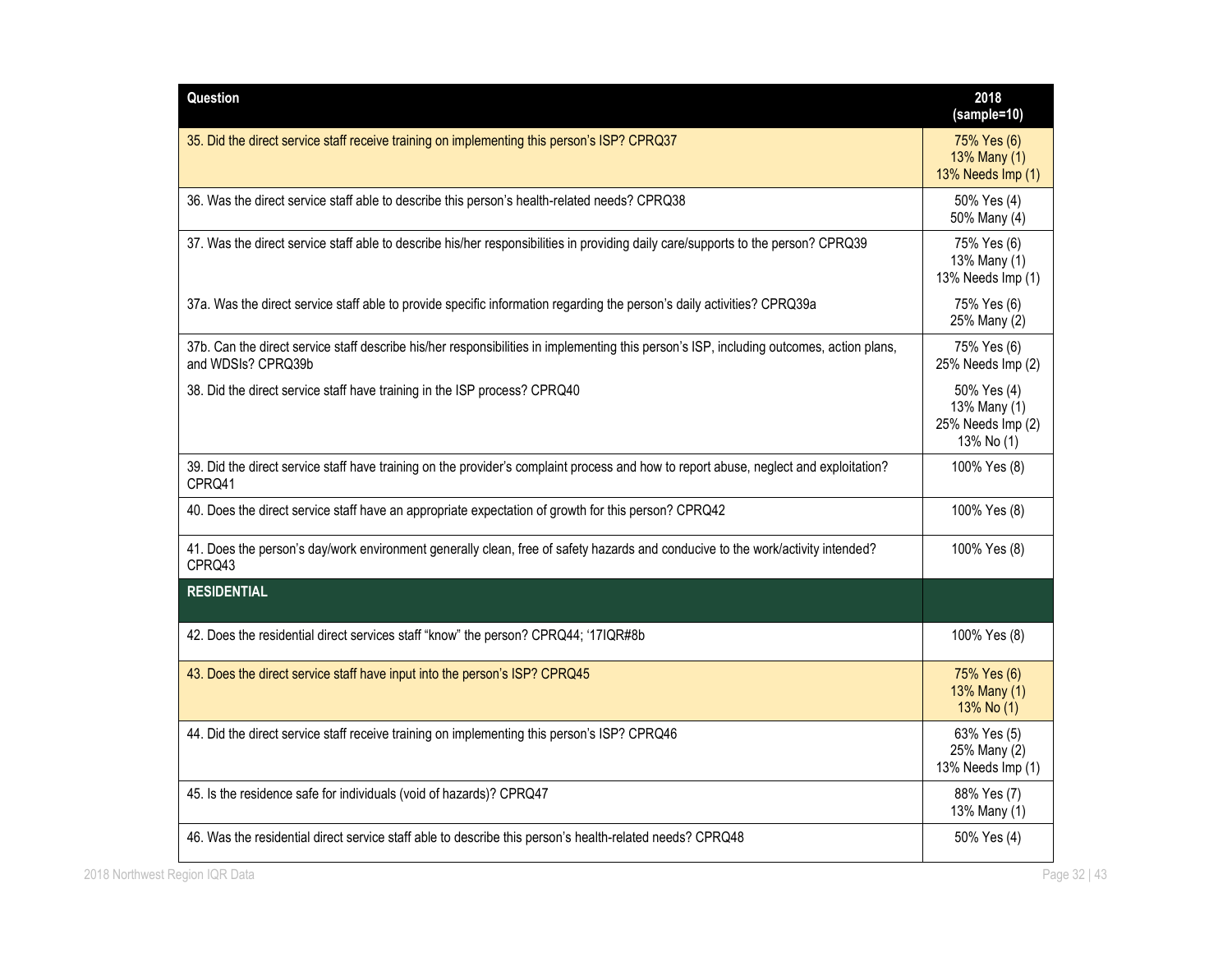| Question                                                                                                                                                       | 2018<br>(sample=10)                                            |
|----------------------------------------------------------------------------------------------------------------------------------------------------------------|----------------------------------------------------------------|
|                                                                                                                                                                | 50% Many (4)                                                   |
| 47. Was the direct service staff able to describe his/her responsibilities in providing daily care/supports to the person? CPRQ49                              | 75% Yes (6)<br>25% Many (2)                                    |
| 47a. Was the direct service staff able to provide specific information regarding the person's daily activities? CPRQ49a                                        | 100% Yes (8)                                                   |
| 47b. Can the direct service staff describe his/her responsibilities in implementing this person's ISP, including outcomes, action plans,<br>and WDSIs? CPRQ49b | 75% Yes (6)<br>25% Many (2)                                    |
| 48. Did the residential direct service staff have training in the ISP process? CPRQ50                                                                          | 50% Yes (4)<br>25% Many (2)<br>25% Needs Imp (2)               |
| 49. Did the direct service staff have training on the provider's complaint process and how to report abuse, neglect and exploitation?<br>CPRQ51                | 88% Yes (7)<br>13% No (1)                                      |
| 50. Does the residential direct service staff have an appropriate expectation of growth for this person? CPRQ52                                                | 75% Yes (6)<br>13% Many (1)<br>13% No (1)                      |
| 51. Does the person's residential environment offer a minimal level of quality of life? CPRQ53                                                                 | 88% Yes (7)<br>13% Many (1)                                    |
| <b>HEALTH</b>                                                                                                                                                  |                                                                |
| 52. Overall, were the team members interviewed able to describe the person's health-related needs? CPRQ54; '17IQR#21b                                          | 13% Yes (1)<br>88% Many (7)                                    |
| 53. Is there evidence that the IDT discussed the person's health related issues? CPRQ55; '17IQR#21                                                             | 50% Yes (4)<br>38% Many (3)<br>13% Needs Imp (1)               |
| 54. Was the eChat updated timely? '17IQR#18g                                                                                                                   | 25% Yes (2)<br>50% Many (4)<br>13% Needs Imp (1)<br>13% No (1) |
| 55. Are all of the individual's needed medical treatments timely received? 17IQR#19                                                                            | 25% Yes (2)<br>75% Many (6)                                    |
| 56. Does the individual receive routine/scheduled medical treatment? 17IQR#19a                                                                                 | 75% Yes (6)<br>25% Many (2)                                    |
| 57. Does the individual receive medication as prescribed? 17IQR#19e                                                                                            | 63% Yes (5)<br>38% Many (3)                                    |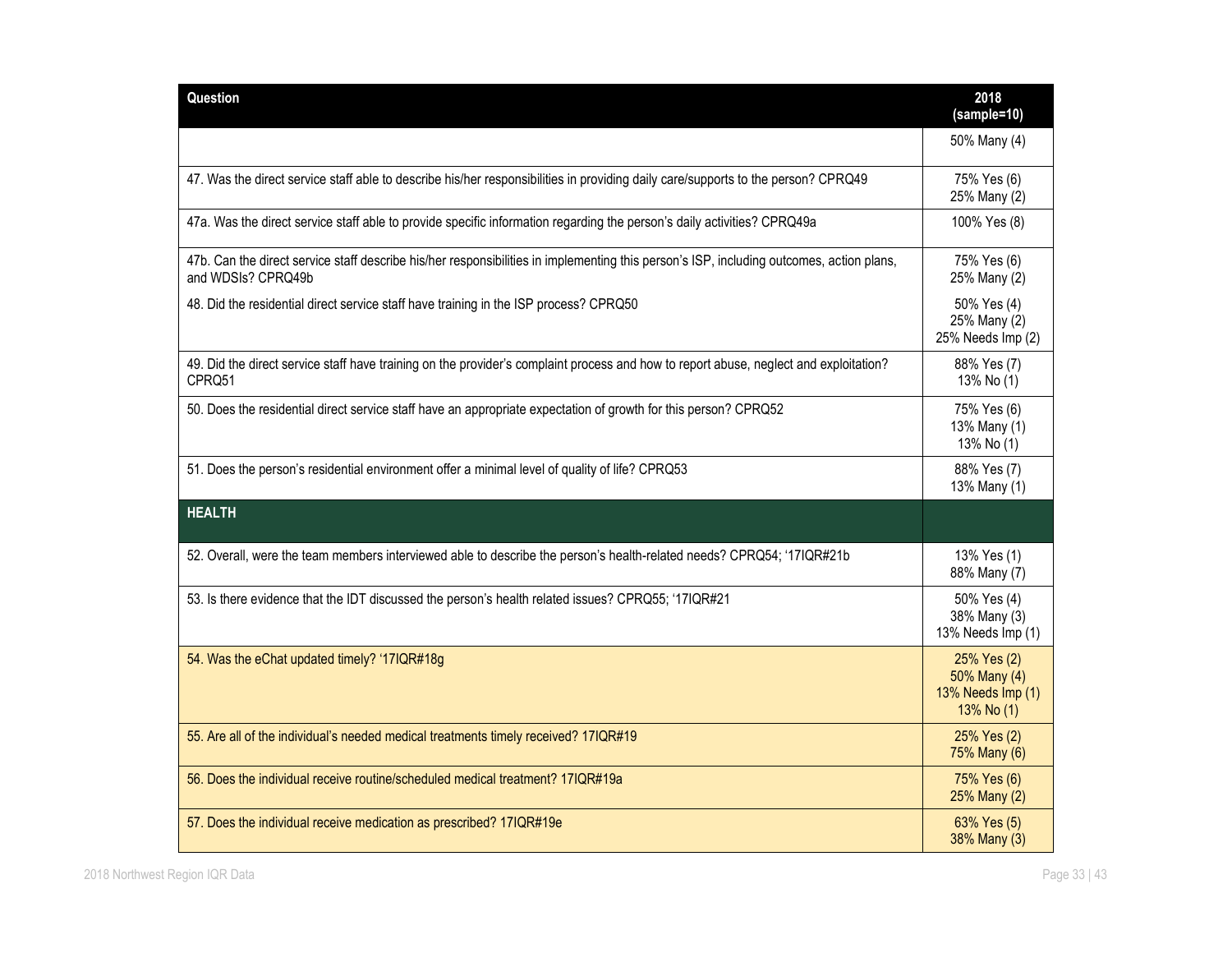| Question                                                                                                                                                                                                                            | 2018<br>(sample=10)                                  |
|-------------------------------------------------------------------------------------------------------------------------------------------------------------------------------------------------------------------------------------|------------------------------------------------------|
| 58. Does my nurse provide oversight of health needs (i.e. weight records, vitals, lab reports, PRN medication use, seizure records) in<br>order to ensure accuracy, identify and respond to new issues? '17IQR#20b                  | 25% Yes (2)<br>50% Many (4)<br>25% Needs Imp (2)     |
| 59. Are nursing services provided as needed by the individual? 17IQR#20                                                                                                                                                             | 38% Yes (3)<br>50% Many (4)<br>13% Needs Imp (1)     |
| 60. Is the CARMP is accurate? '17IQR#21f                                                                                                                                                                                            | 63% Yes (5)<br>38% Many (3)                          |
| 61. Is the CARMP consistently implemented as intended?                                                                                                                                                                              | 75% Yes (6)<br>25% Many (2)                          |
| 62. Are the person's health supports/needs being adequately addressed? CPRQ56; '17IQR#19                                                                                                                                            | 0% Yes<br>75% Many (6)<br>25% Needs Imp (2)          |
| <b>ASSESSMENTS</b>                                                                                                                                                                                                                  |                                                      |
| 63. Did the team consider what assessments the person needs and would be relevant to the team's planning efforts? CPRQ57                                                                                                            | 50% Yes (4)<br>50% Many (4)                          |
| 64. Has the individual received all age and gender appropriate health screenings, in accordance with national best practice and/or as<br>recommended by his/her PCP or other health care professionals? '17IQR#18a                  | 25% Yes (2)<br>63% Many (5)<br>13% Needs Imp (1)     |
| 65. Did the team arrange for and obtain the needed, relevant assessments? CPRQ58; '17IQR#18                                                                                                                                         | 25% Yes (2)<br>75% Many (6)                          |
| 66. Are the assessments adequate for planning? CPRQ59; '17IQR#4f                                                                                                                                                                    | 13% Yes (1)<br>63% Many (5)<br>25% Needs Imp (2)     |
| 67. Were the recommendations from assessments used in planning? CPRQ60; '17IQR#5                                                                                                                                                    | 25% Yes (2)<br>63% Many (5)<br>13% Needs Imp (1)     |
| 68. For medical, clinical or health related rec's, has a DCF been completed if the individual and/or their guardian/health care decision<br>maker have decided not to follow all or part of an order, rec, or suggestion? '17IQR#5c | 60% Yes (3)<br>20% Many (1)<br>20% No (1)<br>(3 N/A) |
| ADEQUACY OF PLANNING AND ADEQUACY OF SERVICES                                                                                                                                                                                       |                                                      |
| 69. Is there a document called an Individual Service Plan (ISP) that was developed within the past year? CPRQ61; '17IQR#9                                                                                                           | 100% Yes (8)                                         |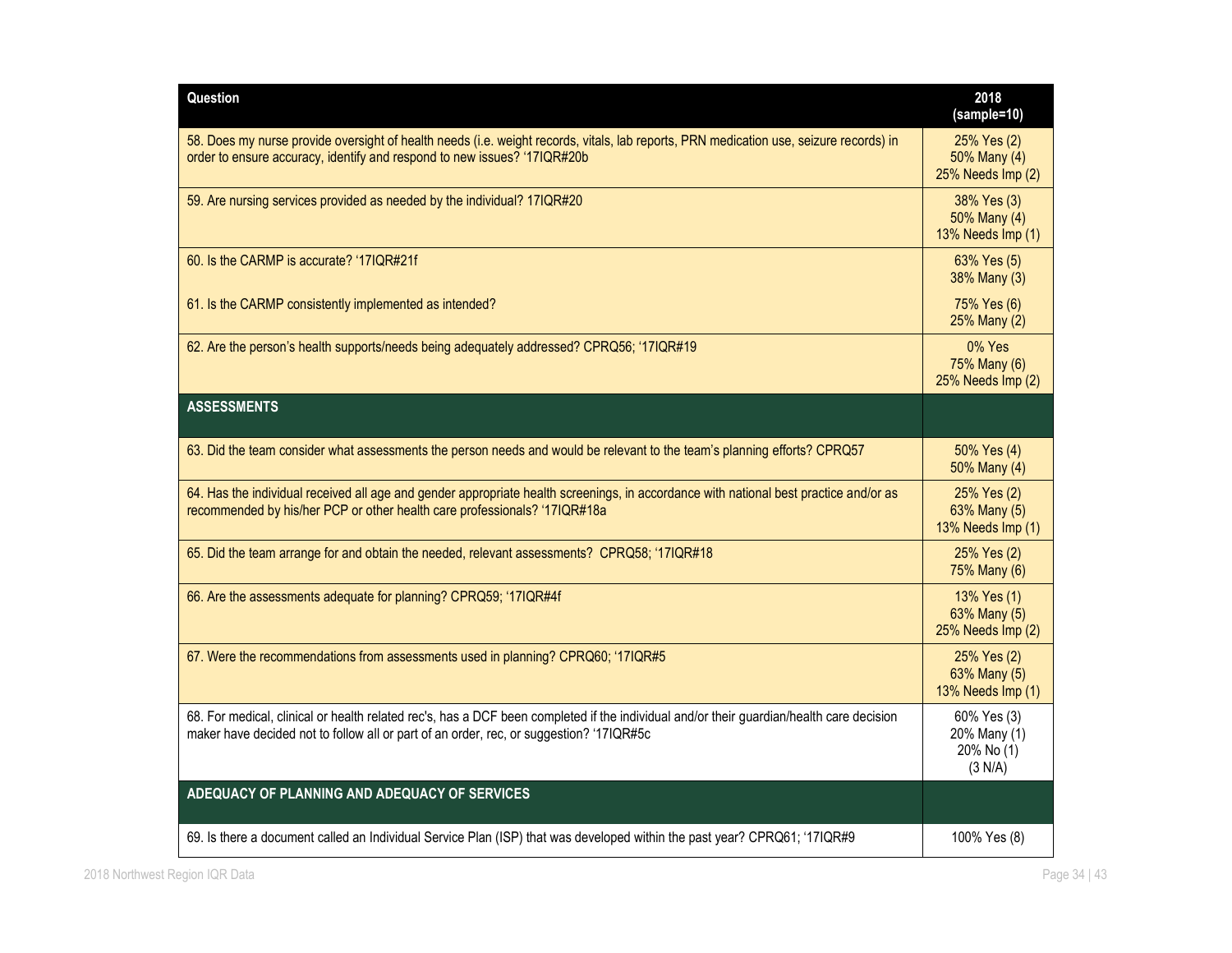| Question                                                                                                                                                         | 2018<br>(sample=10)                                                       |
|------------------------------------------------------------------------------------------------------------------------------------------------------------------|---------------------------------------------------------------------------|
| 70. Was the ISP developed by an appropriately constituted IDT? CPRQ62; '17IQR#3                                                                                  | 13% Yes (1)<br>88% Maybe (7)                                              |
| 71. For any team members not physically present at the IDT meeting, is there evidence of their participation in the development of the<br>ISP? CPRQ63; '17IQR#3d | 25% Yes (2)<br>75% Maybe (6)                                              |
| 72. Does my ISP contain current and accurate information? '17IQR#6                                                                                               | 25% Yes (2)<br>75% Maybe (6)                                              |
| 73. Overall, does the long term vision show expectations for growth and skill building? CPRQ64; '17IQR#7b                                                        | 100% Yes (8)                                                              |
| 74. Overall, does the ISP give adequate guidance to achieving the person's long-term vision? CPRQ65; '17IQR#7c                                                   | 88% Yes (7)<br>13% Many (1)                                               |
| 75. Is measurable data kept which verifies the consistent implementation of each of the action steps? '17IQR#12a                                                 | 13% Yes (1)<br>38% Many (3)<br>50% Needs Imp (4)                          |
| 76. Does the data kept identify what the person does so a determination regarding progress/lack of progress? '17IQR#12b                                          | 13% Yes (1)<br>13% Many (1)<br>25% Needs Imp (2)<br>50% No (4)            |
| 77. Is each action step in the ISP implemented at a frequency that enables the person to learn new skills? '17IQR#12c                                            | 25% Yes (2)<br>50% Many (4)<br>25% Needs Imp (2)                          |
| 78. If the person is not successful in achieving actions steps, has the team tried to determine why, and change their approach if<br>needed? 17IQR#12d           | 57% Yes (4)<br>14% Many (1)<br>14% Needs Imp (1)<br>14% No (1)<br>(1 N/A) |
| 79. If the person achieves action steps, does the team move to the next in the progression of steps or develops a new one?<br>'17IQR#12e                         | 50% Yes (3)<br>33% Many (2)<br>17% No (1)<br>(2 N/A)                      |
| 80. Has the person made measurable progress on actions steps during this past year?'17IQR#13b                                                                    | 13% Yes (1)<br>38% Many (3)<br>25% Needs Imp (2)<br>25% No (2)            |
| 81. Overall, do the outcomes in the ISP include criteria by which the team can determine when the outcome(s) have been achieved?<br>CPRQ67; '17IQR#7e            | 25% Yes (2)<br>25% Many (2)<br>50% Needs Imp (4)                          |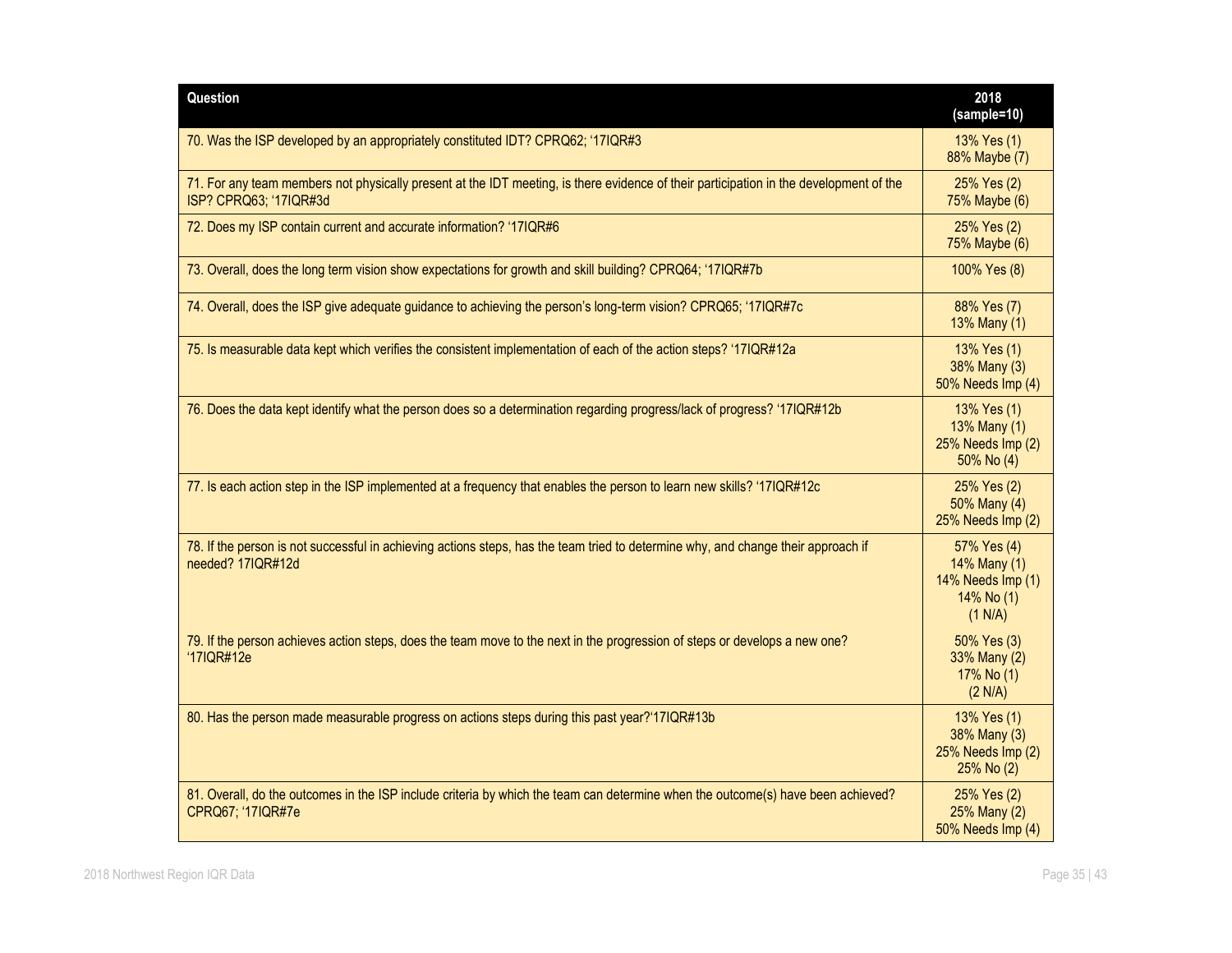| Question                                                                                                                                          | 2018<br>(sample=10)                                            |
|---------------------------------------------------------------------------------------------------------------------------------------------------|----------------------------------------------------------------|
| 82. Overall, are the ISP outcomes related to achieving the person's long-term vision? CPRQ68; '17IQR#7d                                           | 88% Yes (7)<br>13% Many (1)                                    |
| 83. Overall, do the ISP outcomes address the person's major needs? CPRQ69; '17IQR#7g                                                              | 88% Yes (7)<br>13% Many (1)                                    |
| 84. Overall, are the Teaching and Support Strategies sufficient to ensure consistent implementation of the services planned? CPRQ71;<br>'17IQR#7i | 25% Yes (2)<br>38% Many (3)<br>38% Needs Imp (3)               |
| 85. Overall, are the recommendations and/or objectives/strategies of ancillary providers integrated into the ISP? CPRQ72; '17IQR#7m               | 25% Yes (2)<br>25% Many (2)<br>38% Needs Imp (3)<br>13% No (1) |
| 86. Has the person made measurable progress in therapy this year? '17IQR#13a                                                                      | 25% Yes (2)<br>25% Many (2)<br>38% Needs Imp (3)<br>13% No (1) |
| 87. If needed, does the ISP contain a specific Medical Emergency Response Plan (MERP)? CPRQ73b '17IQR#20c                                         | 50% Yes (4)<br>38% Many (3)<br>13% Needs Imp (1)               |
| 88. Does the ISP contain information regarding primary health (medical) care? CPRQ74                                                              | 88% Yes (7)<br>13% Many (1)                                    |
| 88a. Does the ISP face sheet contain contact information for the PCP? CPRQ74a                                                                     | 100% Yes (8)                                                   |
| 88b. Is the Healthcare coordinator's name and contact information listed in the ISP? CPRQ74b                                                      | 100% Yes (8)                                                   |
| 89. Does the ISP reflect how the person will obtain prescribed medications? CPRQ76                                                                | 100% Yes (8)                                                   |
| 90. Does the ISP reflect how the person will get to work/day activities, shopping, and social activities? CPRQ75                                  | 75% Yes (6)<br>13% Many (1)<br>13% No (1)                      |
| 91. Does the ISP contain a list of adaptive equipment needed and who will provide it? CPRQ77; '17IQR#25a                                          | 25% Yes (2)<br>38% Many (3)<br>38% Needs Imp (3)               |
| 92. Overall, is the ISP adequate to meet the person's needs? CPRQ78; '17IQR#7                                                                     | 0% Yes<br>100% Many (8)                                        |
| 93. Is the ISP being implemented? (If 92 is "3")<br>CPRQ79 '17IQR#12                                                                              | (8 N/A)                                                        |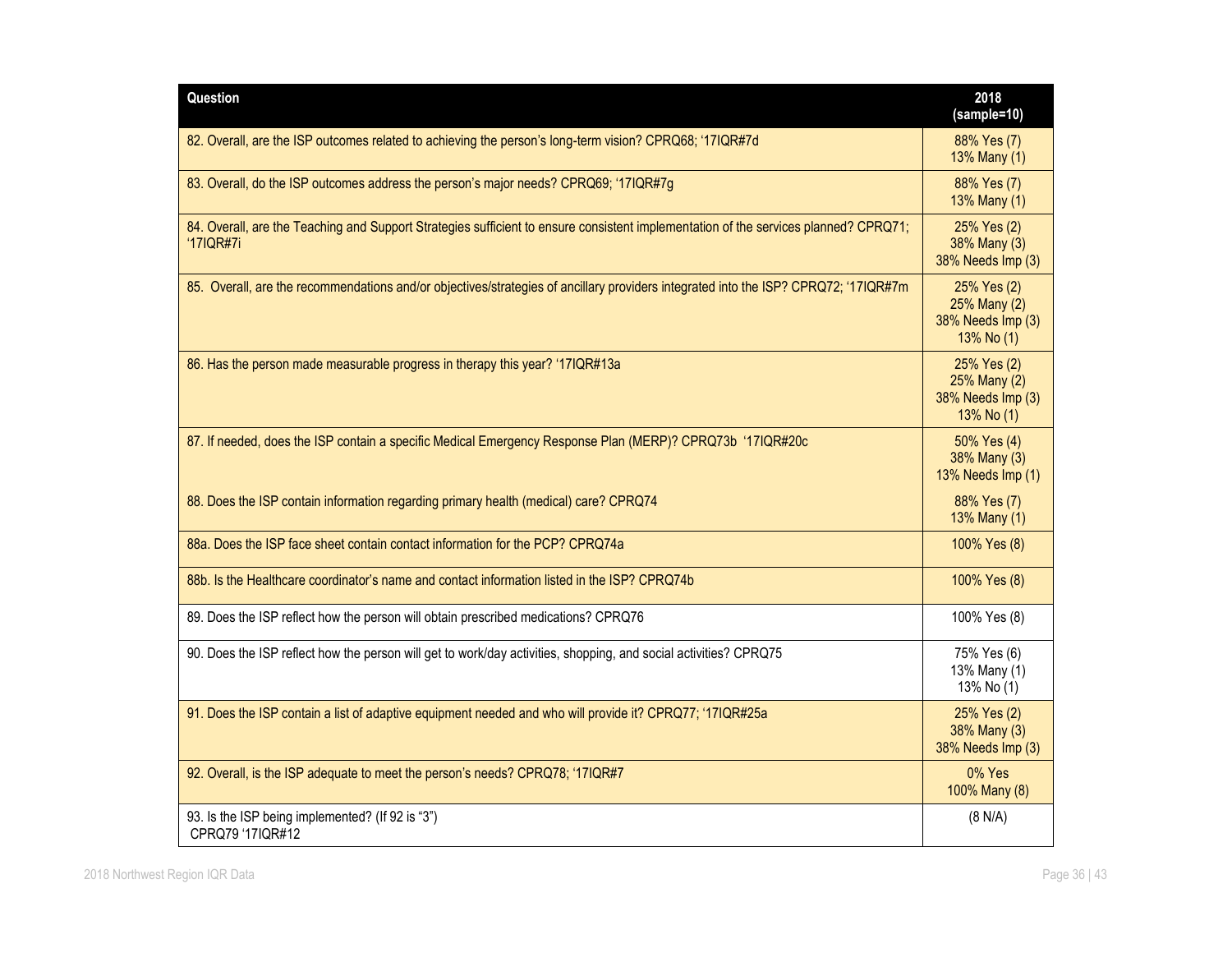| Question                                                                                                                                                                   | 2018<br>(sample=10)                              |
|----------------------------------------------------------------------------------------------------------------------------------------------------------------------------|--------------------------------------------------|
| 94a. Is the ISP being implemented? (If 92 is "0", "1", or "2") CPRQ80a '17IQR#12                                                                                           | 0% Yes<br>100% Many (8)                          |
| 94b. Are current services adequate to meet the person's needs? CPRQ80b '17IQR#11                                                                                           | 38% Yes (3)<br>50% Many (4)<br>13% Needs Imp (1) |
| 95. Overall, was the direct service staff trained on the implementation of this person's ISP? CPRQ81                                                                       | 63% Yes (5)<br>13% Many (1)<br>25% Needs Imp (2) |
| 96. Overall, were the direct service staff able to describe their responsibilities in providing daily care/supports to the person? CPRQ82;                                 | 75% Yes (6)<br>13% Many (1)<br>13% Needs Imp (1) |
| 97. Overall, do the progress notes or other documentation in the record reflect the status of the outcomes and services of the key life<br>areas stated in the ISP? CPRQ83 | 0% Yes<br>88% Many (7)<br>13% Needs Imp (1)      |
| EXPECTATION OF GROWTH AND QUALITY OF LIFE, SATISFACTION                                                                                                                    |                                                  |
| 98. Based on all of the evidence, has the person achieved progress in the past year? CPRQ84; '17IQR#13                                                                     | 13% Yes (1)<br>63% Many (5)<br>25% Needs Imp (2) |
| 99. Overall, does the IDT have an appropriate expectation of growth for this person? CPRQ85; '17IQR#8d                                                                     | 75% Yes (6)<br>25% Many (2)                      |
| 100. Was the person provided the assistance and support needed to participate meaningfully in the planning process? CPRQ86;<br>'17IQR#1b                                   | 38% Yes (3)<br>50% Many (4)<br>13% Needs Imp (1) |
| 101. Is the person offered a range of opportunities for participation in each life area? CPRQ87                                                                            | 88% Yes (7)<br>13% Many (1)                      |
| 102. Does the person have the opportunity to make informed choices? CPRQ88; '17IQR#30                                                                                      | 60% Yes (3)<br>40% Many (2)<br>$(3$ CND)         |
| 102a. About where and with whom to live? CPRQ89; '17IQR#23c                                                                                                                | 100% Yes (1)<br>$(7$ CND)                        |
| 102b. About where and with whom to work/spend his/her day? CPRQ90; '17IQR#23d                                                                                              | 60% Yes (3)<br>40% Many (2)<br>$(3$ CND)         |
| 102c. About where and with whom to socialize/spend leisure time? CPRQ91                                                                                                    | 60% Yes (3)                                      |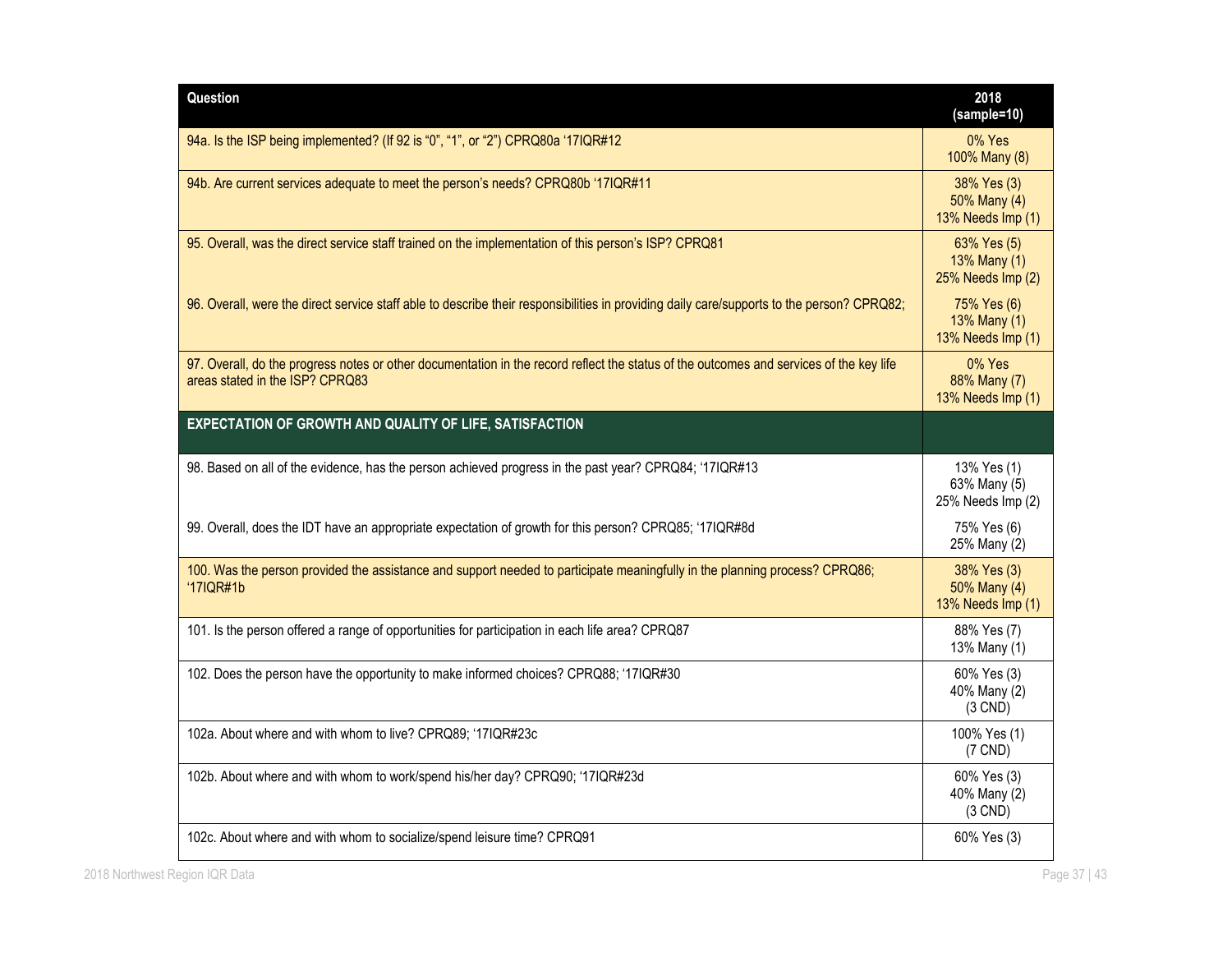| Question                                                                                                                                                                              | 2018<br>(sample=10)                                                       |
|---------------------------------------------------------------------------------------------------------------------------------------------------------------------------------------|---------------------------------------------------------------------------|
|                                                                                                                                                                                       | 40% Many (2)<br>$(3$ CND)                                                 |
| 103. Does the evidence support that providers do not prevent the person from pursuing relationships and are respecting the rights of<br>this person? CPRQ92; '17IQR#31f               | 88% Yes (7)<br>13% Many (1)                                               |
| 104. Overall, were the direct service staff interviewed trained on the provider's complaint process? CPRQ93*                                                                          | 50% Yes (4)<br>50% Many (4)                                               |
| 105. Overall, were all team members interviewed trained or knowledgeable on how to report abuse, neglect and exploitation? CPR 93*;<br>'17IQR#35a                                     | 100% Yes (8)                                                              |
| 106. Does this person and/or guardian have access to the complaint processes/procedures? CPRQ94                                                                                       | 88% Yes (7)<br>13% No (1)                                                 |
| 107. Does the individual have restrictions that should be reviewed by a Human Rights Committee? '17IQR#34h                                                                            | 60% Yes (3)<br>40% Many (2)<br>$(3$ CND)                                  |
| 108. If there are restrictions that should be reviewed by HRC, have the restrictions been reviewed (quarterly) and approved (annually)<br>by the HRC? If no, describe why. '17IQR#34i | 57% Yes (4)<br>14% Many (1)<br>14% Needs Imp (1)<br>14% No (1)<br>(1 N/A) |
| 109. If there are restrictions that should be reviewed by HRC, is a plan to enable the individual to regain his/her rights and reduce or<br>eliminate these restrictions? '17IQR#34j  | 57% Yes (4)<br>14% Many (1)<br>29% No (2)<br>(1 N/A)                      |
| 110. Is the person protected from abuse, neglect and exploitation? '17IQR#35                                                                                                          | 75% Yes (6)<br>25% Many (2)                                               |
| 111. Have all incidents of suspected abuse, neglect and exploitation been reported and investigated? '17IQR#35b                                                                       | 67% Yes (4)<br>33% Many (2)<br>(2 N/A)                                    |
| 112. Is the individual safe? '17IQR#24                                                                                                                                                | 88% Yes (7)<br>13% Many (1)                                               |
| 113. What is the level of participation of the legal guardian in this person's life and service planning? CPRQ 97; '17IQR#15a                                                         | 25% Yes (2)<br>13% Many (1)<br>63% Needs Imp (5)                          |
| 114. If the person is retired, does he/she have opportunities to engage in activities of interest during the day? CPRQ 100; '17IQR#29b                                                | 100% Yes (4)<br>(4 N/A)                                                   |
| 115. Does the person have daily choices/appropriate autonomy over his/her life? CPRQ101 '17IQR#30                                                                                     | 88% Yes (7)                                                               |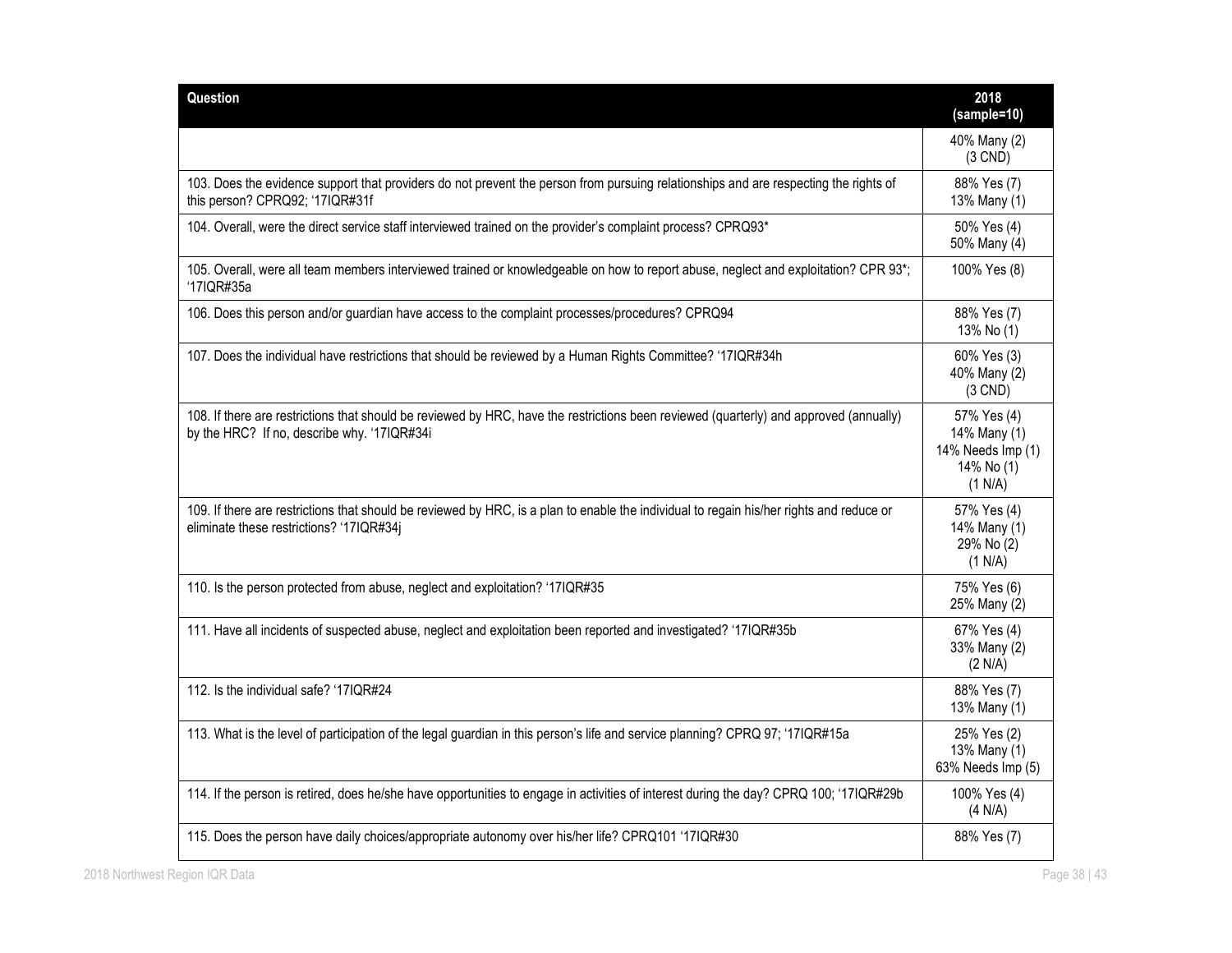| <b>Question</b>                                                                                                                                                                                        | 2018<br>(sample=10)                              |
|--------------------------------------------------------------------------------------------------------------------------------------------------------------------------------------------------------|--------------------------------------------------|
|                                                                                                                                                                                                        | 13% Many (1)                                     |
| 116. Have the person's cultural preferences been accommodated? CPRQ102; '17IQR#31e                                                                                                                     | 100% Yes (8)                                     |
| 117. Is the person treated with dignity and respect? CPRQ103; '17IQR#34c                                                                                                                               | 25% Yes (2)<br>63% Many (5)<br>13% Needs Imp (1) |
| 118. Does the person have food and drink available according to their specific nutritional needs and recommendations? CPRQ108;<br>'17IQR#23e                                                           | 88% Yes (7)<br>13% Many (1)                      |
| 119. Does the person have sufficient personal money? CPRQ110 '17IQR#34f                                                                                                                                | 75% Yes (6)<br>25% Many (2)                      |
| 120. Does the person get along with their day program/employment provider staff? CPRQ111                                                                                                               | 100% Yes (8)                                     |
| 121. Does the person get along with their residential provider staff? CPRQ112                                                                                                                          | 100% Yes (8)                                     |
| <b>TEAM PROCESS</b>                                                                                                                                                                                    |                                                  |
| 122. Are the individual members of the IDT following up on their responsibilities? CPRQ 114; '17IQR#10                                                                                                 | 25% Yes (2)<br>63% Many (5)<br>13% Needs Imp (1) |
| 123. If there is evidence of situations in which the team failed to reach a consensus on the person's service and support needs, has the<br>team made efforts to build consensus? CPRQ 115; '17IQR#17c | 100% Yes (1)<br>(7 N/A)                          |
| 124. Do records or facts exist to indicate that the team convened meetings as needed due to changed circumstances and/or needs?<br>CPRQ 116; '17IQR#17d                                                | 63% Yes (5)<br>38% Many (3)                      |
| 125. Is there adequate communication among team members between meetings to ensure the person's program can be/is being<br>implemented? CPRQ117                                                        | 63% Yes (5)<br>38% Many (3)                      |
| 126. Do you recommend Dispute Resolution for this IDT? CPRQ118                                                                                                                                         | 0% Yes<br>100% No (8)                            |
| 127. Is there evidence or documentation of physical regression in the last year? CPRQ119 '17IQR#14a                                                                                                    | 50% Yes (4)<br>50% No (4)                        |
| 128. Is there evidence or documentation of behavioral or functional regression in the last year? CPRQ120; '17IQR14c                                                                                    | 13% Yes (1)<br>88% No (7)                        |
| 129. If #127 OR #128 is scored "Yes", is the IDT adequately addressing the regression? CPRQ121;                                                                                                        | 100% Yes (4)<br>(4 N/A)                          |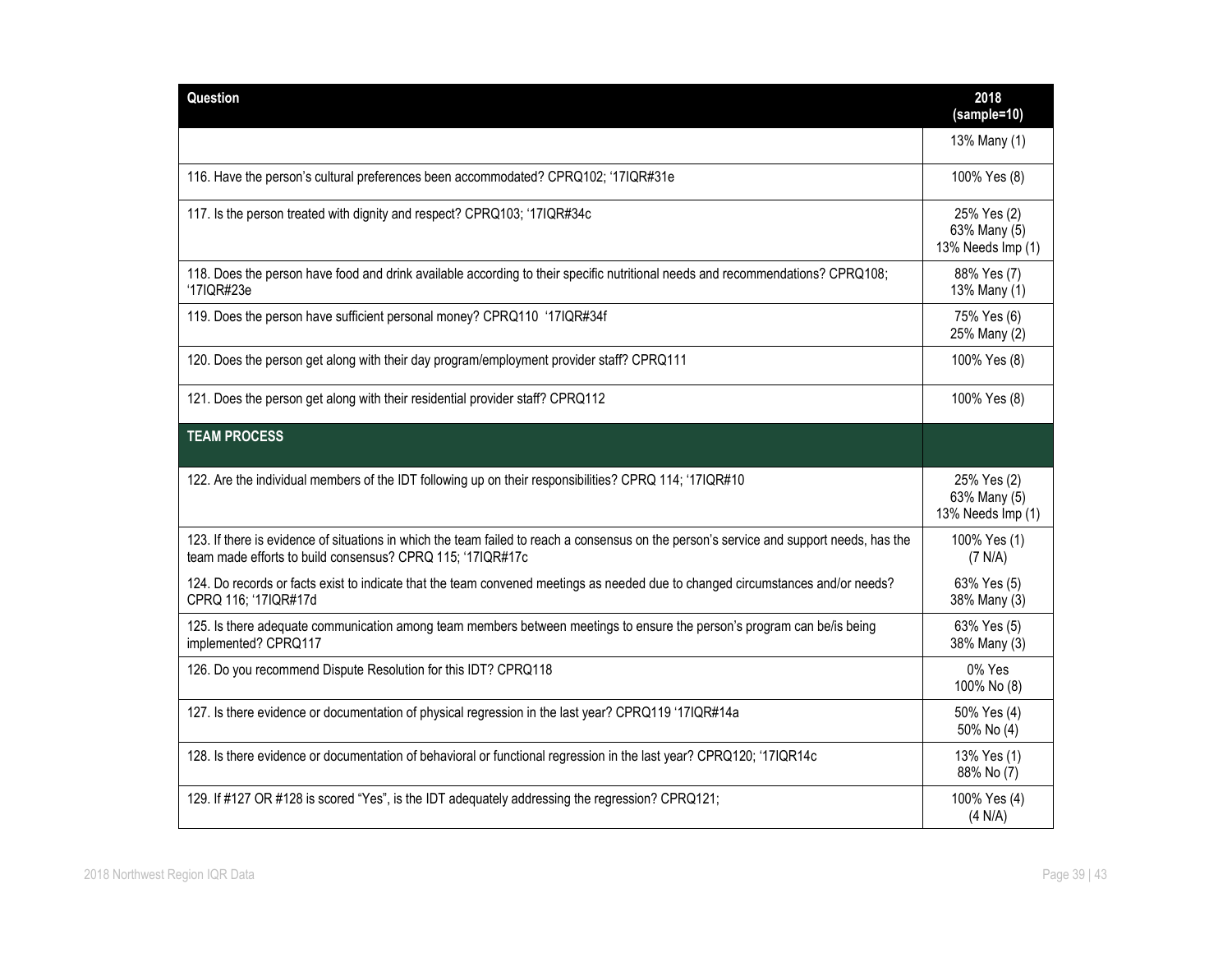| Question                                                                                                                                                                               | 2018<br>(sample=10)                                    |
|----------------------------------------------------------------------------------------------------------------------------------------------------------------------------------------|--------------------------------------------------------|
| 130. Has the person changed residential/day services in the last year? CPRQ122                                                                                                         | 25% Yes (2)<br>75% No (6)                              |
| 131. If #130 is Yes, was the change Planned by the IDT? CPRQ122a                                                                                                                       | 100% Yes (2)<br>(6 N/A)                                |
| 132. If #130 is Yes, did the change meet the person's needs and/or preferences? CPRQ122b                                                                                               | 75% Yes (3)<br>25% No (1)<br>(4 N/A)                   |
| 133. Has the IDT process been adequate for assessing, planning, implementing and monitoring of services for this person? CPRQ123;<br>'17IQR#7n                                         | 25% Yes (2)<br>75% Many (6)                            |
| <b>SUPPORTED EMPLOYMENT</b>                                                                                                                                                            |                                                        |
| 134. Does (Name) have a current Person Centered Assessment?                                                                                                                            | 0% Yes<br>25% Many (2)<br>75% Needs Imp (6)            |
| 135. Did this assessment address vocational interests, abilities and needs? CPRQ126; '17IQR#26a                                                                                        | 0% Yes<br>25% Many (1)<br>75% Needs Imp (3)<br>(4 N/A) |
| 136. Did the individual participate personally in the Person Centered Assessment?                                                                                                      | 13% Yes (1)<br>88% No (7)                              |
| 137. Did the Guardian participate in the Person Centered Assessment?                                                                                                                   | 13% Yes (1)<br>88% No (7)                              |
| 138. Is the individual engaged in the Informed Choice Project?                                                                                                                         | 0% Yes<br>100% No (8)                                  |
| 139. Has the individual been offered the opportunity to participate in work or job exploration including volunteer work and/or trial work<br>opportunities? '17IQR#26e                 | 60% Yes (3)<br>40% No (2)<br>(3 N/A)                   |
| 140. If #139 is Yes, are these new experiences clearly documented in the ISP Work, Education and/or Volunteer History section?                                                         | 100% Yes (3)<br>(5 N/A)                                |
| 141. If #139 is No, is the individual trying new discovery experiences in the community to determine interests, abilities, skills and<br>needs?                                        | 0% Yes<br>100% No (2)<br>(6 N/A)                       |
| 142. Has the Guardian had the opportunity to gain information on how the individual responded during job exploration activities such as<br>volunteering and/or trial work experiences? | 0% Yes<br>20% Many (1)<br>60% Needs Imp (3)            |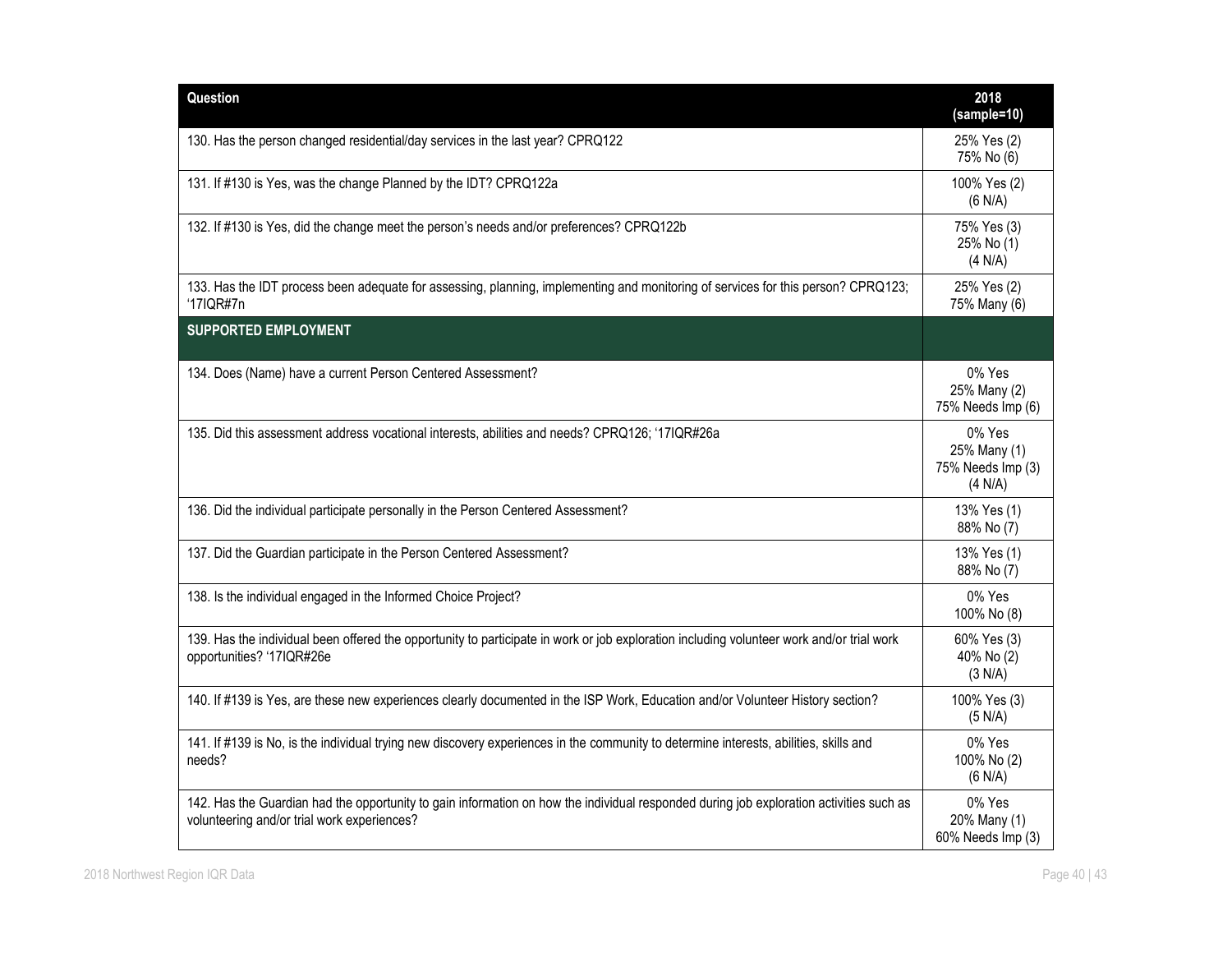| Question                                                                                                                                                                                                             | 2018<br>(sample=10)                                                       |
|----------------------------------------------------------------------------------------------------------------------------------------------------------------------------------------------------------------------|---------------------------------------------------------------------------|
|                                                                                                                                                                                                                      | 20% No (1)<br>$(3$ CND)                                                   |
| 143. Has the individual received information regarding the range of employment options available to him/her? '17IQR#26c                                                                                              | 0% Yes<br>25% Many (1)<br>50% Needs Imp (2)<br>25% No (1)<br>(4 N/A)      |
| 144. Has the Guardian received information regarding the range of employment options available for the individual?                                                                                                   | 25% Yes (1)<br>50% Needs Imp (2)<br>25% No (1)<br>(4 N/A)                 |
| 145. If there are barriers to employment, has the Team, including the individual, addressed how to overcome those barriers to<br>employment and integrating clinical info., AT, & therapies as necessary  '17IQR#27b | 25% Yes (1)<br>25% Many (1)<br>25% Needs Imp (1)<br>25% No (1)<br>(4 N/A) |
| 146. If there are barriers to employment, has the Team addressed with the Guardian how to overcome those barriers to employment<br>and integrating clinical info., AT, & therapies as necessary ?                    | 25% Yes (1)<br>25% Many (1)<br>25% Needs Imp (1)<br>25% No (1)<br>(4 N/A) |
| 147. Has the individual participated in work or volunteer activities during the past year?                                                                                                                           | 33% Yes (2)<br>67% Many (4)<br>(2 N/A)                                    |
| 148. Has the individual identified what type of work or volunteer activities he/she would like to do?                                                                                                                | 50% Yes (3)<br>33% Many (2)<br>17% Needs Imp (1)<br>(2 N/A)               |
| 149. Does the Guardian support him/her working?                                                                                                                                                                      | 40% Yes (2)<br>60% No (3)<br>(3 N/A)                                      |
| 150. Is (Name) is involved in the DVR Outreach Project?                                                                                                                                                              | 25% Yes (2)<br>75% No (6)                                                 |
| 151. Is the individual engaged in Supported Employment? CPRQ129                                                                                                                                                      | 0% Yes<br>100% No (4)                                                     |
| 152. Is the individual Working in accordance with the following: CPRQ 130 '17IQR#28                                                                                                                                  | 0% Yes<br>25% Many (1)                                                    |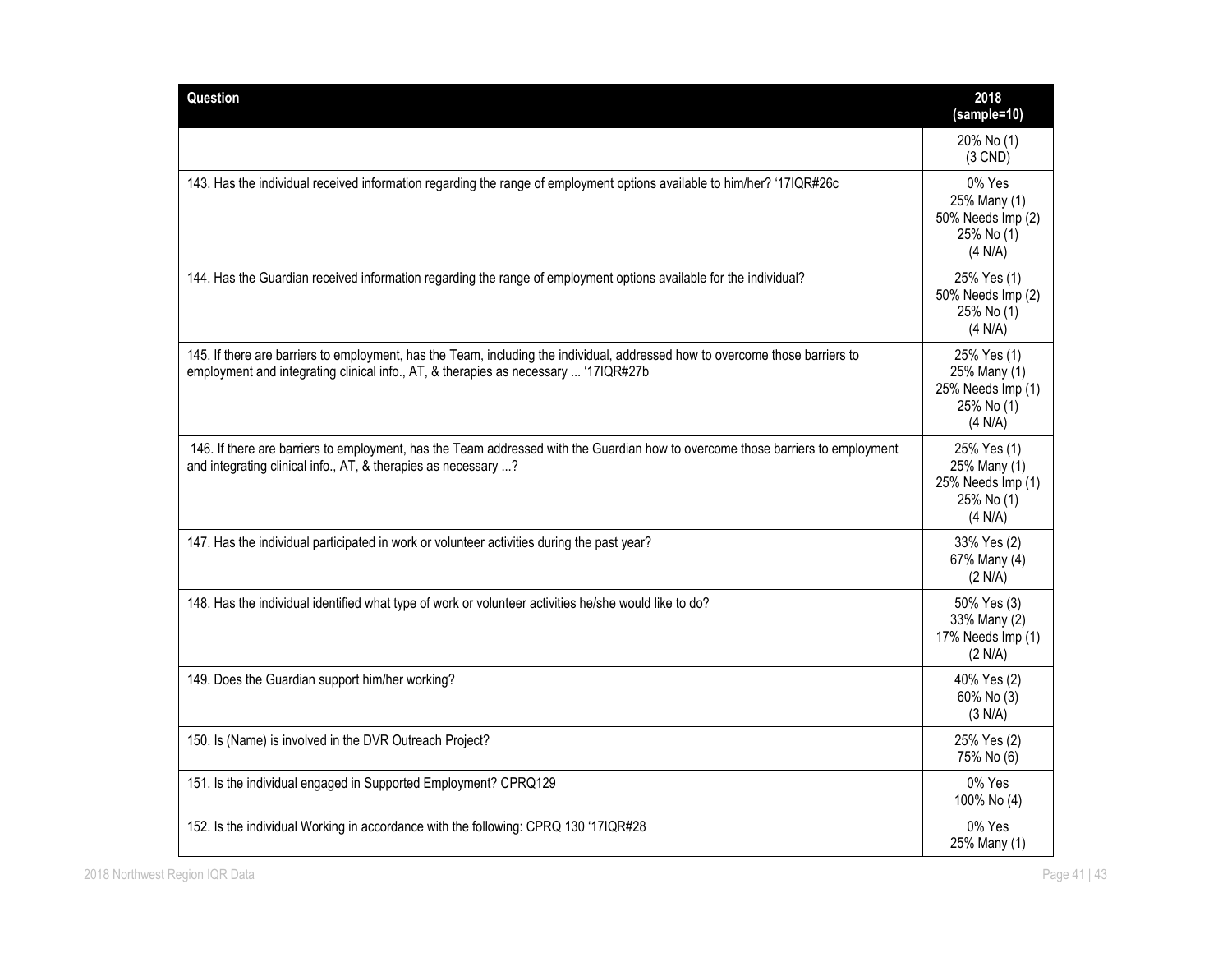| Question                                                                                                                                                 | 2018<br>(sample=10)                              |
|----------------------------------------------------------------------------------------------------------------------------------------------------------|--------------------------------------------------|
|                                                                                                                                                          | 25% Needs Imp (1)<br>50% No (2)<br>(4 N/A)       |
| 153. Does the person have a Career Development Plan? CPRQ128                                                                                             | 0% Yes<br>100% No (1)<br>(7 N/A)                 |
| <b>BEHAVIOR</b>                                                                                                                                          |                                                  |
| 154. Is the person considered by the IDT to need behavior services now? CPRQ131; '17IQR#5d                                                               | 50% Yes (4)<br>50% No (4)                        |
| 155. Does the person need behavior services now? CPRQ132<br>'17IQR#11e                                                                                   | 50% Yes (4)<br>50% No (4)                        |
| 156. Have behavioral assessments been completed? CPRQ133                                                                                                 | 75% Yes (3)<br>25% Many (1)<br>(4 N/A)           |
| 157. Does the person have a positive behavior support plan developed out of the behavior assessments that meets the person's<br>needs? CPRQ134 '17IQR#5g | 100% Yes (4)<br>(4 N/A)                          |
| 158. Has the staff been trained on the Positive Behavior Support Plan? CPRQ135; '17IQR#10d                                                               | 100% Yes (4)<br>(4 N/A)                          |
| 159. If needed, does the person have a Behavior Crisis Intervention Plan that meets the person's needs? CPRQ 73a; '17IQR#5h                              | 100% Yes (1)<br>(7 N/A)                          |
| 160. Does the person receive behavioral services consistent with his/her needs? CPRQ 136 '17IQR#5i                                                       | 75% Yes (3)<br>25% Many (1)<br>(4 N/A)           |
| 161. Are behavior support services integrated into the ISP? CPRQ 137; '17IQR#11d                                                                         | 75% Yes (3)<br>25% No (1)<br>(4 N/A)             |
| <b>ADAPTIVE EQUIPMENT / AUGMENTATIVE COMMUNICATION</b>                                                                                                   |                                                  |
| 162. Has the person received all adaptive equipment needed? CPRQ138; '17IQR#25b                                                                          | 63% Yes (5)<br>25% Many (2)<br>13% Needs Imp (1) |
| 163. Has the person received all assistive technology needed? CPRQ139; '17IQR#25c                                                                        | 63% Yes (5)<br>38% Many (3)                      |